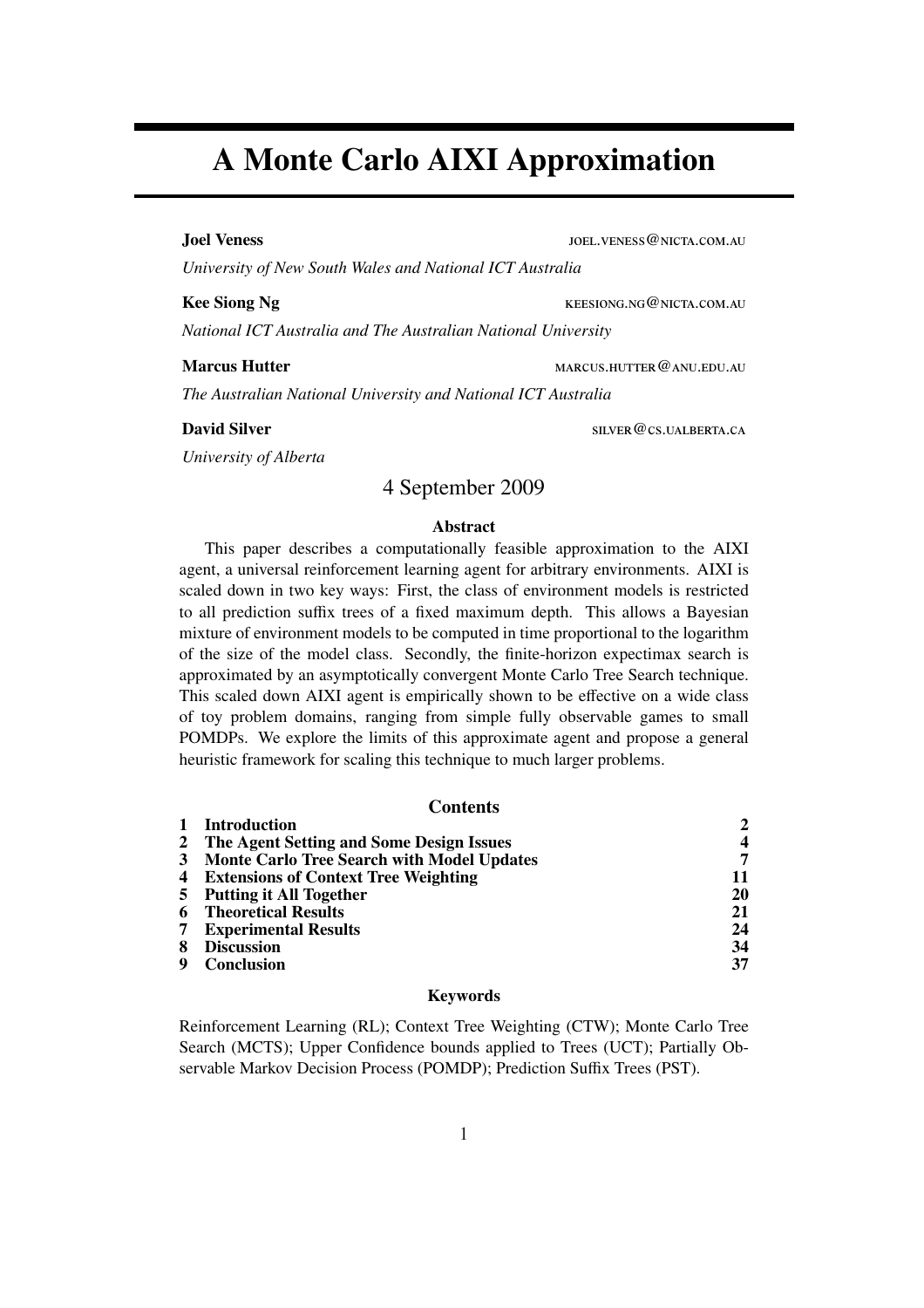# 1 Introduction

A main difficulty of doing research in artificial general intelligence has always been in defining exactly what *artificial general intelligence* means. There are many possible definitions [LH07], but the AIXI formulation [Hut05] seems to capture in concrete quantitative terms many of the qualitative attributes usually associated with intelligence.

The general reinforcement learning problem. Consider an agent that exists within some (unknown to the agent) environment. The agent interacts with the environment in cycles. At each cycle, the agent executes an action and receives in turn an observation and a reward. There is no explicit notion of state, neither with respect to the environment nor internally to the agent. The *general reinforcement learning problem* is to construct an agent that, over time, collects as much reward as possible in this setting.

The AIXI agent. The AIXI agent is a mathematical solution to the general reinforcement learning problem. The AIXI setup mirrors that of the general reinforcement problem, however the environment is assumed to be an unknown but computable function; i.e. the observations and rewards received by the agent given its actions can be computed by a Turing machine. Furthermore, the AIXI agent is assumed to exist for a finite, but arbitrarily large amount of time. The AIXI agent results from a synthesis of two ideas:

- 1. the use of a finite-horizon expectimax operation from sequential decision theory for action selection; and
- 2. an extension of Solomonoff's universal induction scheme [Sol64] for future prediction in the agent context.

More formally, let  $U(q, a_1 a_2 \ldots a_n)$  denote the output of a universal Turing machine *U* supplied with program *q* and input  $a_1a_2...a_n$ ,  $m \in \mathbb{N}$  a finite lookahead horizon, and  $\ell(q)$  the length in bits of program *q*. The action picked by AIXI at time *t*, having executed actions *a*1*a*<sup>2</sup> . . . *at*−<sup>1</sup> and received the sequence of observation-reward pairs  $o_1r_1o_2r_2 \ldots o_{t-1}r_{t-1}$  from the environment, is given by:

$$
a_t^* = \arg \max_{a_t} \sum_{o_t r_t} \dots \max_{a_{t+m}} \sum_{o_{t+m} r_{t+m}} [r_t + \dots + r_{t+m}] \sum_{q: U(q, a_1 \dots a_{t+m}) = o_1 r_1 \dots o_{t+m} r_{t+m}} 2^{-\ell(q)}.
$$
 (1)

Intuitively, the agent considers the sum of the total reward over all possible futures (up to *m* steps ahead), weighs each of them by the complexity of programs (consistent with the agent's past) that can generate that future, and then picks the action that maximises expected future rewards. Equation (1) embodies in one line the major ideas of Bayes, Ockham, Epicurus, Turing, von Neumann, Bellman, Kolmogorov, and Solomonoff. The AIXI agent is rigorously shown in [Hut05] to be optimal in different senses of the word. (Technically, AIXI is Pareto optimal and 'self-optimising' in different classes of environment.) In particular, the AIXI agent will rapidly learn an accurate model of the environment and proceed to act optimally to achieve its goal.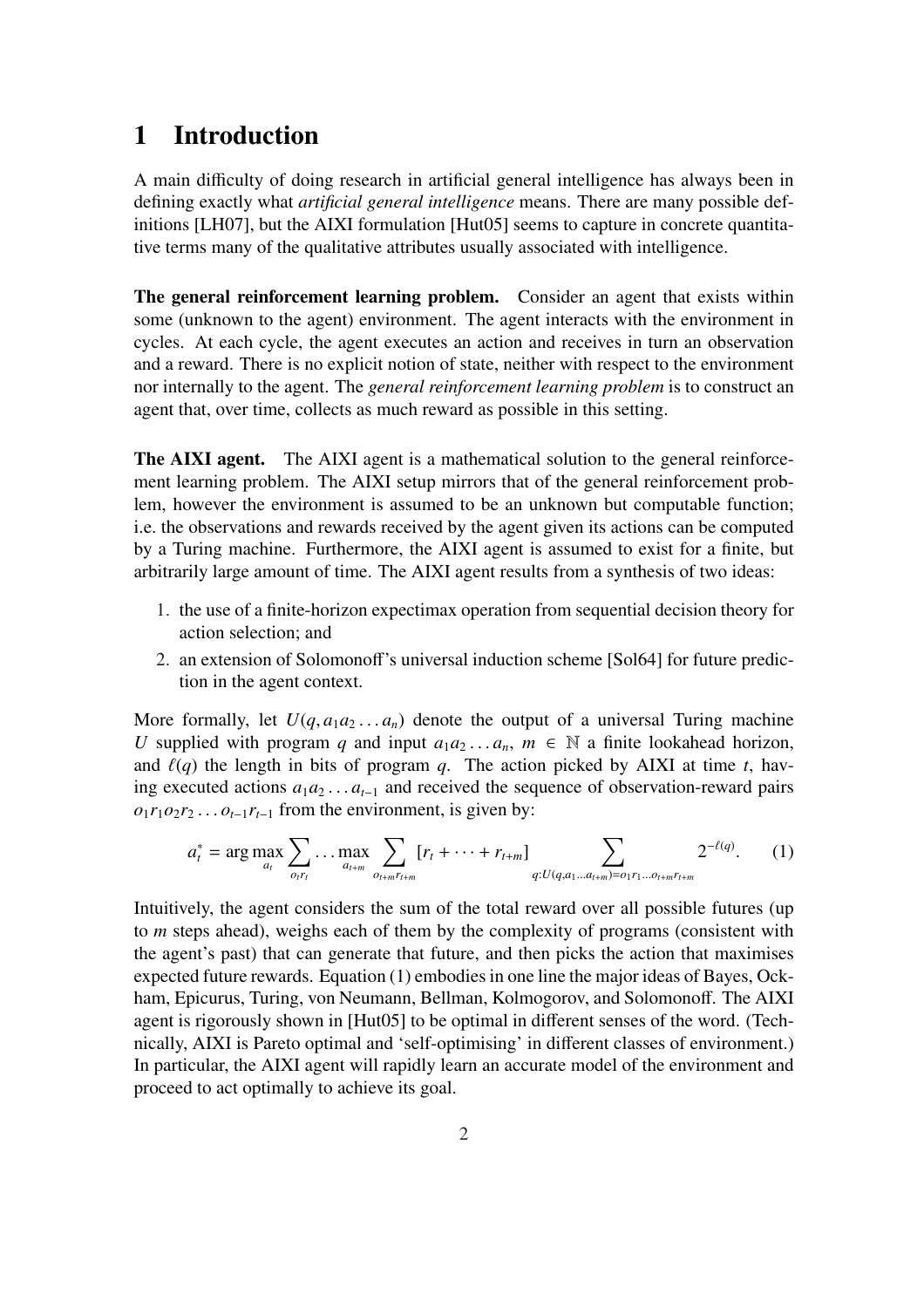The AIXI formulation also takes into account stochastic environments because Equation (1) can be shown to be formally equivalent to the following expression:

$$
a_t^* = \arg \max_{a_t} \sum_{o_{t}r_t} \dots \max_{a_{t+m}} \sum_{o_{t+m}r_{t+m}} [r_t + \dots + r_{t+m}] \sum_{\rho \in \mathcal{M}} 2^{-K(\rho)} \rho(o_1 r_1 \dots o_{t+m} r_{t+m} \mid a_1 \dots a_{t+m}),
$$
\n(2)

where  $\rho(o_1r_1 \ldots o_{t+m}r_{t+m} | a_1 \ldots a_{t+m})$  is the probability of  $o_1r_1 \ldots o_{t+m}r_{t+m}$  given actions  $a_1 \ldots a_{t+m}$ . Class M consists of all enumerable chronological semimeasures [Hut05], which includes all computable  $\rho$ , and  $K(\rho)$  denotes the Kolmogorov complexity of  $\rho$ [LV08].

An accessible overview of the AIXI agent can be found in [Leg08]. A complete description of the agent is given in [Hut05].

AIXI as a principle. The AIXI formulation is best understood as a rigorous *definition* of optimal decision making in general *unknown* environments, and not as an algorithmic solution to the general AI problem. (AIXI after all, is only asymptotically computable.) As such, its role in general AI research should be viewed as, for example, the same way the minimax and empirical risk minimisation principles are viewed in decision theory and statistical machine learning research. These principles define what is optimal behaviour if computational complexity is not an issue, and can provide important theoretical guidance in the design of practical algorithms. It is in this light that we see AIXI. This paper is an attempt to scale AIXI down to produce a practical agent that can perform well in a wide range of different, unknown and potentially noisy environments.

Approximating AIXI. As can be seen in Equation (1), there are two parts to AIXI. The first is the expectimax search into the future which we will call *planning*. The second is the use of a Bayesian mixture over Turing machines to predict future observations and rewards based on past experience; we will call that *learning*. Both parts need to be approximated for computational tractability. There are many different approaches one can try. In this paper, we opted to use a generalised version of the UCT algorithm [KS06] for planning and a generalised version of the Context Tree Weighting algorithm [WST95] for learning. This harmonious combination of ideas, together with the attendant theoretical and experimental results, form the main contribution of this paper.

Paper organisation. The paper is organised as follows. Section 2 describes the basic agent setting and discusses some design issues. Section 3 then presents a Monte Carlo Tree Search procedure that we will use to approximate the expectimax operation in AIXI. This is followed by a description of the context tree weighting algorithm and how it can be generalised for use in the agent setting in Section 4. We put the two ideas together in Section 5 to form our agent algorithm. Theoretical and experimental results are then presented in Sections 6 and 7. We end with a discussion of related work and other topics in Section 8.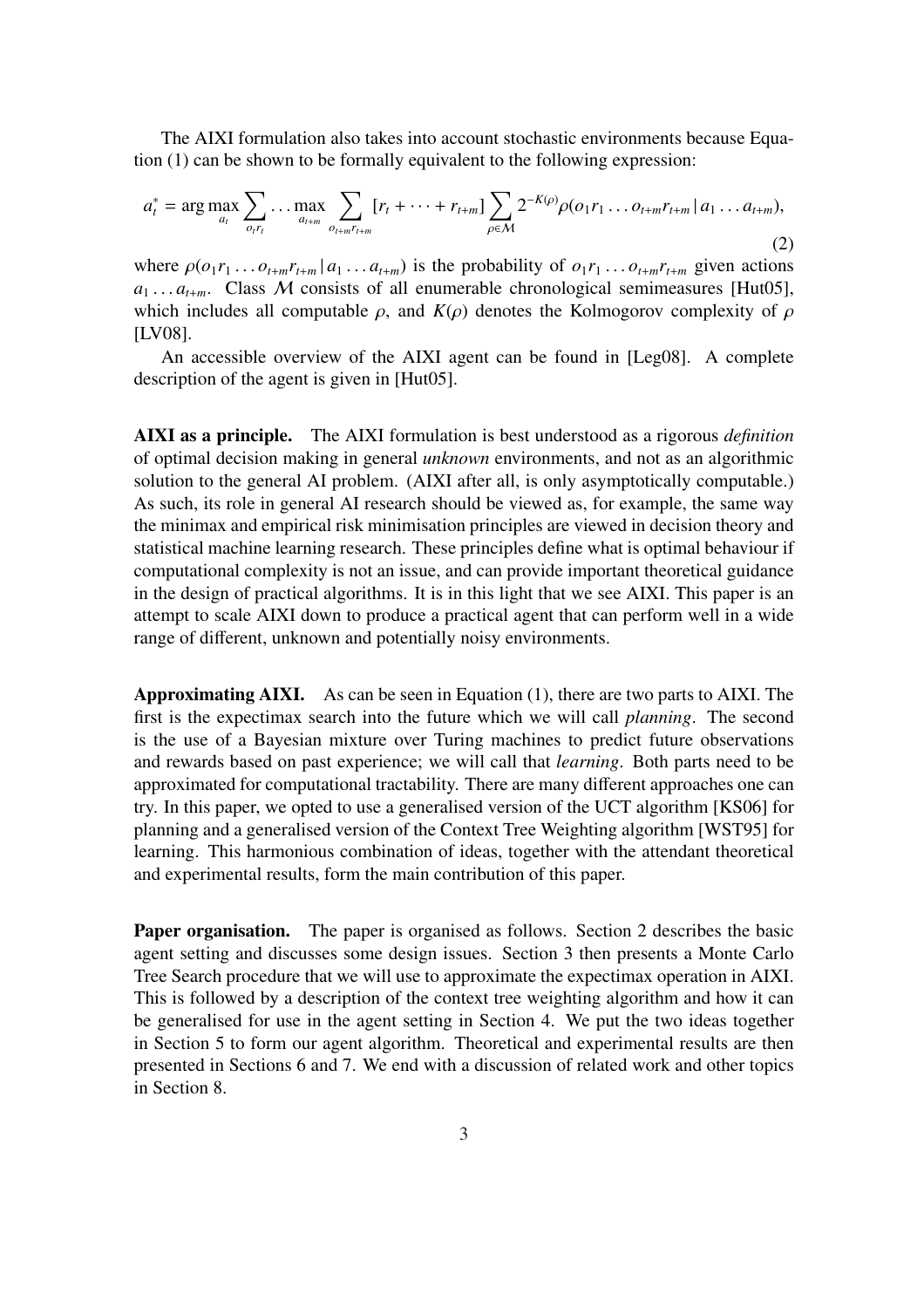### 2 The Agent Setting and Some Design Issues

Notation. A string  $x_1 x_2 \ldots x_n$  of length *n* is denoted by  $x_{1:n}$ . The prefix  $x_{1:i}$  of  $x_{1:n}$ ,  $j \leq n$ , is denoted by  $x_{\leq j}$  or  $x_{\leq j+1}$ . The notation generalises for blocks of symbols: e.g.  $ax_{1:n}$  denotes  $a_1x_1a_2x_2...a_nx_n$  and  $ax_{1:n}$  denotes  $a_1x_1a_2x_2...a_{j-1}x_{j-1}$ . The empty string is denoted by  $\epsilon$ . The concatenation of two strings *s* and *r* is denoted by *sr*.

Agent setting. The (finite) action, observation, and reward spaces are denoted by  $A, O$ , and R respectively. Also, X denotes the joint perception space  $O \times R$ .

**Definition 1.** A history is a string  $h \in (\mathcal{A} \times \mathcal{X})^n$ , for some  $n \geq 0$ . A partial history is the *prefix of some history.*

The set of all history strings of maximum length *n* will be denoted by  $(\mathcal{A} \times \mathcal{X})^{\leq n}$ .

The following definition states that the agent's model of the environment takes the form of a probability distribution over possible observation-reward sequences conditioned on actions taken by the agent.

**Definition 2.** An environment model  $\rho$  is a sequence of functions { $\rho_0, \rho_1, \ldots$ },  $\rho_n: \mathcal{A}^n \to$ *Density* (X*<sup>n</sup>* )*, that satisfies:*

- *1.*  $\forall a_{1:n} \forall x_{< n}$  :  $\rho_n(x_{< n} | a_{< n})$  =  $\overline{ }$ *<sup>x</sup>n*∈X ρ*n*(*x*1:*<sup>n</sup>* | *a*1:*n*)
- 2.  $\forall a_{\leq n} \forall x_{\leq n} : \rho_n(x_{\leq n} | a_{\leq n}) > 0.$

The first condition (called the chronological condition in [Hut05]) captures the natural constraint that action  $a_n$  has no effect on observations made before it. The second condition enforces the requirement that the probability of every possible observation-reward sequence is non-zero. This ensures that conditional probabilities are always defined. It is not a serious restriction in practice, as probabilities can get arbitrarily small. For convenience, we drop the index  $t$  in  $\rho_t$  from here onwards.

Given an environment model  $\rho$ , we have the following identities:

$$
\rho(x_n \mid ax_{\n(3)
$$

$$
\rho(x_{1:n} | a_{1:n}) = \rho(x_1 | a_1) \rho(x_2 | a_1 x_1 a_2) \cdots \rho(x_n | a x_{\n(4)
$$

Reward, policy and value functions. We represent the notion of *reward* as a numeric value that represents the magnitude of instantaneous pleasure experienced by the agent at any given time step. Our agent is a hedonist; its goal is to accumulate as much reward as it can during its lifetime. More precisely, in our setting the agent is only interested in maximising its future reward up to a fixed, finite, but arbitrarily large horizon  $m \in \mathbb{N}$ .

In order to act rationally, our agent seeks a *policy* that will allow it to maximise its future reward. Formally, a policy is a function that maps a history to an action. If we define  $R_k(aor_{\leq t}) := r_k$  for  $1 \leq k \leq t$ , then we have the following definition for the expected future value of an agent acting under a particular policy: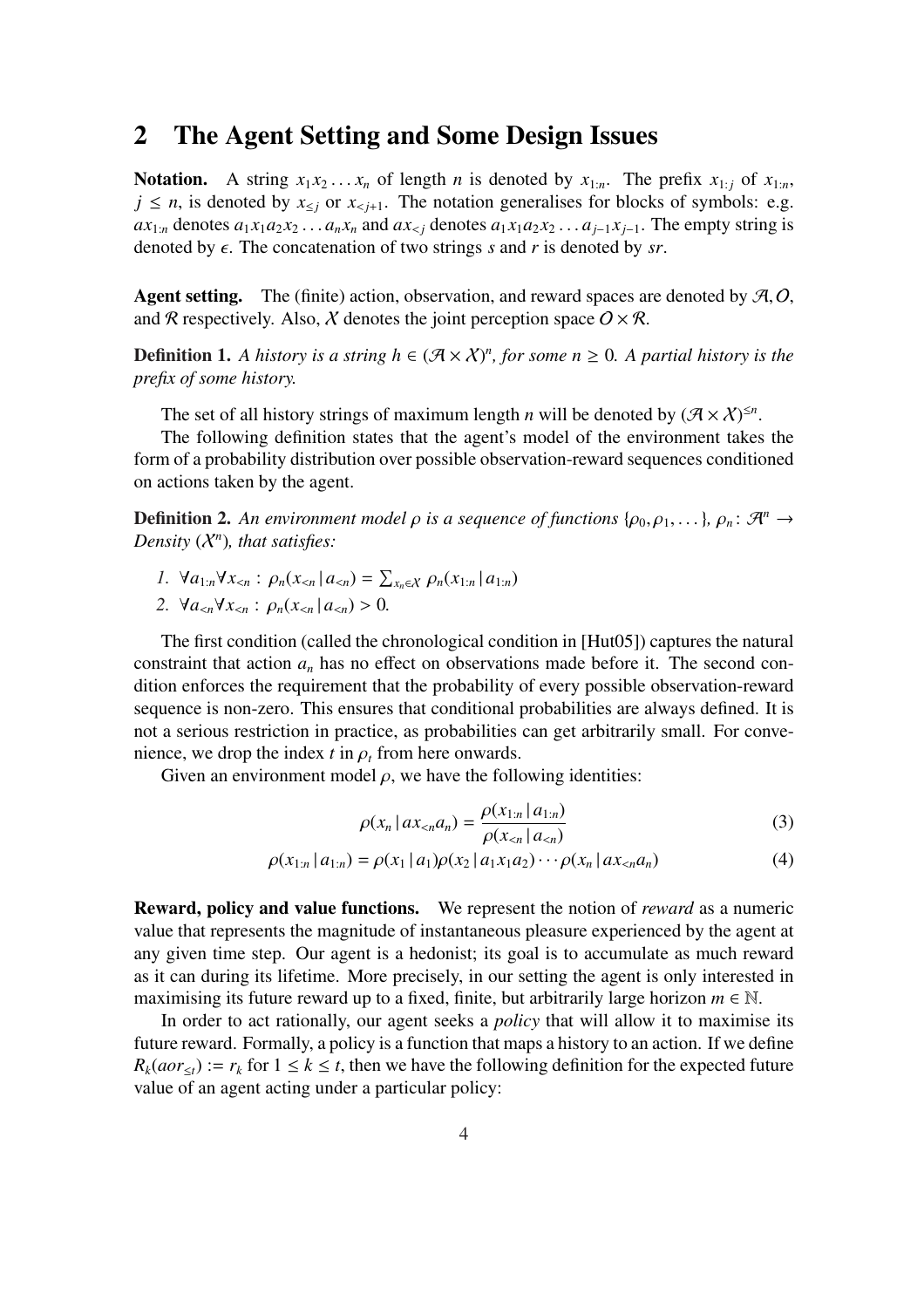Definition 3. *Given history ax*<*<sup>t</sup> , the m-horizon expected future reward of an agent acting*  $\mathcal{L}$  *under policy*  $\pi$ :  $(\mathcal{A} \times \mathcal{X})^{\leq t+m} \to \mathcal{A}$  *with respect to an environment model*  $\rho$  *is:* 

$$
v_{\rho}^{m}(\pi, ax_{ (5)
$$

*where for*  $t \leq k \leq t + m$ ,  $a_k := \pi(ax_{. The quantity  $v_p^m(\pi, ax_{ is defined similarly,$$ *except that a<sup>t</sup> is now no longer defined by* π*.*

The optimal policy  $\pi^*$  is the policy that maximises Equation (5). The maximal achievable expected future reward of an agent with history  $h \in (\mathcal{A} \times \mathcal{X})^{t-1}$  in environment  $\rho$ looking *m* steps ahead is  $V_{\rho}^{m}(h) := v_{\rho}^{m}(\pi^{*}, h)$ . It is easy to see that

$$
V_{\rho}^{m}(h) = \max_{a_{t}} \sum_{x_{t}} \rho(x_{t} | ha_{t}) \cdots \max_{a_{t+m}} \sum_{x_{t+m}} \rho(x_{t+m} | ha x_{t:t+m-1} a_{t+m}) \left[ \sum_{i=t}^{t+m} r_{i} \right].
$$
 (6)

All of our subsequent efforts can be viewed as attempting to define an algorithm that determines a policy as close to the optimal policy as possible given reasonable resource constraints. Our agent is *model based*: we learn a model of the environment and use it to estimate the future value of our various actions at each time step. These estimates allow the agent to make an approximate best action given limited computational resources.

We now discuss some high-level design issues before presenting our algorithm in the next section.

Perceptual aliasing. A major problem in general reinforcement learning is *perceptual aliasing* [Chr92], which refers to the situation where the instantaneous perceptual information (a single observation in our setting) does not provide enough information for the agent to act optimally. This problem is closely related to the question of what constitutes a state, an issue we discuss next.

State vs history based agents. A *Markov* state [SB98] provides a sufficient statistic for all future observations, and therefore provides sufficient information to represent optimal behaviour. No perceptual aliasing can occur with a Markov state. In Markov Decision Processes (MDPs) and Partially Observable Markov Decision Processes (POMDPs) all underlying *environmental states* are Markov.

A *compact* state representation is often assumed to generalise well and therefore enable efficient learning and planning. A common approach in reinforcement learning (RL) [SB98] is to approximate the environmental state by using a small number of handcrafted features. However, this approach requires both that the environmental state is known, and that sufficient domain knowledge is available to select the features.

In the general RL problem, neither the states nor the domain properties are known in advance. One approach to general RL is to find a compact representation of state that is approximately Markov [McC96, Sha07, SJR04, ST04], or a compact representation of state that maximises some performance criterion [Hut09b, Hut09a]. In practice, a Markov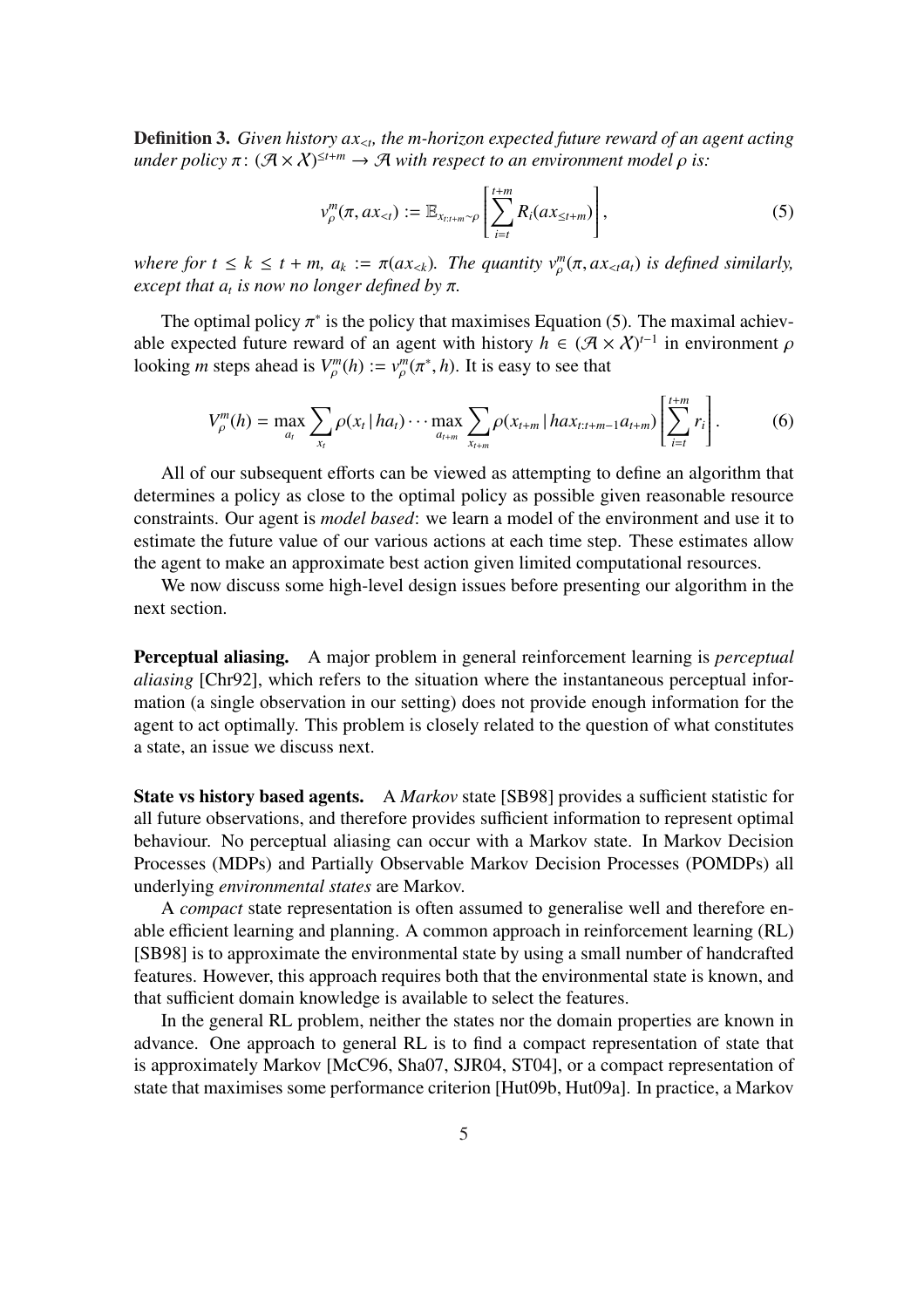representation is rarely achieved in complex domains, and these methods must introduce some approximation, and therefore some level of perceptual aliasing.

In contrast, we focus on learning and planning methods that use the agent's history as its representation of state. A history representation can be generally applied without any domain knowledge. Importantly, a history representation requires no approximation and introduces no aliasing: each history is a perfect Markov state (or *k*-Markov for length *k* histories). In return for these advantages, we give up on compactness. The number of states in a history representation is exponential in the horizon length (or *k* for length *k* histories), and many of these histories may be equivalent. Nevertheless, a history representation can sometimes be more compact than the environmental state, as it ignores extraneous factors that do not affect the agent's direct observations.

Predictive environment models. In order to form non-trivial plans that span multiple time steps, our agent needs to be able to predict the effects of its interaction with the environment. If a model of the environment is known, search-based methods offer one way of generating such plans. However, a general RL agent does not start with a model of the environment; it must learn one over time. Our agent builds an approximate model of the true environment from the experience it gathers when interacting with the real world, and uses it for online planning.

Approximation via online planning. If the problem is small, model-based RL methods such as Value Iteration for MDPs can easily derive an optimal policy. However this is not appropriate for the larger problems more typical of the real world. Local search is one way to address this problem. Instead of solving the problem in its entirety, an approximate solution is computed before each decision is made. This approach has met with much success on difficult decision problems within the game playing research community and on large-sized POMDPs [RPPCD08].

Scalability. The general RL problem is extremely difficult. On any real world problem, an agent is necessarily restricted to making approximately correct decisions. One of the distinguishing features of sophisticated heuristic decision making frameworks, such as those used in computer chess or computer go, is the ability of these frameworks to provide acceptable performance on hardware ranging from mobile phones through to supercomputers. To take advantage of the fast-paced advances in computer technology, we claim that *a good autonomous agent framework should naturally and automatically scales with increasing computational resources*. Both the learning and planning components of our approximate AIXI agent have been designed with scalability in mind.

Anytime decision making. One of the key resources in real world decision making is time. As we are interested in a practical general agent framework, it is imperative that our agent be able to make good approximate decisions *on demand*. Different application domains have different real-world time constraints. We seek an agent framework that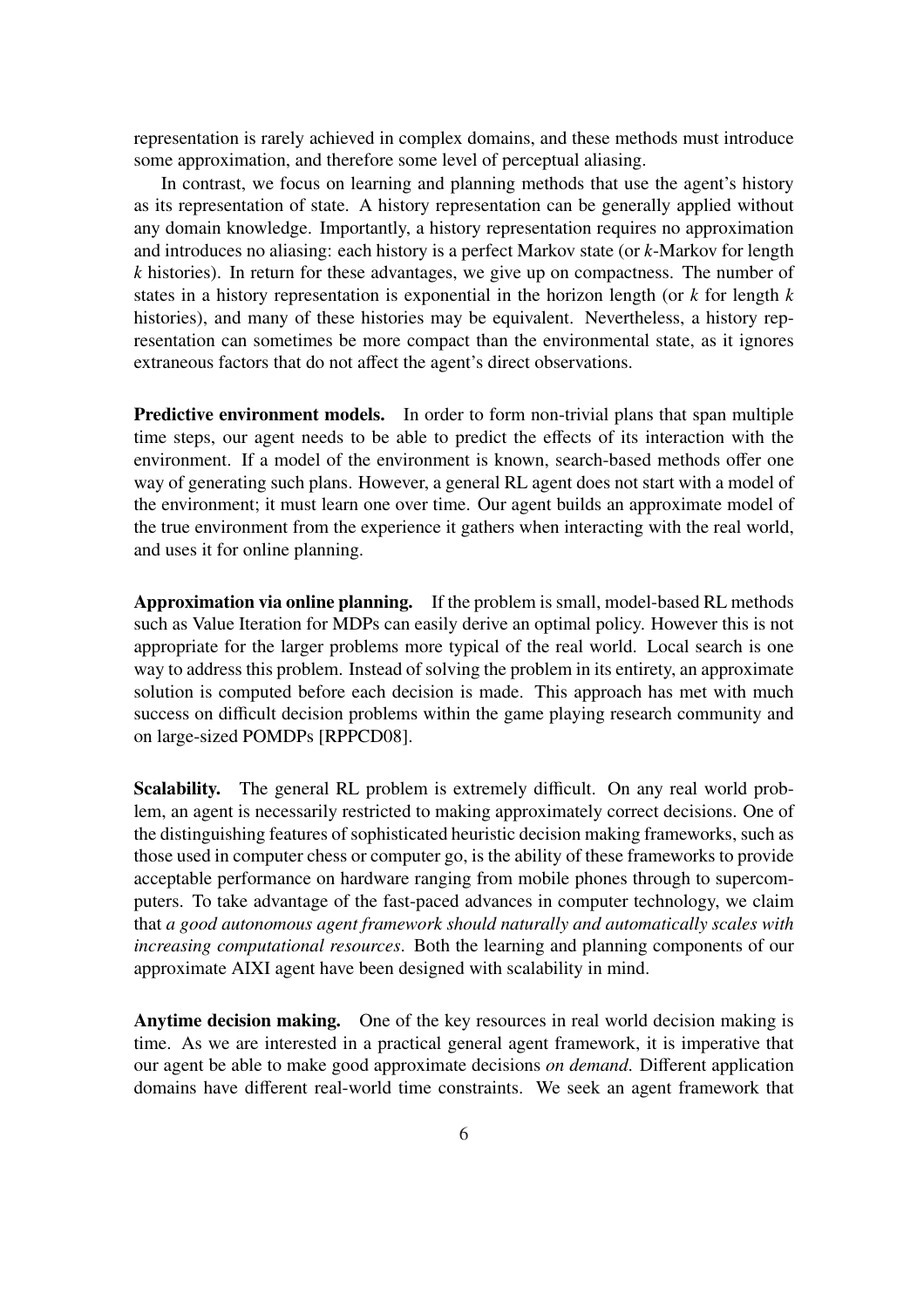can make good, approximate decisions given anything from 10 milliseconds to 10 days thinking time per action.

## 3 Monte Carlo Tree Search with Model Updates

In this section we describe Predictive UCT, a Monte Carlo Tree Search (MCTS) technique for stochastic, partially observable domains that uses an incrementally updated environment model  $\rho$  to predict and evaluate the possible outcomes of future action sequences.

The Predictive UCT algorithm is a straightforward generalisation of the UCT algorithm [KS06], a Monte Carlo planning algorithm that has proven effective in solving large state space discounted, or finite horizon MDPs. The generalisation requires two parts:

- The use of an environment model that is conditioned on the agent's history, rather than a Markov state.
- The updating of the environment model during search. This is essential for the algorithm to utilise the extra information an agent will have at a hypothetical, *particular* future time point.

The generalisation involves a change in perspective which has significant practical ramifications in the context of general RL agents. Our extensions to UCT allow Predictive UCT, in combination with a sufficiently powerful predictive environment model  $\rho$ , to implicitly take into account the value of information in search and be applicable to partially observable domains.

Overview. Predictive UCT is a best-first Monte Carlo Tree Search technique that iteratively constructs a search tree in memory. The tree is composed of two interleaved types of nodes: decision nodes and chance nodes. These correspond to the alternating max and P  $\Sigma$  operations in expectimax. Each node in the tree corresponds to a (partial) history *h*. If *h* ends with an action, it is a chance node; if *h* ends with an observation, it is a decision node. Each node contains a statistical estimate of the future reward.

Initially, the tree starts with a single decision node containing  $|\mathcal{A}|$  children. Much like in existing MCTS methods [CWU<sup>+</sup>08], there are four conceptual phases to a single iteration of Predictive UCT. The first is the *selection* phase, where the search tree is traversed from the root node to an existing leaf chance node *n*. The second is the *expansion* phase, where a new decision node is added as a child to *n*. The third is the *simulation* phase, where a playout policy in conjunction with the environment model  $\rho$  is used to sample a possible future path from *n* until a fixed distance from the root is reached. Finally, the *backpropagation* phase updates the value estimates for each node on the reverse trajectory leading back to the root. Whilst time remains, these four conceptual operations are repeated. Once the time limit is reached, an approximate best action can be selected by looking at the value estimates of the children of the root node.

During the selection phase, action selection at decision nodes is done using a policy that balances exploration and exploitation. This policy has two main effects: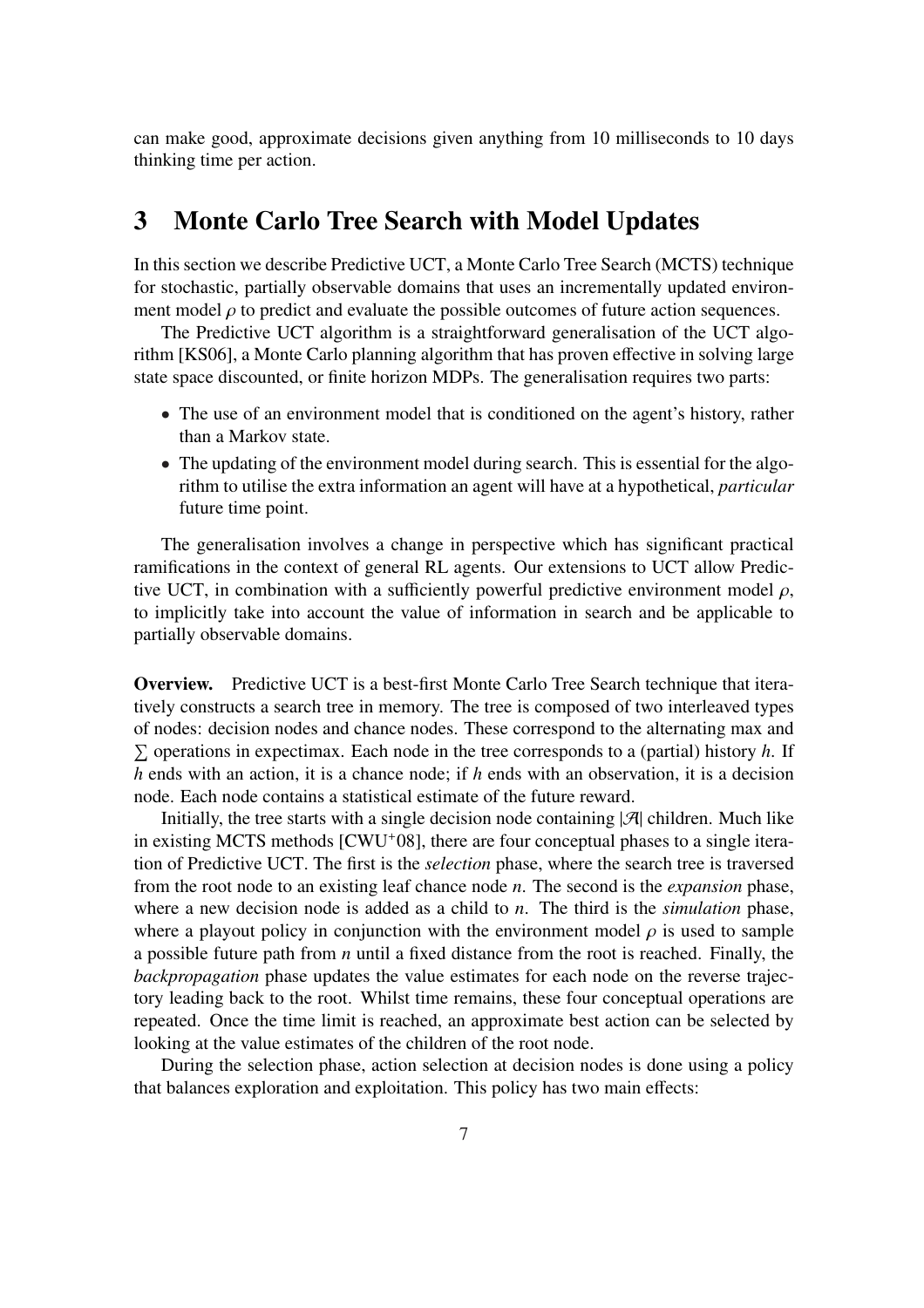

Figure 1: A Predictive UCT search tree

- to move the estimates of the future reward towards the maximum attainable future reward if the agent acted optimally.
- to cause asymmetric growth of the search tree towards areas that have high predicted reward, implicitly pruning large parts of the search space.

The future reward at leaf nodes is estimated by choosing actions according to a heuristic policy until a total of *m* actions have been made by the agent, where *m* is the search horizon. This heuristic estimate helps the agent to focus its exploration on useful parts of the search tree, and in practice allows for a much larger horizon than a brute-force expectimax search.

Predictive UCT builds a sparse search tree in the sense that observations are only added to chance nodes once they have been generated along some sample path. A full expectimax search tree would not be sparse; each possible stochastic outcome will be represented by a distinct node in the search tree. For expectimax, the branching factor at chance nodes is thus  $|O|$ , which means that searching to even moderate sized *m* is intractable.

Figure 1 shows an example Predictive UCT tree. Chance nodes are denoted with stars. Decision nodes are denoted by circles. The dashed lines from a star node indicate that not all of the children have been expanded. The squiggly line at the base of the leftmost leaf denotes the execution of a playout policy. The arrows proceeding up from this node indicate the flow of information back up the tree; this is defined in more detail in Section 3.

**Action selection at decision nodes.** A decision node will always contain  $|\mathcal{A}|$  distinct children, all of whom are chance nodes. Associated with each decision node representing a particular history *h* will be a value function estimate,  $\hat{V}(h)$ . During the selection phase, a child will need to be picked for further exploration. Action selection in MCTS poses a classic exploration/exploitation dilemma. On one hand we need to allocate enough visits to all children to ensure that we have accurate estimates for them, but on the other hand we need to allocate enough visits to the maximal action to ensure convergence of the node to the value of the maximal child node.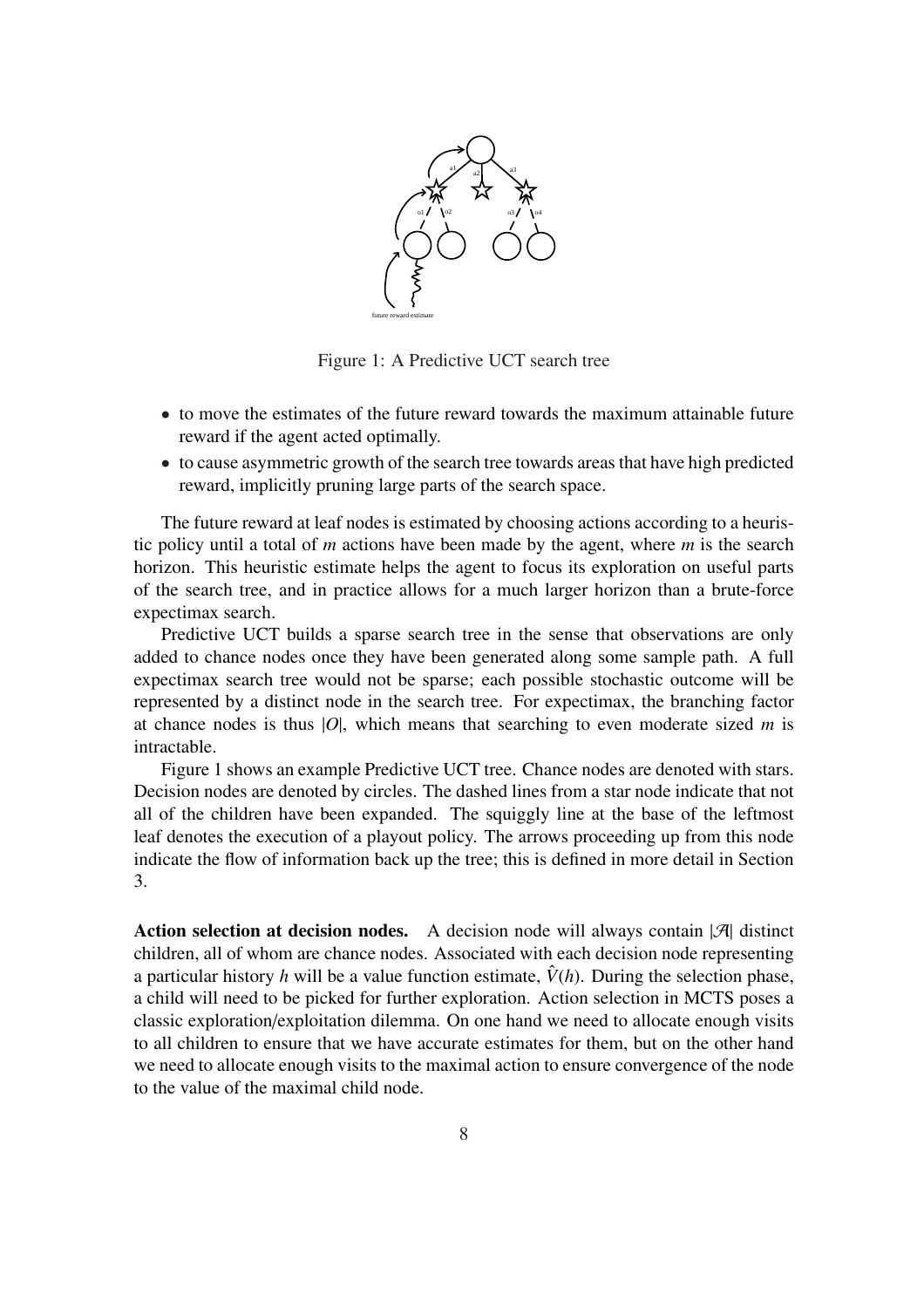Like UCT, Predictive UCT recursively uses the UCB policy [Aue02] from the *n*-armed bandit setting at each decision node to determine which action needs further exploration. Although the uniform logarithmic regret bound no longer carries across from the bandit setting, the UCB policy has been shown to work well in practice in complex domains such as Computer Go [GW06] and General Game Playing [FB08]. This policy has the advantage of ensuring that at each decision node, every action eventually gets explored an infinite number of times, with the best action being selected exponentially more often than actions of lesser utility.

Definition 4. *The visit count T*(*h*) *of a decision node h is the number of times h has been sampled by the Predictive UCT algorithm. The visit count of the chance node found by taking action a at h is defined similarly, and is denoted by T*(*ha*)*.*

Definition 5. *Suppose m is the search horizon and each single time-step reward is bounded in the interval* [α, β]*. Given a node representing a history h in the search tree, the action picked by the UCB action selection policy is:*

$$
a_{UCB}(h) := \arg\max_{a \in \mathcal{A}} \begin{cases} \frac{1}{m(\beta - \alpha)} \hat{V}(ha) + C \sqrt{\frac{\log(T(h))}{T(ha)}} & \text{if } T(ha) > 0; \\ \infty & \text{otherwise,} \end{cases}
$$
(7)

*where*  $C \in \mathbb{R}$  *is a positive parameter that controls the ratio of exploration to exploitation. If there are multiple maximal actions, one is chosen uniformly at random.*

Note that we need a linear scaling of  $\hat{V}(ha)$  in Definition 5 because the UCB policy is only applicable for rewards confined to the [0, 1] interval.

Chance nodes. Chance nodes follow immediately after an action is selected from a decision node. Each chance node *ha* following a decision node *h* contains an estimate of the future utility denoted by  $\hat{V}$ (*ha*). Also associated with the chance node *ha* is a density  $\rho(\cdot | ha)$  over observation-reward pairs.

After an action *a* is performed at node *h*,  $\rho(\cdot | ha)$  is sampled once to generate the next observation-reward pair *or*. If *o* has not been seen before, the node *hao* is added as a child of *ha*. We will use the notation  $O_{ha}$  to denote the subset of O representing the children of partial history *ha* created so far.

Estimating future reward at leaf nodes. If a leaf decision node is encountered at depth  $k < m$  in the tree, a means of estimating the future reward for the remaining  $m - k$  time steps is required. The agent applies its heuristic playout function  $\Pi$  to estimate the sum steps is required. The agent applies its neutristic playout function in to estimate the sum<br>of future rewards  $\sum_{i=k}^{m} r_i$ . A particularly simple, pessimistic baseline playout function is Π*random*, which chooses an action uniformly at random at each time step.

A more sophisticated playout function that uses action probabilities estimated from previously taken real-world actions could potentially provide a better estimate. The quality of the actions suggested by such a predictor can be expected to improve over time, since it is trying to predict actions that are chosen by the agent after a Predictive UCT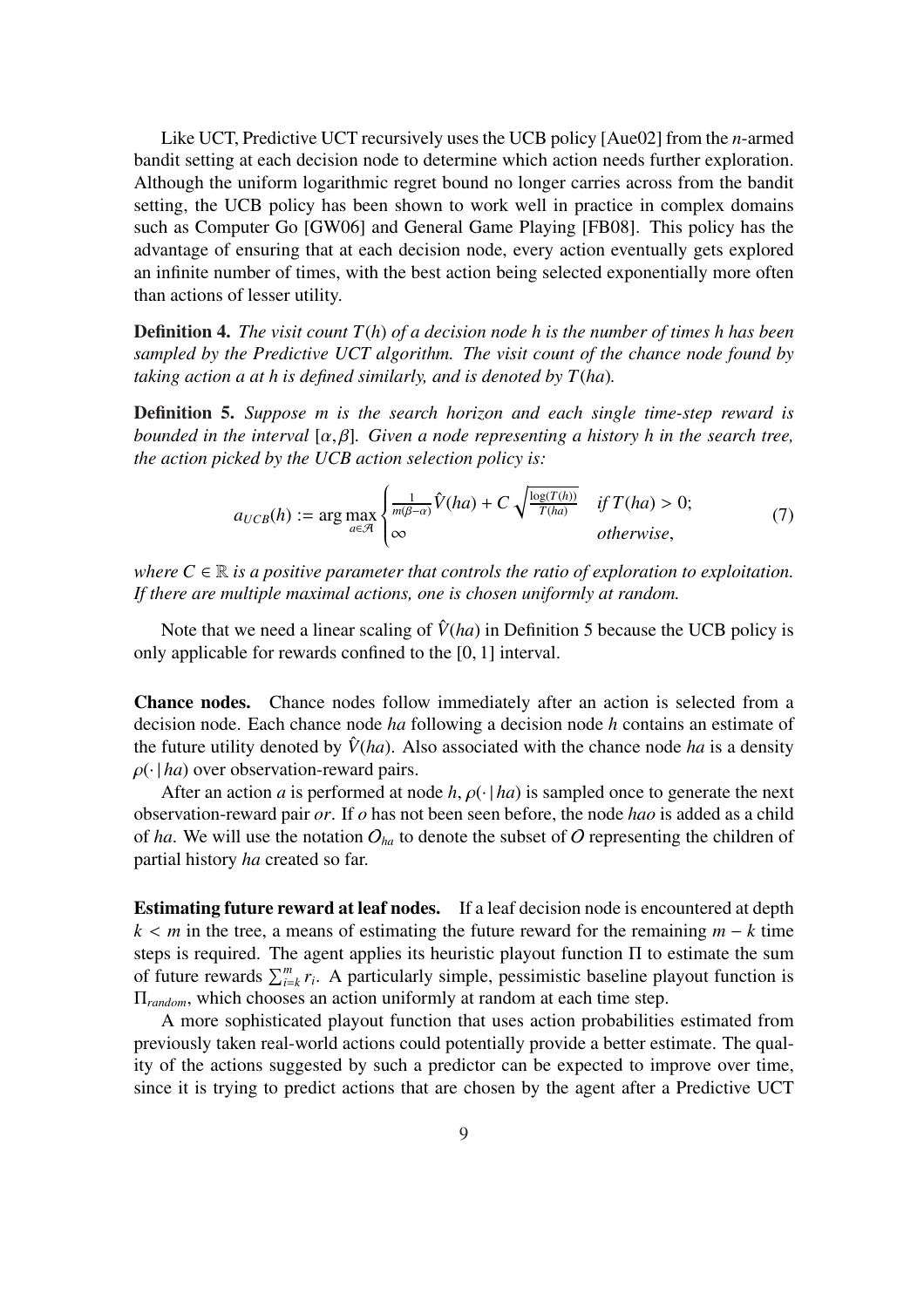search. This powerful and intuitive method of constructing a generic heuristic will be explored further in a subsequent section.

Asymptotically, the heuristic playout policy makes no contribution to the value function estimates of Predictive UCT. When the remaining depth is zero, the playout policy always returns zero reward. As the number of simulations tends to infinity, the structure of the Predictive UCT search tree is equivalent to the exact depth *m* expectimax tree with high probability. This implies that the asymptotic value function estimates of Predictive UCT are invariant to the choice of playout function. However, when search time is limited, the choice of playout policy will be a major determining factor of the overall performance of the agent.

**Reward backup.** After the selection phase is completed, a path of nodes  $n_1 n_2 \ldots n_k$ ,  $k \leq m$ , will have been traversed from the root of the search tree  $n_1$  to some leaf  $n_k$ . For each  $1 \leq j \leq k$ , the statistics maintained for (partial) history  $h_{n_j}$  associated with node  $n_j$ will be updated as follows:

$$
\hat{V}(h_{n_j}) \leftarrow \frac{T(h_{n_j})}{T(h_{n_j}) + 1} \hat{V}(h_{n_j}) + \frac{1}{T(h_{n_j}) + 1} \sum_{i=j}^{m} r_i
$$
\n(8)

$$
T(h_{n_j}) \leftarrow T(h_{n_j}) + 1 \tag{9}
$$

Note that the same backup equations are applied to both decision and chance nodes.

**Incremental model updating.** Recall from Definition 2 that an environment model  $\rho$ is a sequence of functions  $\{\rho_0, \rho_1, \rho_2, \ldots\}$ , where  $\rho_t : \mathcal{A}^t \to Density(X^t)$ . When invoking the Sample routine to decide on an action, many hypothetical future experiences will be generated, with  $\rho_t$  being used to simulate the environment at time *t*. For the algorithm to work well in practice, we need to be able to perform the following two operations in time sublinear with respect to the length of the agent's entire experience string.

- Update given  $\rho_t(x_{1:t} | a_{1:t}), a_{t+1}$ , and  $x_{t+1}$ , produce  $\rho_{t+1}(x_{1:t+1} | a_{1:t+1})$
- Revert given  $\rho_{t+1}(x_{1:t+1} | a_{1:t+1})$ , recover  $\rho_t(x_{1:t} | a_{1:t})$

The revert operation is needed to restore the environment model to  $\rho_t$  after each simulation to time  $t + m$  is performed. In Section 4, we will show how these requirements can be met efficiently by a certain kind of Bayesian mixture over a rich model class.

Pseudocode. We now give the pseudocode of the entire Predictive UCT algorithm.

Algorithm 1 is responsible for determining an approximate best action. Given the current history *h*, it first constructs a search tree containing estimates  $\hat{V}^m_{\rho}(ha)$  for each  $a \in \mathcal{A}$ , and then selects a maximising action. An important property of Algorithm 1 is that it is *anytime*; an approximate best action is always available, whose quality improves with extra computation time.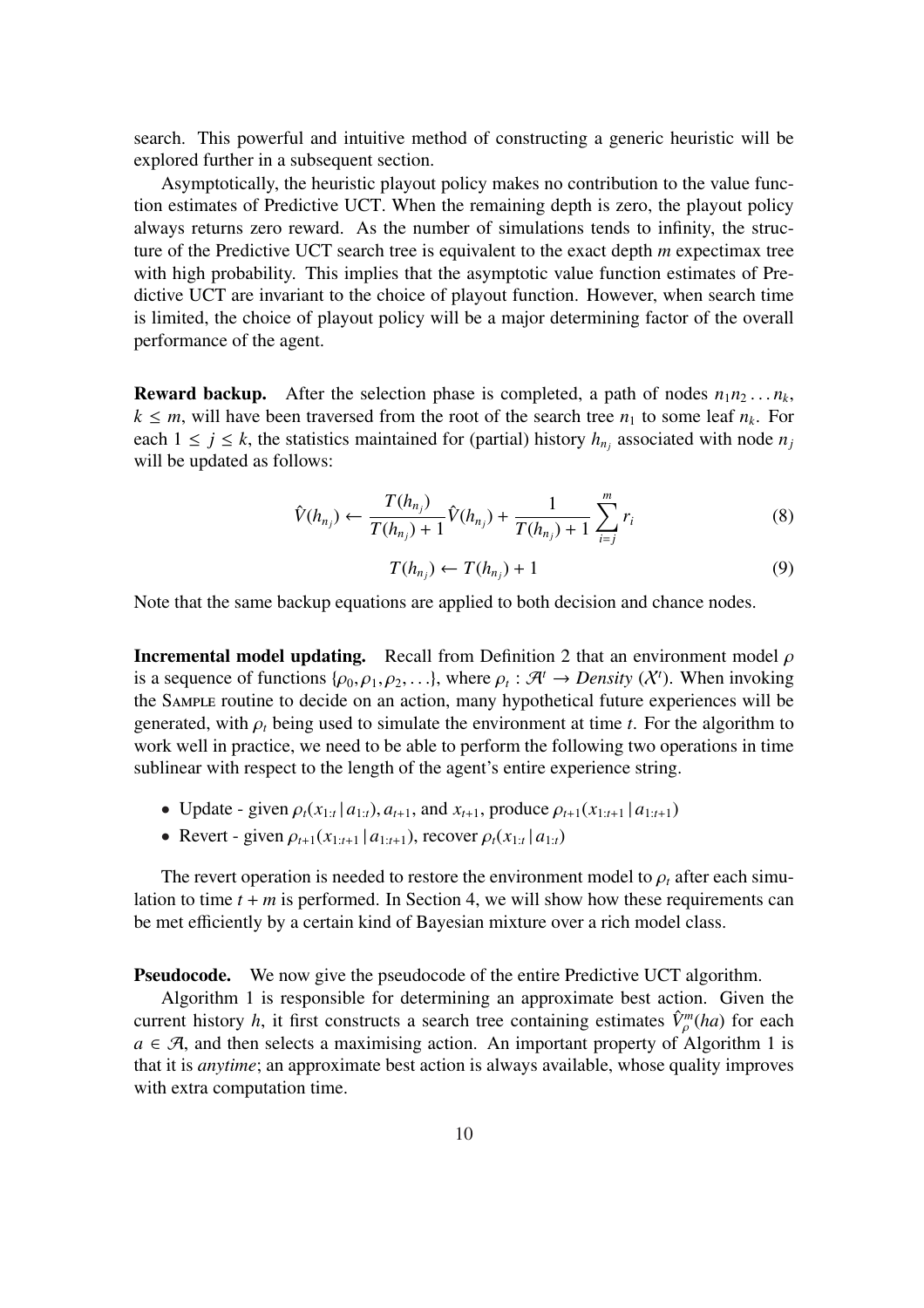Algorithm 1 Predictive UCT $(\rho, h, m)$ **Require:** An environment model  $\rho$ Require: A history *h* **Require:** A search horizon  $m \in \mathbb{N}$ 1: INITIALISE $(\Psi)$ 2: repeat 3: Sample(Ψ, *h*, *m*) 4:  $\rho \leftarrow \text{REVERT}(\rho, m)$ 5: until out of time 6: return BestAction(Ψ, *h*)

For simplicity of exposition, INITIALISE can be understood to simply clear the entire search tree Ψ. In practice, it is possible to carry across information from one time step to another. If Ψ*<sup>t</sup>* is the search tree obtained at the end of time *t*, and *aor* is the agent's actual action and experience at time *t*, then we can keep the subtree rooted at node  $\Psi_t(hao)$  in  $\Psi_t$  and make that the search tree  $\Psi_{t+1}$  for use at the beginning of the next time step. The remainder of the nodes in  $\Psi_t$  can then be deleted.

As a Monte Carlo Tree Search routine, Algorithm 1 is embarrassingly parallel. The main idea is to concurrently invoke the SAMPLE routine whilst providing appropriate locking mechanisms for the nodes in the search tree. An efficient parallel implementation is beyond the scope of the paper, but it is worth noting that ideas [CWH08] applicable to high performance Monte Carlo Go programs are easily transferred to our setting.

Algorithm 2 implements a single run through some trajectory in the search tree. It uses the SelectAction routine to choose moves at interior nodes, and invokes the playout policy at unexplored leaf nodes. After a complete path of length *m* is completed, the recursion takes care that every visited node along the path to the leaf is updated as per Section 3.

The action chosen by SELECTACTION is specified by the UCB policy described in Definition 5. If the selected child has not been explored before, then a new node is added to the search tree. The constant *C* is a parameter that is used to control the shape of the search tree; lower values of *C* create deep, selective search trees, whilst higher values lead to shorter, bushier trees.

### 4 Extensions of Context Tree Weighting

Context Tree Weighting (CTW) [WST95, WST97] is a theoretically well-motivated online binary sequence prediction algorithm that works well in practice [BEYY04]. It is an online Bayesian model averaging algorithm that computes a mixture of all prediction suffix trees [RST96] of a given bounded depth, with higher prior weight given to simpler models. We examine in this section several extensions of CTW needed for its use in the context of agents. Along the way, we will describe the CTW algorithm in detail.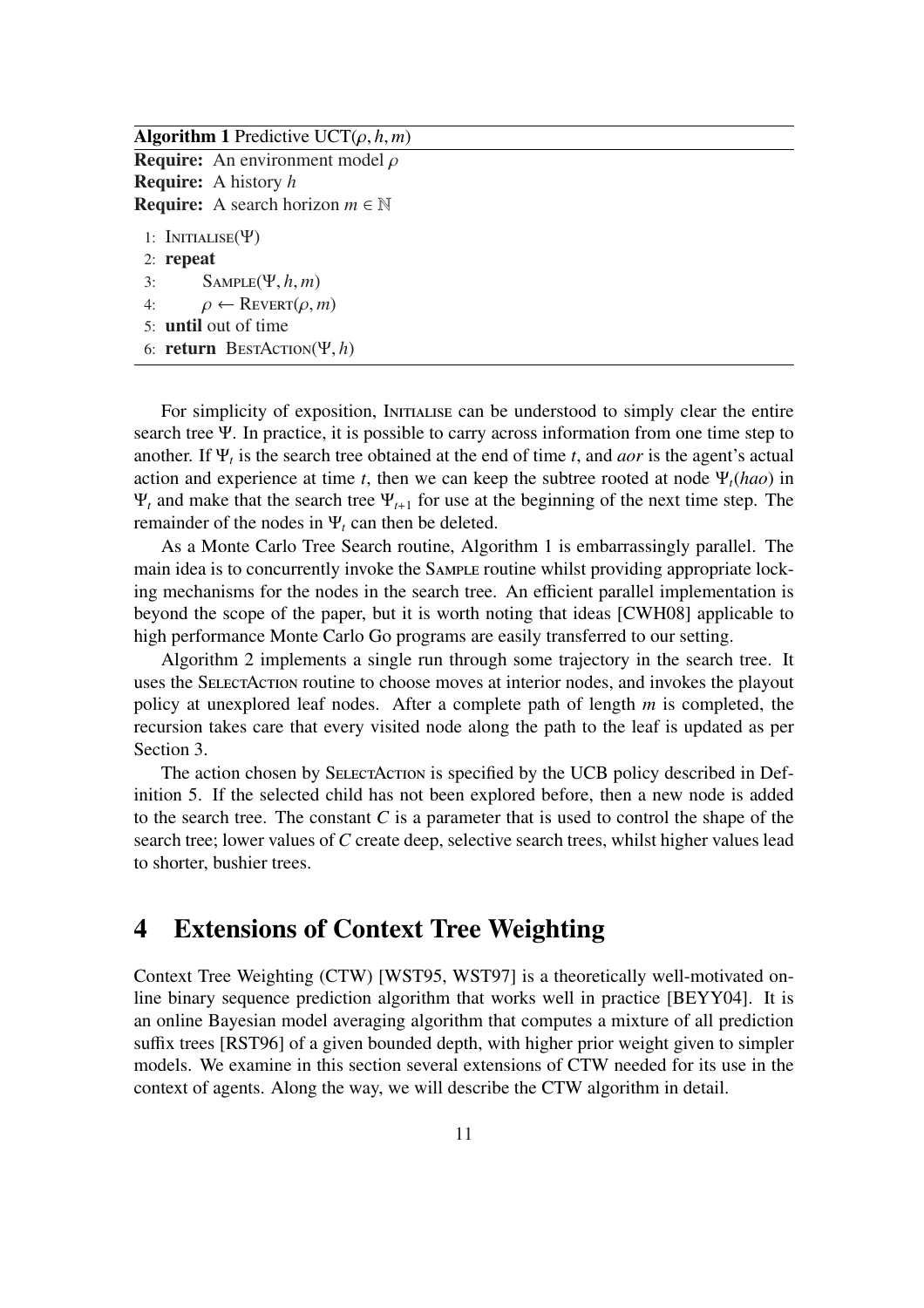Algorithm 2  $\text{Sample}(\rho, \Psi, h, m)$ 

**Require:** An environment model  $\rho$ 

Require: A search tree Ψ Require: A (partial) history *h*

**Require:** A remaining search horizon  $m \in \mathbb{N}$ 

```
1: if m = 0 then
 2: return 03: else if \Psi(h) is a chance node then
 4: Generate (o, r) from \rho (or|h)5: Create node \Psi(hor) if T(hor) = 06: reward \leftarrow r + \text{Sample}(\rho, \Psi, \text{hor}, m - 1)7: else if T(h) = 0 then
 8: reward \leftarrow PLAYOUT(\rho, h, m)9: else
10: a \leftarrow SELECTACTION(\Psi, h)
11: reward \leftarrow SAMPLE(\rho, \Psi, ha, m)
12: end if
13: \hat{V}(h) \leftarrow \frac{1}{T(h)+1} [reward + T(h)\hat{V}(h)]14: T(h) \leftarrow T(h) + 115: return reward
```
#### Algorithm 3 SelectAction(Ψ, *h*)

Require: A search tree Ψ Require: A history *h* Require: An exploration/exploitation constant *C*

```
1: U = \{a \in \mathcal{A} : T(ha) = 0\}2: if \mathcal{U} \neq \{\}\ then
3: Pick a \in \mathcal{U} uniformly at random
4: Create node Ψ(ha)
5: return a
6: else
6: else<br>7: return arg max \left\{\n\begin{array}{l}\n\text{max} \\
\text{max}\n\end{array}\n\right.1
                                            \frac{1}{m(\beta-\alpha)}\hat{V}(ha)+C\sqrt{\log(T(h))}T(ha)
                                                                                      \mathbf{r}8: end if
```
Action-conditional CTW. We first look at how CTW can be generalised for use as environment models (Definition 2), which are functions of the form  $\rho_n : \mathcal{A}^n \to Density(X^n)$ . This means we need an extension of CTW that, incrementally, takes as input a sequence of actions and produces as output successive conditional probabilities over observations and rewards. The high-level view of the algorithm is as follows: we process observations and rewards one bit at a time using standard CTW, but bits representing actions are simply appended to the input sequence without updating the context tree. The algorithm is now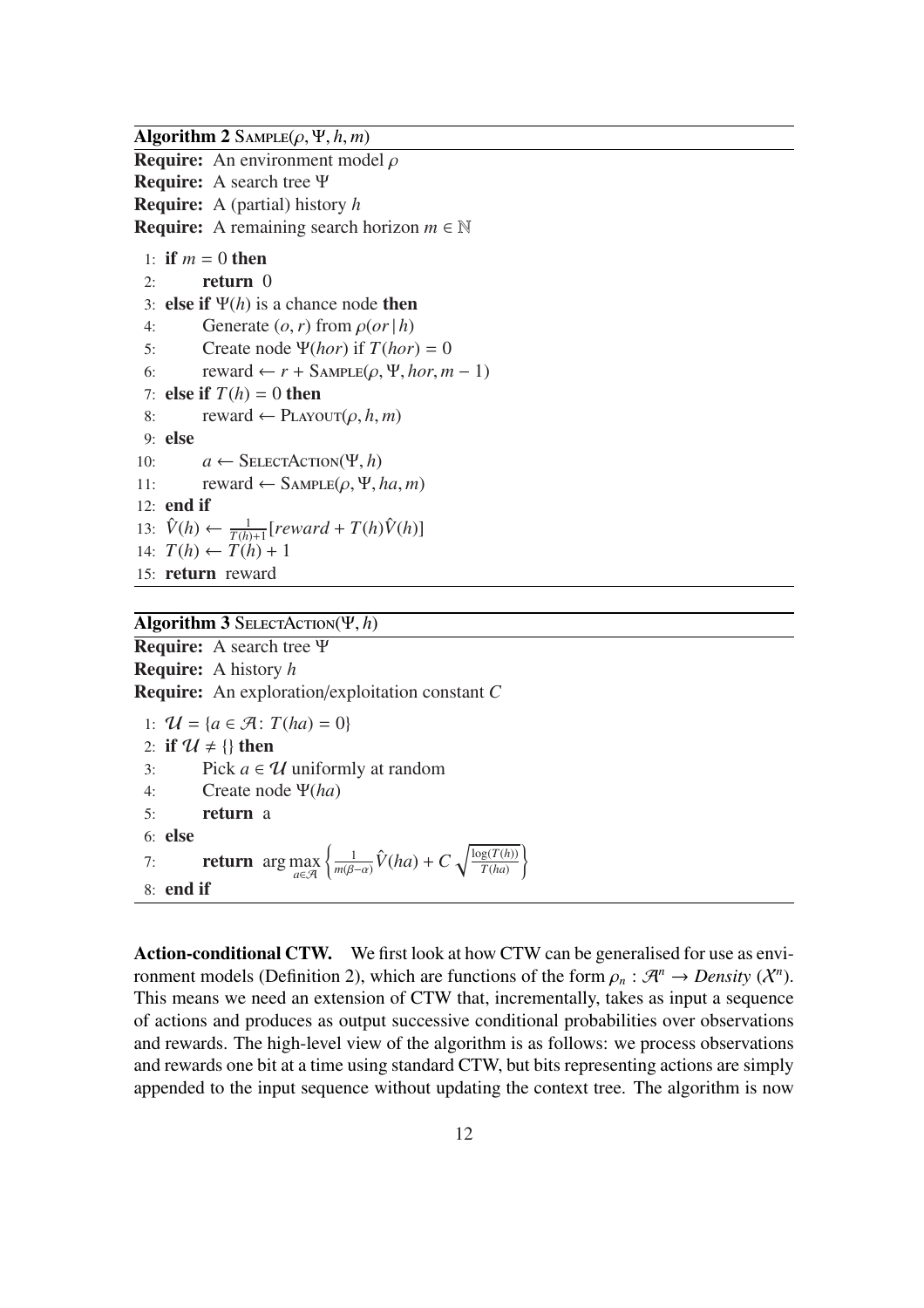Algorithm 4  $PLAVOUT(\rho, h, m)$ 

**Require:** An environment model  $\rho$ Require: A history *h* **Require:** A remaining search horizon  $m \in \mathbb{N}$ Require: A playout function Π 1: *reward*  $\leftarrow 0$ 2: for  $i = 1$  to  $m$  do 3: Generate *a* from Π(*h*) 4: Generate  $(o, r)$  from  $\rho (or | ha)$ 5:  $reward \leftarrow reward + r$ 

- 6:  $h \leftarrow \text{h a}$
- 7: end for
- 8: return reward

described in detail. If we drop the action sequence throughout the following description, the algorithm reduces to the standard CTW algorithm.

Krichevsky-Trofimov estimator. We start with a brief review of the KT estimator [KT81] for Bernoulli distributions. Given a binary string *y*1:*<sup>t</sup>* with *a* zeroes and *b* ones, the KT estimate of the probability of the next symbol is as follows:

$$
\Pr_{kt}(Y_{t+1} = 1 \mid y_{1:t}) := \frac{b + 1/2}{a + b + 1} \tag{10}
$$

$$
\Pr_{kt}(Y_{t+1} = 0 | y_{1:t}) := 1 - \Pr_{kt}(Y_{t+1} = 1 | y_{1:t}). \tag{11}
$$

The KT estimator is obtained via a Bayesian analysis by putting a  $(\frac{1}{2}, \frac{1}{2})$  $\frac{1}{2}$ )-Beta prior on the parameter of the Bernoulli distribution. From (10)-(11), we obtain the following expression for the block probability of a string:

$$
Pr_{kt}(y_{1:t}) = Pr_{kt}(y_1 | \epsilon) Pr_{kt}(y_2 | y_1) \cdots Pr_{kt}(y_t | y_{1:t-1}).
$$

Given a binary string *s*, one can establish that  $Pr_{kt}(s)$  depends only on the number of zeroes  $a_s$  and ones  $b_s$  in *s*. If we let  $0^a1^b$  denote a string with *a* zeroes and *b* ones then:

$$
\Pr_{kt}(s) = \Pr_{kt}(0^{a_s}1^{b_s}) = \frac{1/2(1+1/2)\cdots(a_s-1/2)1/2(1+1/2)\cdots(b_s-1/2)}{(a_s+b_s)!}.
$$
 (12)

We write  $Pr_{kt}(a, b)$  to denote  $Pr_{kt}(0^a 1^b)$  in the following. The quantity  $Pr_{kt}(a, b)$  can be updated incrementally as follows:

$$
Pr_{kt}(a+1,b) = \frac{a+1/2}{a+b+1} Pr_{kt}(a,b)
$$
\n(13)

$$
Pr_{kt}(a, b+1) = \frac{b+1/2}{a+b+1} Pr_{kt}(a, b),
$$
\n(14)

with the base case being  $Pr_{kt}(0, 0) = 1$ .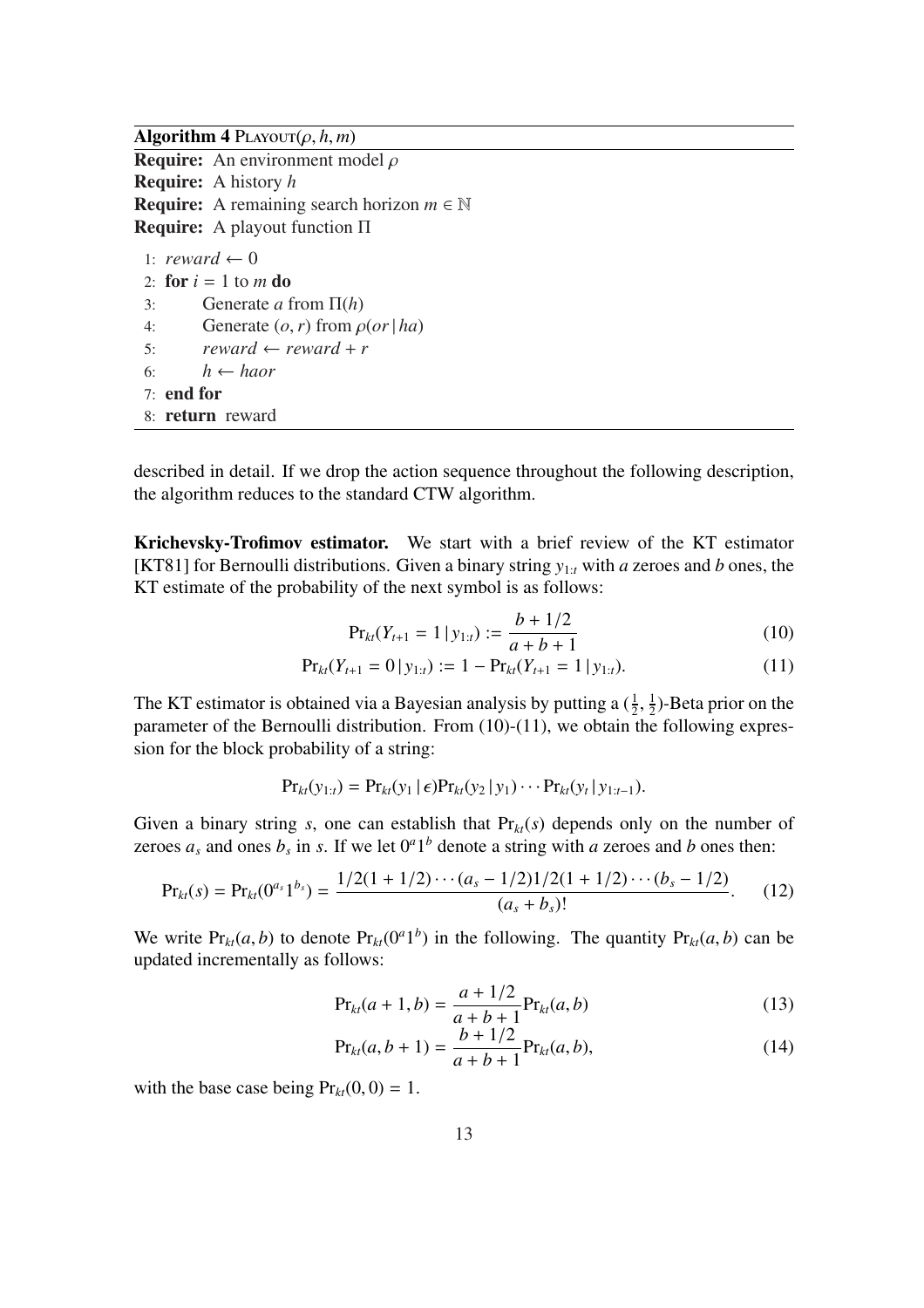

Figure 2: An example prediction suffix tree

Prediction Suffix Trees. We next describe prediction suffix trees, which are a form of variable-order Markov models.

Definition 6. *A prediction su*ffi*x tree (PST) is a pair* (*M*, Θ) *satisfying the following:*

- *1. M is a binary tree where the left and right edges are labelled 1 and 0 respectively; and*
- *2. associated with each leaf node l in M is a probability distribution over* {0, 1} *parameterised by*  $\theta_l \in \Theta$  *(the probability of 1).*

*We call M the model of the PST and* Θ *the parameter of the PST, in accordance with the terminology of [WST95], .*

A prediction suffix tree (*M*,  $\Theta$ ) maps each binary string  $y_{1:n}$ , where  $n \geq$  the depth of *M*, to a probability distribution over {0, 1} in the natural way: we traverse the model *M* by moving left or right at depth *d* depending on whether the bit *yn*−*<sup>d</sup>* is one or zero until we reach a leaf node  $l$  in  $M$ , at which time we return  $\theta_l$ . For example, the PST shown in Figure 2 maps the string 110 to  $\theta_{10} = 0.3$ . At the root node (depth 0), we move right because  $y_3 = 0$ . We then move left because  $y_{3-1} = 1$ . We say  $\theta_{10}$  is the distribution associated with the string 110. Sometimes we need to refer to the leaf node holding the distribution associated with a string *h*; we denote that by *M*(*h*), where *M* is the model of the PST used to process the string.

To use a prediction suffix tree of depth *d* for binary sequence prediction, we start with the distribution  $\theta_l := \Pr_{kt}(1|\epsilon) = 1/2$  at each leaf node *l* of the tree. The first *d* bits  $y_{1:d}$ of the input sequence are set aside for use as an initial context and the variable *h* denoting the bit sequence seen so far is set to  $y_{1:d}$ . We then repeat the following steps as long as needed:

- 1. predict the next bit using the distribution  $\theta_h$  associated with *h*;
- 2. observe the next bit *y*, update  $\theta_h$  using Formula (10) by incrementing either *a* or *b* according to the value of *y*, and then set  $h := hy$ .

Action-conditional PST. The above describes how a PST is used for binary sequence prediction. In the agent setting, we reduce the problem of predicting history sequences with general non-binary alphabets to that of predicting the bit representations of those sequences. Further, we only ever condition on actions and this is achieved by appending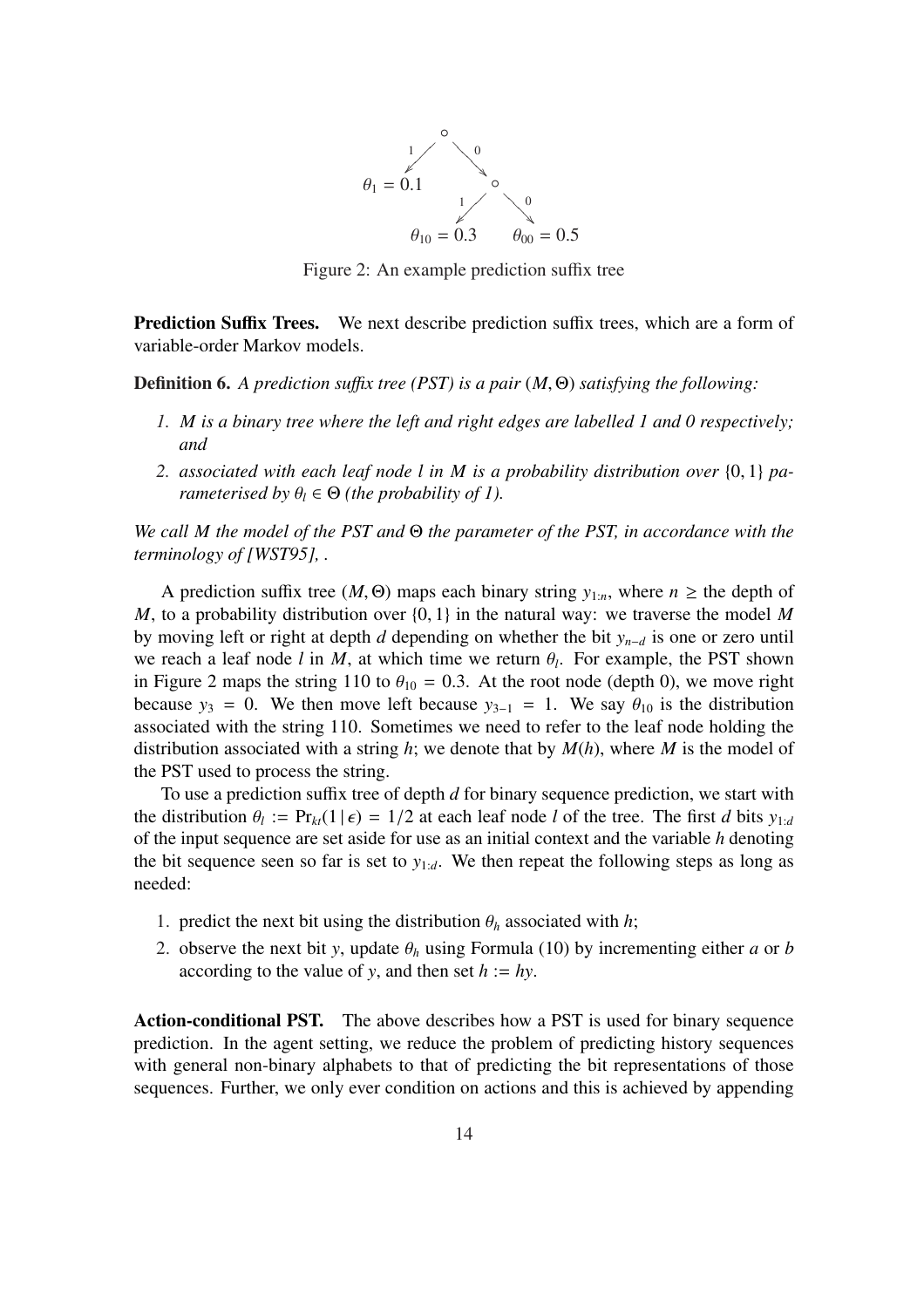bit representations of actions to the input sequence without a corresponding update of the KT estimators. These ideas are now formalised.

For convenience, we will assume without loss of generality that  $|\mathcal{A}| = 2^{l_{\mathcal{A}}}$  and  $|X| = 2^{l_X}$  for some  $l_{\mathcal{A}}, l_X > 0$ . Given  $a \in \mathcal{A}$ , we denote by  $[[a]] = a[1, l_{\mathcal{A}}] =$  $a[1]a[2] \dots a[l_{\mathcal{A}}] \in \{0,1\}^{l_{\mathcal{A}}}$  the bit representation of *a*. Observation and reward symbols are treated similarly. Further, the bit representation of a symbol sequence  $x_{1:t}$  is denoted by  $[[x_{1:t}]] = [[x_1]][[x_2]] \dots [[x_t]]$ . The *i*th bit in  $[[x_{1:t}]]$  is denoted by  $[[x_{1:t}]][i]$  and the first *l* bits of  $[[x_{1:t}]]$  is denoted by  $[[x_{1:t}]][1, l].$ 

To do action-conditional prediction using a PST, we again start with  $\theta_l := Pr_{kt}(1 | \epsilon)$ 1/2 at each leaf node *l* of the tree. We also set aside a sufficiently long initial portion of the binary history sequence corresponding to the first few cycles to initialise the variable *h* as usual. The following steps are then repeated as long as needed:

- 1. set  $h := h[[a]]$ , where *a* is the current selected action;
- 2. for  $i := 1$  to  $l_X$  do
	- (a) predict the next bit using the distribution  $\theta_h$  associated with *h*;
	- (b) observe the next bit *x*[*i*], update  $\theta_h$  using Formula (10) according to the value of  $x[i]$ , and then set  $h := hx[i]$ .

Now, let *M* be the model of a prediction suffix tree,  $L(M)$  the leaf nodes of *M*,  $a_{1:t} \in \mathcal{H}^t$ an action sequence, and  $x_{1:t} \in \mathcal{X}^t$  an observation-reward sequence. We have the following expression for the probability of  $x_{1:t}$  given *M* and  $a_{1:t}$ :

$$
Pr(x_{1:t} | M, a_{1:t}) = \prod_{i=1}^{t} \prod_{j=1}^{l_X} Pr(x_i[j] | M, [\![ax_{&i}a_i]\!] x_i[1, j-1])
$$
  
= 
$$
\prod_{n \in L(M)} Pr_{kt}([\![x_{1:t}]\!]_{n}),
$$
 (15)

where  $\llbracket x_{1:t} \rrbracket$  is the (non-contiguous) subsequence of  $\llbracket x_{1:t} \rrbracket$  that ended up in leaf node *n* in *M*. More precisely,

$$
[\![x_{1:t}]\!]_{n} := [\![x_{1:t}]\!] [\![l_1]\!] [\![x_{1:t}]\!] [\![l_2]\!] \cdots [\![x_{1:t}]\!] [\![l_n]\!],
$$

where  $1 \le l_1 < l_2 < \cdots < l_n \le t$  and, for each  $i, i \in \{l_1, \ldots l_n\}$  iff  $M([\![x_{1:t}]\!][1, i-1]) = n$ .

The above deals with action-conditional prediction using a single PST. We now show how we can perform action-conditional prediction using a Bayesian mixture of PSTs in an efficient way. First, we need a prior distribution on models of PSTs.

A prior on models of PSTs. Our prior, containing an Ockham-like bias favouring simple models, is derived from a natural prefix coding of the tree structure of a PST. The coding scheme works as follows: given a model of a PST of maximum depth *D*, a preorder traversal of the tree is performed. Each time an internal node is encountered, we write down 1. Each time a leaf node is encountered, we write a 0 if the depth of the leaf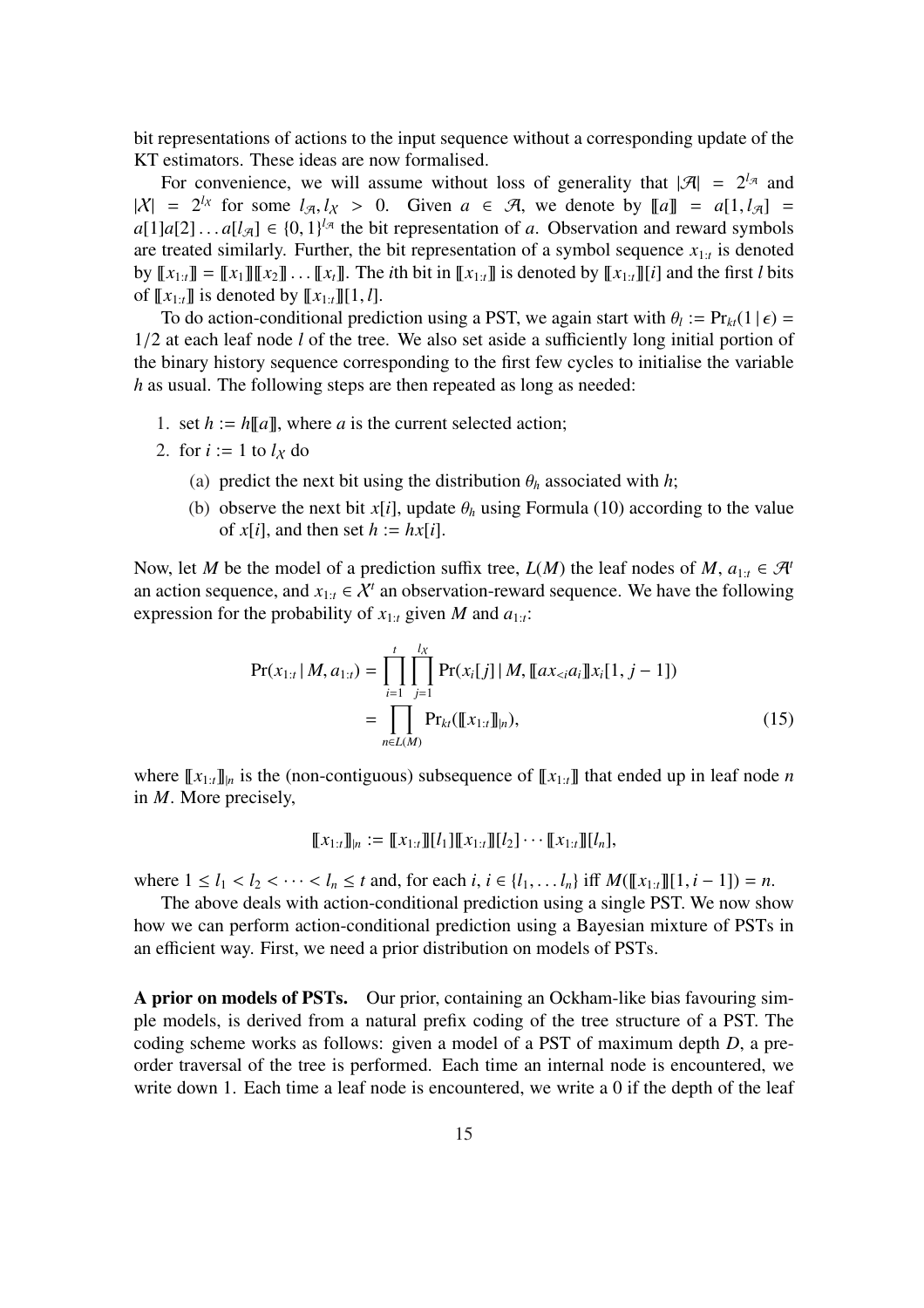node is less than *D*; otherwise we write nothing. For example, if  $D = 3$ , the code for the model shown in Figure 2 is 10100; if  $D = 2$ , the code for the same model is 101. The cost  $\Gamma_D(M)$  of a model M is the length of its code, which is given by the number of nodes in *M* minus the number of leaf nodes in *M* of depth *D*. One can show that

$$
\sum_{M\in C_D} 2^{-\Gamma_D(M)}=1,
$$

where  $C_D$  is the set of all models of prediction suffix trees with depth at most  $D$ ; i.e. the prefix code is complete. We remark that the above is another way of describing the coding scheme in [WST95]. We use  $2^{-\Gamma_D(\cdot)}$ , which penalises large trees, to determine the prior weight of each PST model.

Context trees. The following is a key ingredient of the (action-conditional) CTW algorithm.

Definition 7. *A context tree of depth D is a perfect binary tree of depth D where the left and right edges are labelled 1 and 0 respectively and attached to each node (both internal and leaf) is a probability on* {0, 1} ∗ *.*

The node probabilities in a context tree are estimated from data using KT estimators as follows. We update a context tree with the history sequence similarly to the way we use a PST, except that

- 1. the probabilities at each node in the path from the root to a leaf traversed by an observed bit is updated; and
- 2. we maintain block probabilities using Equations (12)-(14) instead of conditional probabilities (Equation (10)) like in a PST. (This is done for computational reasons to ease the calculation of the posterior probabilities of models in the algorithm.)

The process can be best understood with an example. Figure 3 (left) shows a context tree of depth two. For expositional reasons, we show binary sequences at the nodes; the node probabilities are computed from these. Initially, the binary sequence at each node is empty. Suppose 1001 is the history sequence. Setting aside the first two bits 10 as an initial context, the tree in the middle of Figure 3 shows what we have after processing the third bit 0. The tree on the right is the tree we have after processing the fourth bit 1. In practice, we of course only have to store the counts of zeros and ones instead of complete subsequences at each node because, as we saw earlier in (12),  $Pr_{kt}(s) = Pr_{kt}(a_s, b_s)$ . Since the node probabilities are completely determined by the input sequence, we shall henceforth speak unambiguously about *the* context tree after seeing a sequence.

The context tree of depth *D* after seeing a sequence *h* has the following important properties:

1. the model of every PST of depth at most *D* can be obtained from the context tree by pruning off appropriate subtrees and treating them as leaf nodes;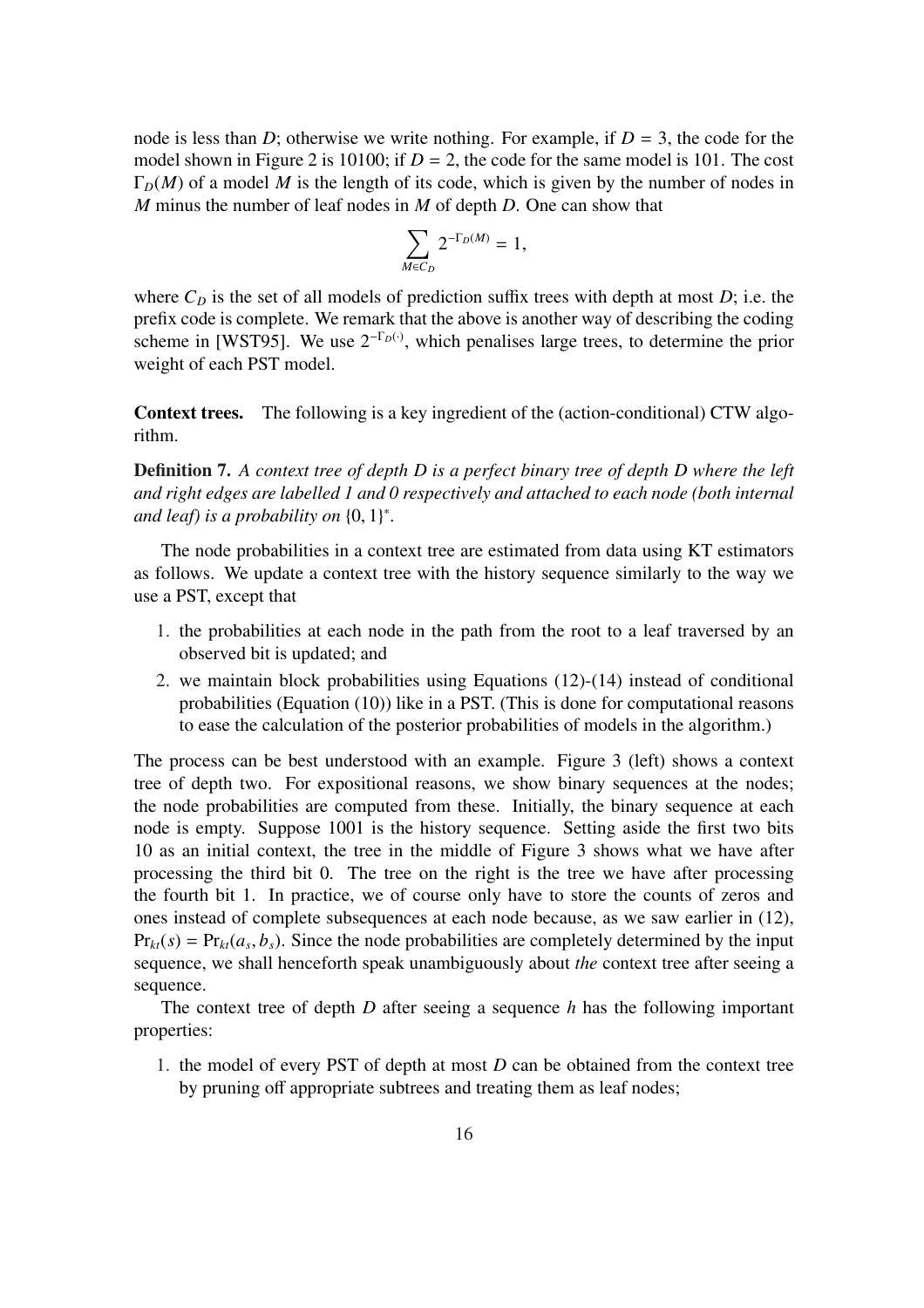

Figure 3: A depth-2 context tree (left); trees after processing two bits (middle and right)

2. the block probability of *h* as computed by each PST of depth at most *D* can be obtained from the node probabilities of the context tree via Equation (15).

These properties, together with an application of the distributive law, form the basis of the highly efficient (action-conditional) CTW algorithm. We now formalise these insights.

Weighted probabilities. We first need to define the weighted probabilities at each node of the context tree. Suppose  $a_{1:t}$  is the action sequence and  $x_{1:t}$  is the observation-reward sequence. Let  $\llbracket x_{1:t} \rrbracket$  be the (non-contiguous) subsequence of  $\llbracket x_{1:t} \rrbracket$  that ended up in node *n* of the context tree. The weighted probability  $P_w^n$  of each node *n* in the context tree is defined inductively as follows:

$$
P_w^n([\![x_{1:t}]\!]_{|n} | [\![a_{1:t}]\!])
$$
\n
$$
:= \begin{cases} \Pr_{kt}([\![x_{1:t}]\!]_{|n}) & \text{if } n \text{ is a leaf node} \\ \frac{1}{2} \Pr_{kt}([\![x_{1:t}]\!]_{|n}) + \frac{1}{2} P_w^n([\![x_{1:t}]\!]_{|n_l} | [\![a_{1:t}]\!]) P_w^{n_r}([\![x_{1:t}]\!]_{|n_r} | [\![a_{1:t}]\!]) & \text{otherwise,} \end{cases}
$$

where  $n_l$  and  $n_r$  are the left and right children of *n* respectively. Note that the set of sequences  $\{\llbracket x_{1:t} \rrbracket_{n}:$  n is a node in the context tree } has a dependence on the action sequence  $[a_{1:t}]$ .

If *n* is a node at depth *d* in a tree, we denote by  $p(n) \in \{0, 1\}^d$  the path description to node *n* in the tree.

Lemma 1 ([WST95]). *Let D be the depth of the context tree. For each node n in the context tree at depth d, we have for all*  $a_{1:t} \in \mathcal{A}^t$ *, for all*  $x_{1:t} \in \mathcal{X}^t$ *,* 

$$
P_w^n(\llbracket x_{1:t} \rrbracket_{|n} \mid \llbracket a_{1:t} \rrbracket) = \sum_{M \in C_{D-d}} 2^{-\Gamma_{D-d}(M)} \prod_{l \in L(M)} \Pr_{kt}(\llbracket x_{1:t} \rrbracket_{|p(n)p(l)}), \tag{16}
$$

 $w$ *here*  $\llbracket x_{1:t} \rrbracket_{p(n)p(l)}$  is the (non-contiguous) subsequence of  $\llbracket x_{1:t} \rrbracket$  that ended up in the node *with path description*  $p(n)p(l)$  *in the context tree.* 

*Proof.* The proof proceeds by induction on *d*. The statement is clearly true for the leaf nodes at depth *D*. Assume now the statement is true for all nodes at depth  $d + 1$ , where  $0 ≤ d < D$ . Consider a node *n* at depth *d*. Letting  $d = D - d$ , we have

$$
P_w^n([\![x_{1:t}]\!]_{|n} | [\![a_{1:t}]\!])
$$
  
=  $\frac{1}{2}$ Pr<sub>kt</sub>( $[\![x_{1:t}]\!]_{|n}$ ) +  $\frac{1}{2}$ P<sub>w</sub><sup>n<sub>l</sub></sup>( $[\![x_{1:t}]\!]_{|n_l}$  |  $[\![a_{1:t}]\!]$ )P<sub>w</sub><sup>n<sub>r</sub></sup>( $[\![x_{1:t}]\!]_{|n_r}$  |  $[\![a_{1:t}]\!])$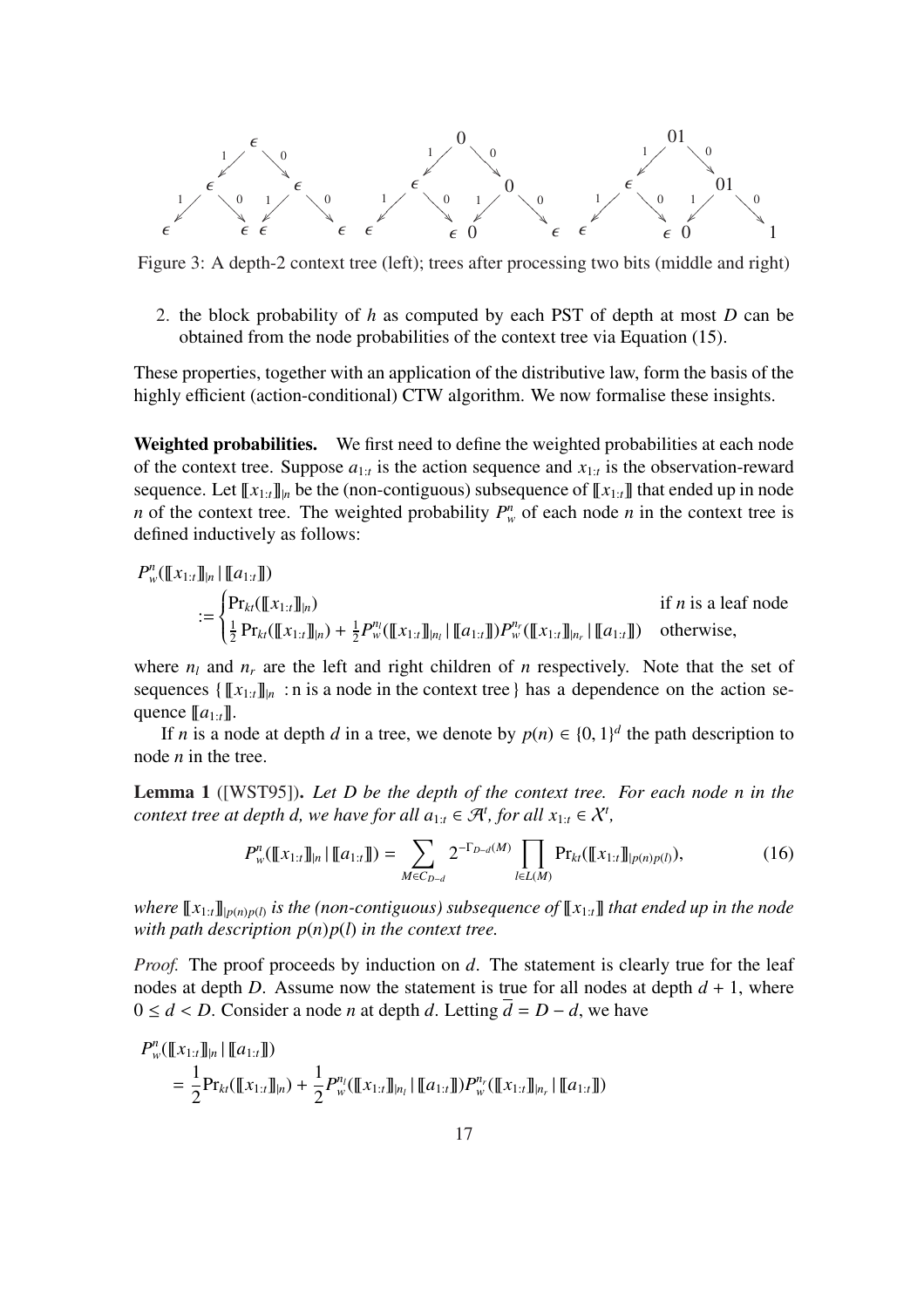$$
= \frac{1}{2} \text{Pr}_{kt}([\![x_{1:t}]\!]_{|n}) + \frac{1}{2} \left[ \sum_{M \in C_{\overline{d+1}}} 2^{-\Gamma_{\overline{d+1}}(M)} \prod_{l \in L(M)} \text{Pr}_{kt}([\![x_{1:t}]\!]_{|p(n_l)p(l)}) \right] \n= \frac{1}{2} \text{Pr}_{kt}([\![x_{1:t}]\!]_{|n}) + \sum_{M_1 \in C_{\overline{d+1}}} \sum_{M_2 \in C_{\overline{d+1}}} 2^{-(\Gamma_{\overline{d+1}}(M)} \prod_{l \in L(M)} \text{Pr}_{kt}([\![x_{1:t}]\!]_{|p(n_r)p(l)}) \right] \n= \frac{1}{2} \text{Pr}_{kt}([\![x_{1:t}]\!]_{|n}) + \sum_{M_1 \in C_{\overline{d+1}}} \sum_{M_2 \in C_{\overline{d+1}}} 2^{-(\Gamma_{\overline{d+1}}(M_1) + \Gamma_{\overline{d+1}}(M_2) + 1)} \cdot \prod_{l \in L(M_1)} \text{Pr}_{kt}([\![x_{1:t}]\!]_{|p(n_l)p(l)}) \right] \cdot \prod_{l \in L(M_2)} \text{Pr}_{kt}([\![x_{1:t}]\!]_{|p(n_r)p(l)}) \right) \n= \frac{1}{2} \text{Pr}_{kt}([\![x_{1:t}]\!]_{|n}) + \sum_{M_1 M_2 \in C_{\overline{d}}} 2^{-\Gamma_{\overline{d}}(M_1 M_2)} \prod_{l \in L(M_1 M_2)} \text{Pr}_{kt}([\![x_{1:t}]\!]_{|p(n)p(l)}) \n= \sum_{M \in C_{D-d}} 2^{-\Gamma_{D-d}(M)} \prod_{l \in L(M)} \text{Pr}_{kt}([\![x_{1:t}]\!]_{|p(n)p(l)}),
$$

where  $\widehat{M_1M_2}$  denotes the tree in  $C_{\overline{d}}$  whose left and right subtrees are  $M_1$  and  $M_2$  respectively. tively.  $\square$ 

CTW as an optimal Bayesian mixture predictor. A corollary of Lemma 1 is that at the root node  $\lambda$  of the context tree we have

=

$$
P_{w}^{\lambda}([\![x_{1:t}]\!]] \cdot [[a_{1:t}]]) = \sum_{M \in C_D} 2^{-\Gamma_D(M)} \prod_{l \in L(M)} \Pr_{kt}([\![x_{1:t}]\!]]_{p(l)}) \tag{17}
$$

$$
\sum_{M \in C_D}^{\text{M} \in C_D} 2^{-\Gamma_D(M)} \prod_{l \in L(M)}^{\text{I} \in L(M)} \Pr_{kt}(\llbracket x_{1:t} \rrbracket_l)
$$
(18)

$$
= \sum_{M \in C_D} 2^{-\Gamma_D(M)} \Pr(x_{1:t} | M, a_{1:t}), \tag{19}
$$

where the last step follows from Equation (15). Note carefully that  $\llbracket x_{1:t} \rrbracket_{p(l)}$  in line (17) denotes the subsequence of  $\llbracket x_{1:t} \rrbracket$  that ended in the node pointed to by  $p(l)$  in the context tree but  $\llbracket x_{1:t} \rrbracket$  in line (18) denotes the subsequence of  $\llbracket x_{1:t} \rrbracket$  that ended in the leaf node *l* in *M* if *M* is used as the only model to process  $\llbracket x_{1:t} \rrbracket$ . Equation (19) shows that the quantity computed by the (action-conditional) CTW algorithm is exactly a Bayesian mixture of (action-conditional) PSTs.

The weighted probability  $P_w^{\lambda}$  is a block probability. To recover the conditional probability of  $x_t$  given  $ax_{\leq t}a_t$ , we simply evaluate

$$
P_w^{\lambda}(\llbracket x_t \rrbracket \, | \, \llbracket ax_{< t} a_t \rrbracket) = \frac{P_w^{\lambda}(\llbracket x_{1:t} \rrbracket \, | \, \llbracket a_{1:t} \rrbracket)}{P_w^{\lambda}(\llbracket x_{< t} \rrbracket \, | \, \llbracket a_{< t} \rrbracket)},
$$

which follows directly from Equation (3). To sample from this conditional probability, we simply sample the individual bits of  $x_t$  one by one. For brevity, we will sometimes use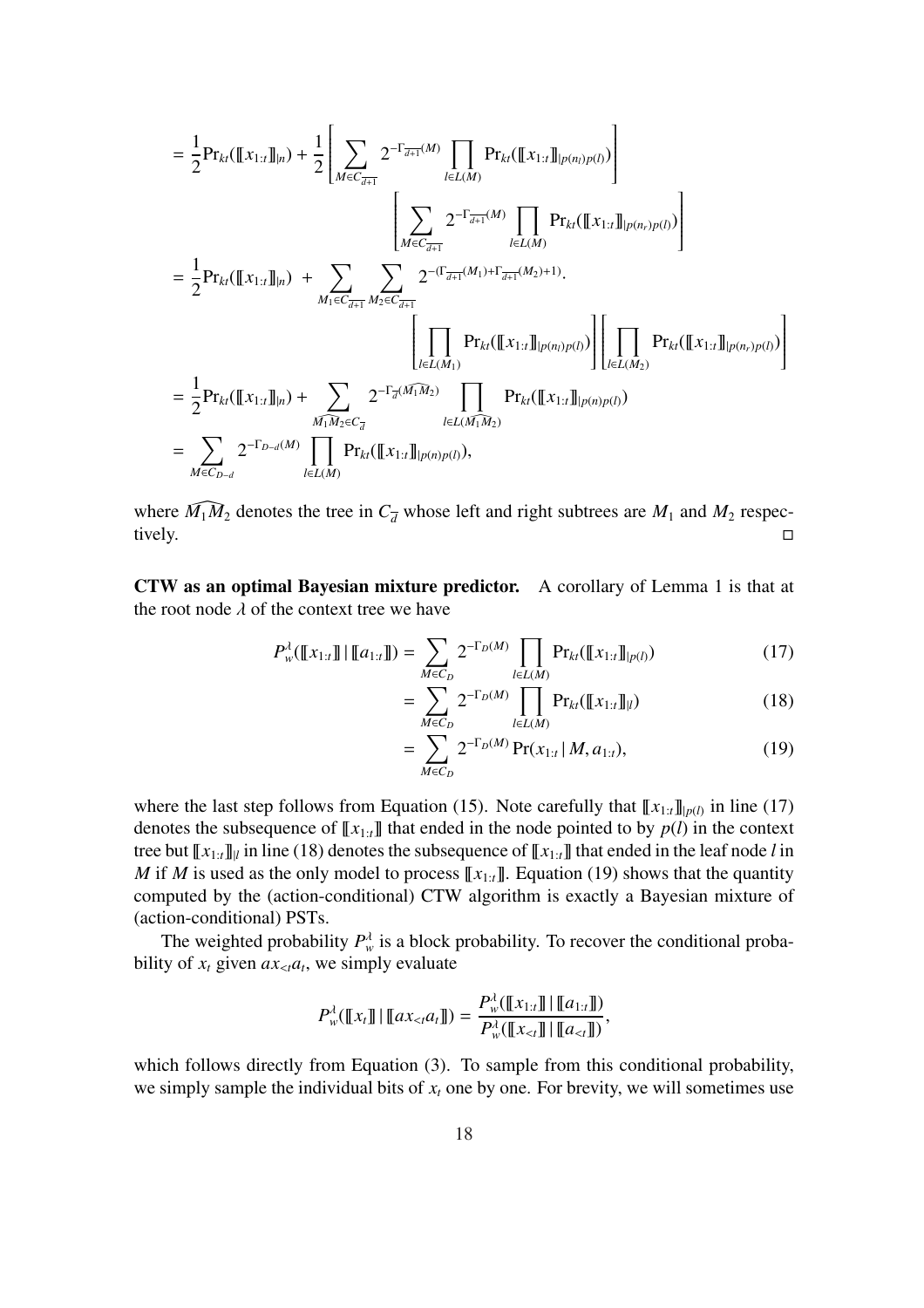the following notation for  $P_w^{\lambda}$ .

$$
\Upsilon(x_{1:t} | a_{1:t}) := P_w^{\lambda}(\llbracket x_{1:t} \rrbracket | \llbracket a_{1:t} \rrbracket)
$$

$$
\Upsilon(x_t | ax_{< t} a_t) := P_w^{\lambda}(\llbracket x_t \rrbracket | \llbracket ax_{< t} a_t \rrbracket).
$$

In summary, to do action-conditional prediction using a context tree, we set aside a sufficiently long initial portion of the binary history sequence corresponding to the first few cycles to initialise the variable *h* and then repeat the following steps as long as needed:

- 1. set  $h := h[[a]]$ , where *a* is the current selected action;
- 2. for  $i := 1$  to  $l_X$  do
	- (a) predict the next bit using the weighted probability  $P_w^{\lambda}$ ;
	- (b) observe the next bit *x*[*i*], update the context tree using *h* and *x*[*i*], calculate the new weighted probability  $P_w^{\lambda}$ , and then set  $h := hx[i]$ .

Note that in practice, the context tree need only be constructed incrementally as needed. The depth of the context tree can thus take on non-trivial values. This memory requirement of maintaining a context tree is discussed further in Section 7.

Reversing an update. As explained in Section 3, the Revert operation is performed many times during search and it needs to be efficient. Saving and restoring a copy of the context tree is unsatisfactory. Luckily, the block probability estimated by CTW using a context depth of *D* at time *t* can be recovered from the block probability estimated at time  $t + m$  in  $O(mD)$  operations in a rather straightforward way. Alternatively, a copy on write implementation can be used to modify the context tree during the simulation phase.

Predicate CTW. As foreshadowed in [Bun92, HS97], the CTW algorithm can be generalised to work with rich logical tree models [BD98, KW01, Llo03, Ng05, LN07] in place of prediction suffix trees. A full description of this extension, especially the part on predicate definition/enumeration and search, is beyond the scope of the paper and will be reported elsewhere. Here we outline the main ideas and point out how the extension can be used to incorporate useful background knowledge into our agent.

**Definition 8.** Let  $P = \{p_0, p_1, \ldots, p_m\}$  be a set of predicates (boolean functions) on histo*ries*  $h \in (\mathcal{A} \times \mathcal{X})^n, n \geq 0$ . A P-model is a binary tree where each internal node is labelled *with a predicate in* P *and the left and right outgoing edges at the node are labelled True and False respectively. A P-tree is a pair*  $(M_{\mathcal{P}}, \Theta)$  *where*  $M_{\mathcal{P}}$  *is a P-model and associated with each leaf node l in M*<sup>P</sup> *is a probability distribution over* {0, 1} *parameterised by*  $\theta_l \in \Theta$ .

A P-tree ( $M_p$ ,  $\Theta$ ) represents a function *g* from histories to probability distributions on {0, 1} in the usual way. For each history  $h$ ,  $g(h) = \theta_{l_h}$ , where  $l_h$  is the leaf node reached by pushing *h* down the model  $M_p$  according to whether it satisfies the predicates at the internal nodes and  $\theta_{l_h} \in \Theta$  is the distribution at  $l_h$ .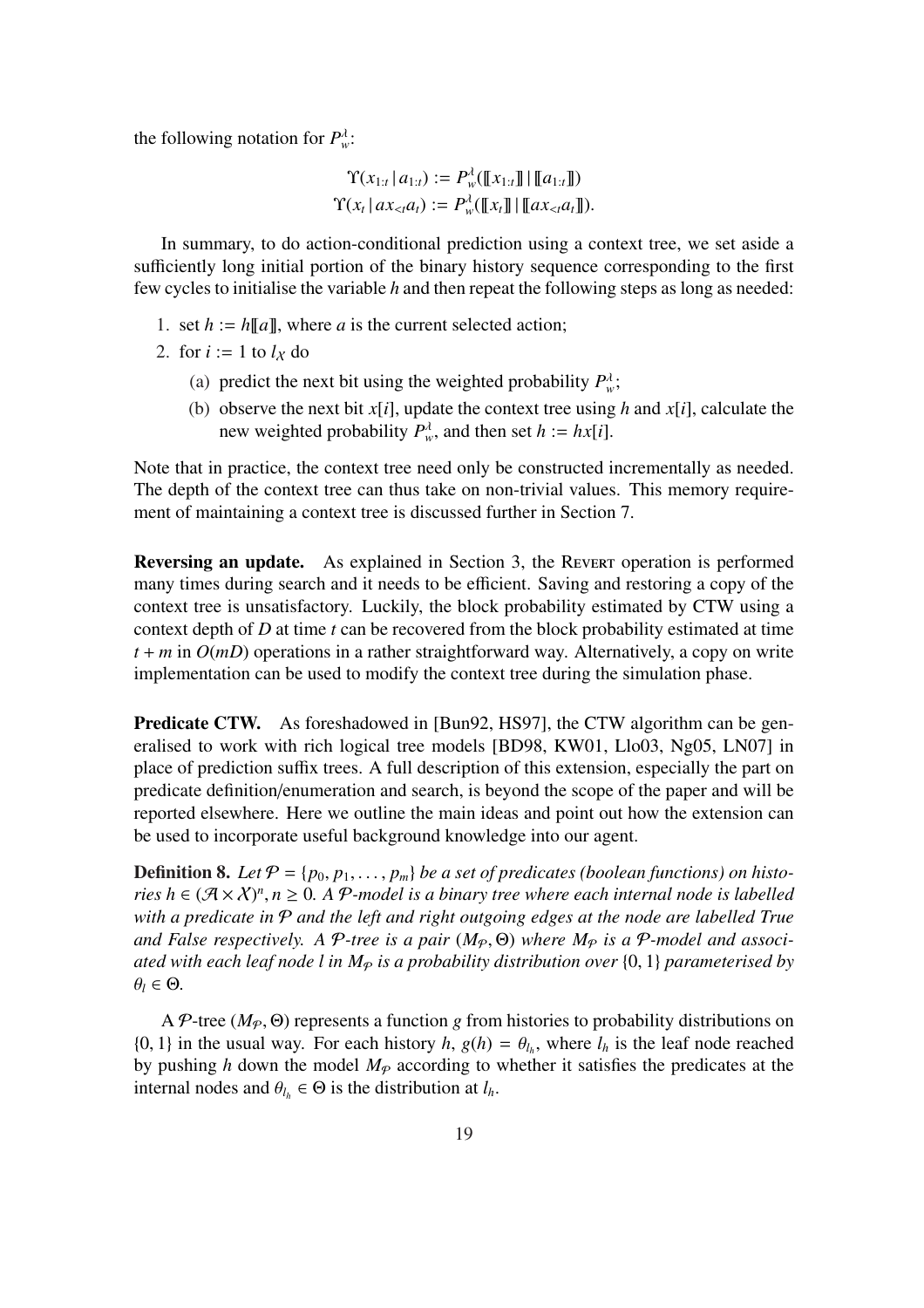The use of general predicates on histories in  $\mathcal{P}$ -trees is a powerful way of extending the notion of a "context" in applications. To begin with, it is easy to see that, with a suitable choice of predicate class  $P$ , both prediction suffix trees (Definition 6) and looping suffix trees [HJ06] can be represented as  $P$ -trees. Much more background contextual information can be provided in this way to the agent to aid learning and action selection.

The following is a generalisation of Definition 7.

**Definition 9.** Let  $P = \{p_0, p_1, \ldots, p_m\}$  be a set of predicates on histories. A P-context *tree is a perfect binary tree of depth m* + 1 *where*

- *1. each internal node at depth i is labelled by*  $p_i \in \mathcal{P}$  *and the left and right outgoing edges at the node are labelled True and False respectively; and*
- *2. attached to each node (both internal and leaf) is a probability on* {0, 1} ∗ *.*

We remark here that the (action-conditional) CTW algorithm can be generalised to work with  $P$ -context trees in a natural way, and that a result analogous to Lemma 1 but with respect to a much richer class of models can be established. A proof of a similar result is in [HS97]. Section 7 describes some experiments showing how predicate CTW can help in more difficult problems.

## 5 Putting it All Together

We now describe how the entire agent is constructed. At a high level, the combination is simple. The agent uses the action-conditional (predicate) CTW predictor presented in Section 4 as a model  $\Upsilon$  of the (unknown) environment. At each time step, the agent first invokes the Predictive UCT routine to estimate the value of each action. The agent then picks an action according to some standard exploration/exploitation strategy, such as  $\epsilon$ -Greedy or Softmax [SB98]. It then receives an observation-reward pair from the environment which is then used to update Υ. Communication between the agent and the environment is done via binary codings of action, observation, and reward symbols. Figure 4 gives an overview of the agent/environment interaction loop.

It is worth noting that, in principle, the AIXI agent does not need to explore according to any heuristic policy. This is since the value of information, in terms of expected future reward, is implicitly captured in the expectimax operation defined in Equations (1) and (2). Theoretically, ignoring all computational concerns, it is sufficient just to choose a large horizon and pick the action with the highest expected value at each timestep.

Unfortunately, this result does not carry over to our approximate AIXI agent. In practice, the true environment will not be contained in our restricted model class, nor will we perform enough Predictive UCT simulations to converge to the optimal expectimax action, nor will the search horizon be as large as the agent's maximal lifespan. Thus, the exploration/exploitation dilemma is a non-trivial problem for our agent. We found that the standard heuristic solutions to this problem, such as  $\epsilon$ -Greedy and Softmax exploration, were sufficient for obtaining good empirical results. We will revisit this issue in Section 7.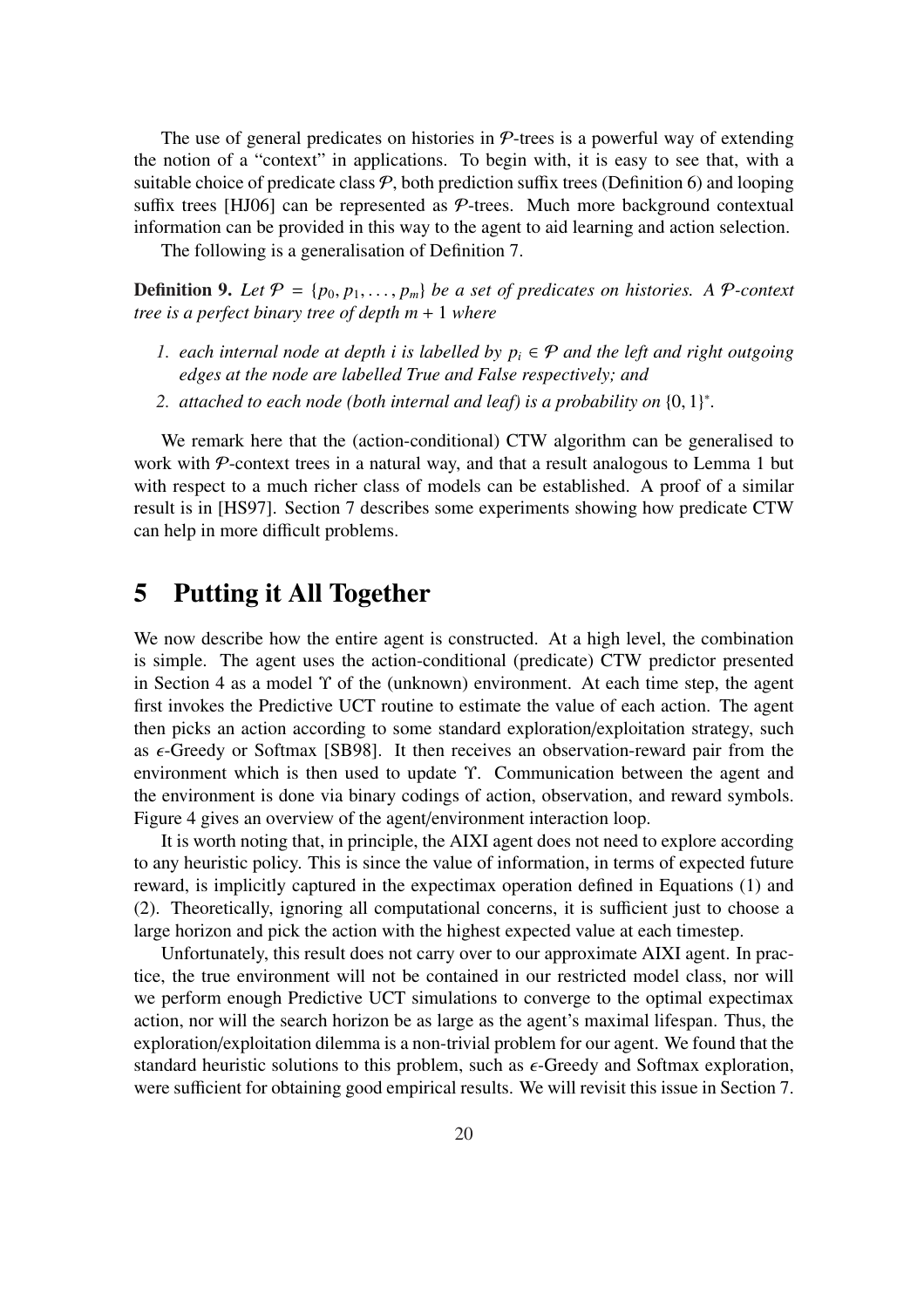

Figure 4: The AIXI-MC agent loop

# 6 Theoretical Results

Some theoretical properties of our algorithm are now explored.

Model class approximation. We first study the relationship between  $\Upsilon$  and the universal predictor in AIXI. Using  $\Upsilon$  in place of  $\rho$  in Equation (6), the optimal action for an agent at time *t*, having experienced *ax*1:*t*−1, is given by

$$
a_{t}^{*} = \arg \max_{a_{t}} \sum_{x_{t}} \frac{\Upsilon(x_{1:t} | a_{1:t})}{\Upsilon(x_{\n
$$
= \arg \max_{a_{t}} \sum_{x_{t}} \cdots \max_{a_{t+m}} \sum_{x_{t+m}} \left[ \sum_{i=t}^{t+m} r_{i} \right] \prod_{i=t}^{t+m} \frac{\Upsilon(x_{1:i} | a_{1:i})}{\Upsilon(x_{\n
$$
= \arg \max_{a_{t}} \sum_{x_{t}} \cdots \max_{a_{t+m}} \sum_{x_{t+m}} \left[ \sum_{i=t}^{t+m} r_{i} \right] \frac{\Upsilon(x_{1:t+m} | a_{1:t+m})}{\Upsilon(x_{\n
$$
= \arg \max_{a_{t}} \sum_{x_{t}} \cdots \max_{a_{t+m}} \sum_{x_{t+m}} \left[ \sum_{i=t}^{t+m} r_{i} \right] \Upsilon(x_{1:t+m} | a_{1:t+m})
$$
\n
$$
= \arg \max_{a_{t}} \sum_{x_{t}} \cdots \max_{a_{t+m}} \sum_{x_{t+m}} \left[ \sum_{i=t}^{t+m} r_{i} \right] \sum_{M \in C_{D}} 2^{-\Gamma_{D}(M)} \Pr(x_{1:t+m} | M, a_{1:t+m}). \tag{20}
$$
$$
$$
$$

Contrast (20) now with Equation (2) which we reproduce here:

$$
a_{t} = \arg \max_{a_{t}} \sum_{x_{t}} \dots \max_{a_{t+m}} \sum_{x_{t+m}} \left[ \sum_{i=t}^{t+m} r_{i} \right] \sum_{\rho \in \mathcal{M}} 2^{-K(\rho)} \rho(x_{1:t+m} | a_{1:t+m}), \tag{21}
$$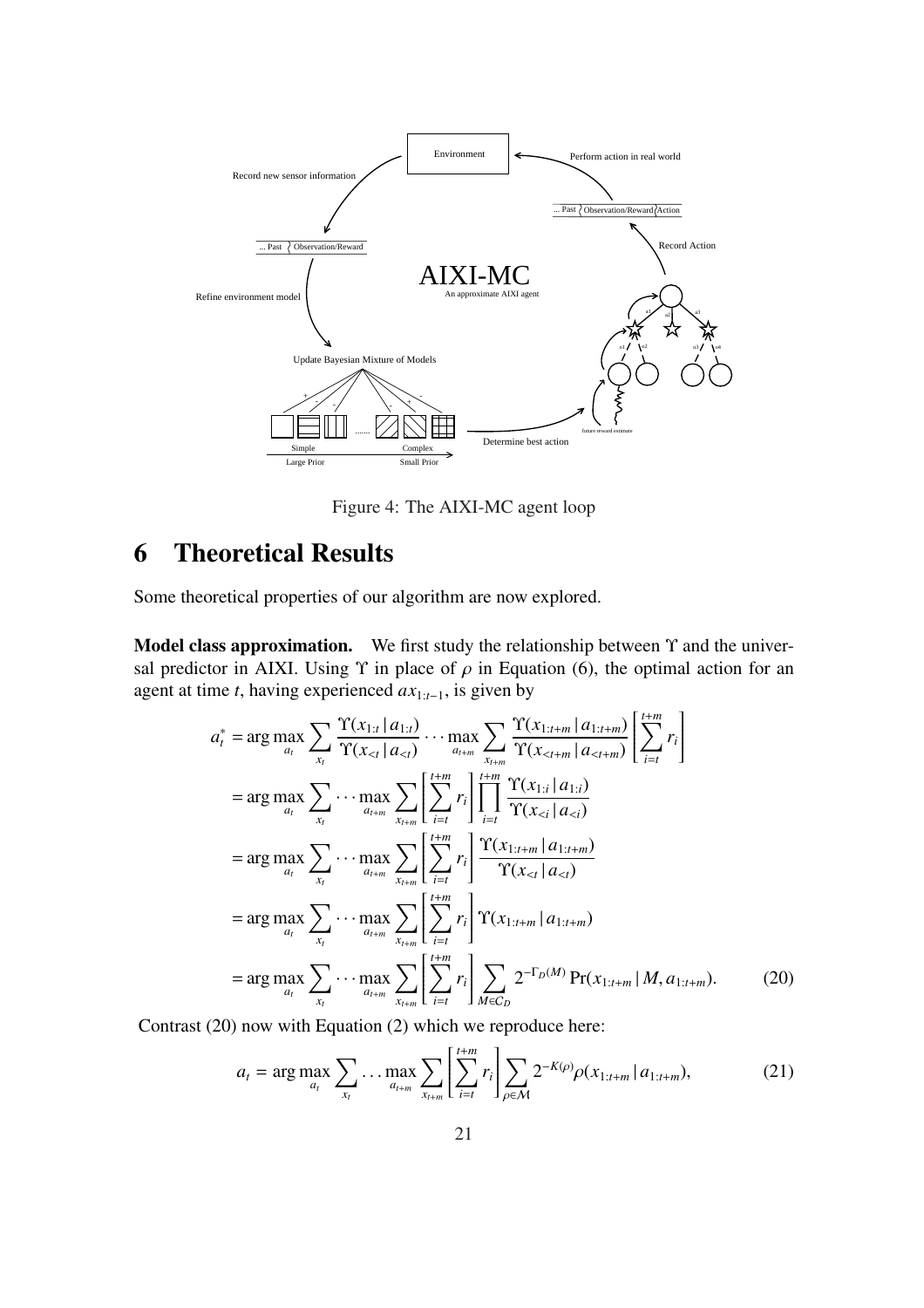where M is the class of all enumerable chronological semimeasures, and  $K(\rho)$  denotes the Kolmogorov complexity of  $\rho$  [Hut05]. The two expressions share a prior that enforces a bias towards simpler models. The main difference is in the subexpression describing the mixture over the model class. AIXI uses a mixture over all enumerable chronological semimeasures. This is scaled down to a mixture of prediction suffix trees in our setting. Although the model class used in AIXI is completely general, it is also incomputable. Our approximation has restricted the model class to gain the desirable computational properties of CTW. As indicated in Section 4, the model class  $C<sub>D</sub>$  can be significantly enlarged by using predicates without sacrificing the efficient computability of mixtures.

Convergence to true environment. We show in this section that if there is a good model of the (unknown) environment in the class  $C<sub>D</sub>$ , then CTW will 'find' it. We need the following entropy inequality.

**Lemma 2** ([Hut05]). Let  $\{y_i\}$  *and*  $\{z_i\}$  *be two probability distributions, i.e.*  $y_i \ge 0, z_i \ge 0$ , *and*  $\sum_i y_i = \sum_i z_i = 1$ *. Then we have* 

$$
\sum_{i} (y_i - z_i)^2 \le \sum_{i} y_i \ln \frac{y_i}{z_i}.
$$

Theorem 1. *Let* µ *be the true environment model. The* µ*-expected squared di*ff*erence of*  $\mu$  *and*  $\Upsilon$  *is bounded as follows. For all*  $n \in \mathbb{N}$ *, for all*  $a_{1:n}$ *,* 

$$
\sum_{k=1}^{n} \sum_{x_{1:k}} \mu(x_{< k} | a_{< k}) \Big( \mu(x_k | a x_{< k} a_k) - \Upsilon(x_k | a x_{< k} a_k) \Big)^2
$$
\n
$$
\leq \min_{M \in C_D} \Big\{ \Gamma_D(M) \ln 2 + D_{KL}(\mu(\cdot | a_{1:n}) || \Pr(\cdot | M, a_{1:n})) \Big\},
$$

*where*  $D_{KL}(\cdot \| \cdot)$  *is the KL divergence of two distributions.* 

*Proof.* We adapt a proof from [Hut05, §5.1.3].

$$
\sum_{k=1}^{n} \sum_{x_{1:k}} \mu(x_{< k} | a_{< k}) \left( \mu(x_k | ax_{< k} a_k) - \Upsilon(x_k | ax_{< k} a_k) \right)^2
$$
\n
$$
= \sum_{k=1}^{n} \sum_{x_{< k}} \mu(x_{< k} | a_{< k}) \sum_{x_k} \left( \mu(x_k | ax_{< k} a_k) - \Upsilon(x_k | ax_{< k} a_k) \right)^2
$$
\n
$$
\leq \sum_{k=1}^{n} \sum_{x_{< k}} \mu(x_{< k} | a_{< k}) \sum_{x_k} \mu(x_k | ax_{< k} a_k) \ln \frac{\mu(x_k | ax_{< k} a_k)}{\Upsilon(x_k | ax_{< k} a_k)} \qquad \text{[by Lemma 2]}
$$
\n
$$
= \sum_{k=1}^{n} \sum_{x_{1:k}} \mu(x_{1:k} | a_{1:k}) \ln \frac{\mu(x_k | ax_{< k} a_k)}{\Upsilon(x_k | ax_{< k} a_k)} \qquad \text{[by Eq. (3)]}
$$
\n
$$
= \sum_{k=1}^{n} \sum_{x_{1:k}} \left( \sum_{x_{k+1:n}} \mu(x_{1:n} | a_{1:n}) \right) \ln \frac{\mu(x_k | ax_{< k} a_k)}{\Upsilon(x_k | ax_{< k} a_k)} \qquad \text{[by Defn. 2]}
$$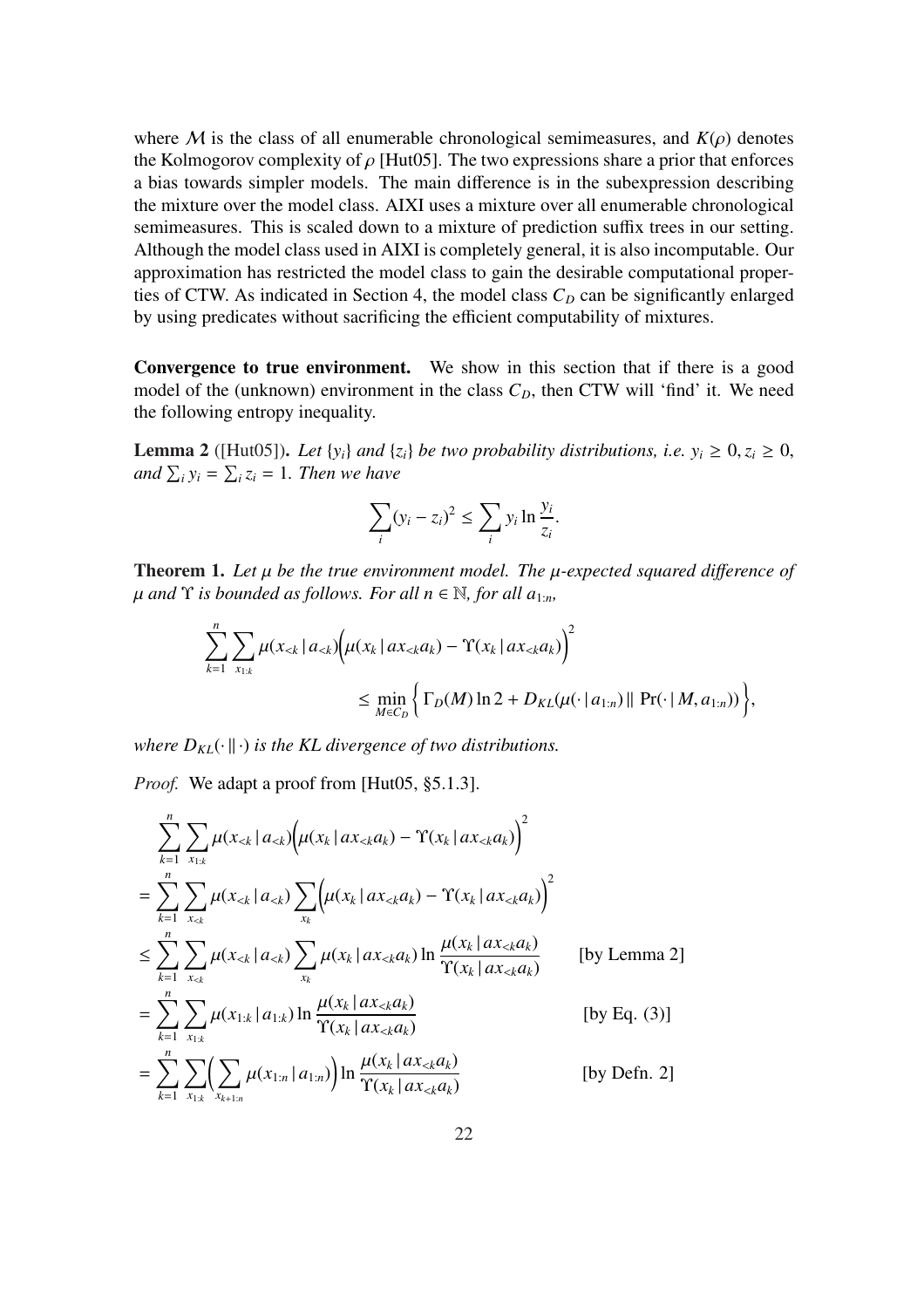$$
\begin{split}\n&= \sum_{k=1}^{n} \sum_{x_{1:n}} \mu(x_{1:n} | a_{1:n}) \ln \frac{\mu(x_k | ax_{< k} a_k)}{\Upsilon(x_k | ax_{< k} a_k)} \\
&= \sum_{x_{1:n}} \mu(x_{1:n} | a_{1:n}) \sum_{k=1}^{n} \ln \frac{\mu(x_k | ax_{< k} a_k)}{\Upsilon(x_k | ax_{< k} a_k)} \\
&= \sum_{x_{1:n}} \mu(x_{1:n} | a_{1:n}) \ln \frac{\mu(x_{1:n} | a_{1:n})}{\Upsilon(x_{1:n} | a_{1:n})} \qquad \qquad \text{[by Eq. (4)]} \\
&= \sum_{x_{1:n}} \mu(x_{1:n} | a_{1:n}) \ln \left[ \frac{\mu(x_{1:n} | a_{1:n})}{\Pr(x_{1:n} | M, a_{1:n})} \frac{\Pr(x_{1:n} | M, a_{1:n})}{\Upsilon(x_{1:n} | a_{1:n})} \right] \qquad \qquad \text{[arbitrary } M \in C_D] \\
&= \sum_{x_{1:n}} \mu(x_{1:n} | a_{1:n}) \ln \frac{\mu(x_{1:n} | a_{1:n})}{\Pr(x_{1:n} | M, a_{1:n})} + \sum_{x_{1:n}} \mu(x_{1:n} | a_{1:n}) \ln \frac{\Pr(x_{1:n} | M, a_{1:n})}{\Upsilon(x_{1:n} | a_{1:n})} \\
&\leq D_{KL}(\mu(\cdot | a_{1:n}) || \Pr(\cdot | M, a_{1:n})) + \sum_{x_{1:n}} \mu(x_{1:n} | a_{1:n}) \ln \frac{\Pr(x_{1:n} | M, a_{1:n})}{2^{-\Gamma_D(M)} \Pr(x_{1:n} | M, a_{1:n})} \qquad \text{[by Eq. (19)]} \\
&= D_{KL}(\mu(\cdot | a_{1:n}) || \Pr(\cdot | M, a_{1:n})) + \Gamma_D(M) \ln 2.\n\end{split}
$$

Since the inequality holds for arbitrary  $M \in C_D$ , it holds for the minimising  $M$ .

If the KL divergence between  $\mu$  and the best model in  $C_D$  is finite, then Theorem 1 implies  $\Upsilon(x_k | ax_{< k} a_k)$  will converge rapidly to  $\mu(x_k | ax_{< k} a_k)$  for  $k \to \infty$  with  $\mu$ -probability 1. The contrapositive of the statement tells us that if Υ fails to predict the environment well, then there is no good model in  $C<sub>D</sub>$ . This result provides the motivation for looking at ways of enriching the model class in Section 8.

**Consistency of Predictive UCT.** Let  $\mu$  be the true underlying environment. We now establish the link between the expectimax value  $V_{\mu}^{m}(h)$  and its estimate  $\hat{V}_{\Upsilon}^{m}(h)$  computed by the Predictive UCT algorithm using Υ as the environment model.

In [KS06], the authors show that the UCT algorithm is consistent in finite horizon MDPs and derive finite sample bounds on the estimation error due to sampling. By interpreting histories as Markov states, our general agent problem reduces to a finite horizon MDP and the results of [KS06] are now directly applicable. Restating the main consistency result in our notation, we have

$$
\forall \epsilon \forall h \lim_{T(h) \to \infty} \Pr\left( |V^m_{\Upsilon}(h) - \hat{V}^m_{\Upsilon}(h)| \le \epsilon \right) = 1. \tag{22}
$$

Further, the probability that a suboptimal action (with respect to  $V_{\Upsilon}^m$  $T_{\Upsilon}^{m}(\cdot)$ ) is picked by Predictive UCT goes to zero in the limit. Details of this analysis can be found in [KS06].

Theorem 1 above in conjunction with [Hut05, Thm.5.36] implies  $V_{\Upsilon}^m$  $V_T^m(h) \to V_\mu^m(h)$ , as long as there exists a model in the model class that approximates the unknown environment  $\mu$  well. This, and the consistency (22) of the Predictive UCT algorithm, imply that  $\hat{V}^m_{\Upsilon}(h)$  will converge to  $V^m_{\mu}(h)$ .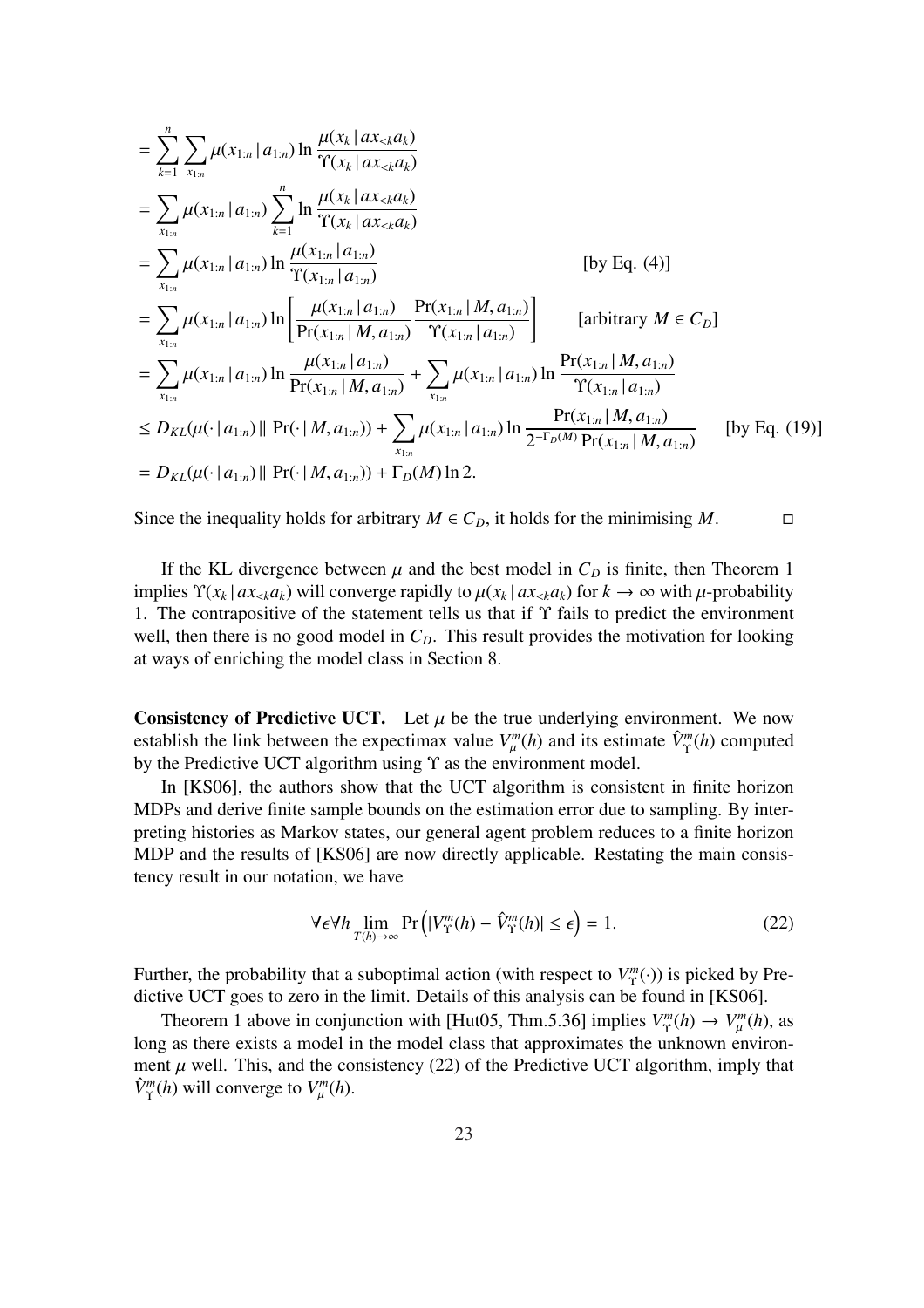| Domain                           | <b>Aliasing</b> | Noisy $O$ | Noisy $\mathcal{A}$ | Uninformative $\overline{O}$ |
|----------------------------------|-----------------|-----------|---------------------|------------------------------|
| 1d-maze                          | yes             | no        | no                  | yes                          |
| <b>Cheese Maze</b>               | yes             | no        | no                  | no                           |
| Tiger                            | yes             | yes       | no                  | no                           |
| <b>Extended Tiger</b>            | yes             | yes       | no                  | no                           |
| $4 \times 4$ Grid                | yes             | no        | no                  | yes                          |
| <b>TicTacToe</b>                 | no              | no        | no                  | no                           |
| <b>Biased Rock-Paper-Scissor</b> | no              | yes       | yes                 | no                           |
| Partially Observable Pacman      | yes             | no        | no                  | no                           |

Table 1: Domain characteristics

## 7 Experimental Results

In this section we evaluate our algorithm on a number of pre-existing domains. We have chosen domains that, from the agent's perspective, have noisy perceptions, partial information, and inherent stochastic elements. In particular, we will focus on learning and approximately solving some benchmark POMDPs. The planning problem (i.e. computation of the optimal policy given the full POMDP model) associated with these POMDPs were considered challenging in the mid-nineties but can now be solved easily. We stress here that our requirement of having to learn the environment model, as well as solve the planning problem, *significantly* increases the difficulty of these problems.

As we shall see, our agent achieves state-of-the-art performance in both generality (eight separate problems with different characteristics are attempted) and optimality (the agent converges to the optimal policy in seven cases, and exhibits good scaling properties in the remaining case).

Our test domains are now described in detail. Their characteristics are summarised in Table 1.

1d-maze. The 1d-maze is a simple problem from [CKL94]. The agent begins at a random, non-goal location within a  $1 \times 4$  maze. There is a choice of two actions: left or right. Each action transfers the agent to the adjacent cell if it exists, otherwise it has no effect. If the agent reaches the third cell from the left, it receives a reward of 1. Otherwise it receives a reward of 0. The distinguishing feature of this problem is that the observations are *uninformative*; every observation is the same regardless of the agent's actual location.

Cheese maze. This well known problem is due to [McC96]. The agent is a mouse inside a two dimensional maze seeking a piece of cheese. The agent has to choose one of four actions: move up, down, left or right. If the agent bumps into a wall, it receives a penalty of −10. If the agent finds the cheese, it receives a reward of 10. Each movement into a free cell gives a penalty of −1. The problem is depicted graphically in Figure 5. The number in each cell represents the decimal equivalent of the four bit binary observation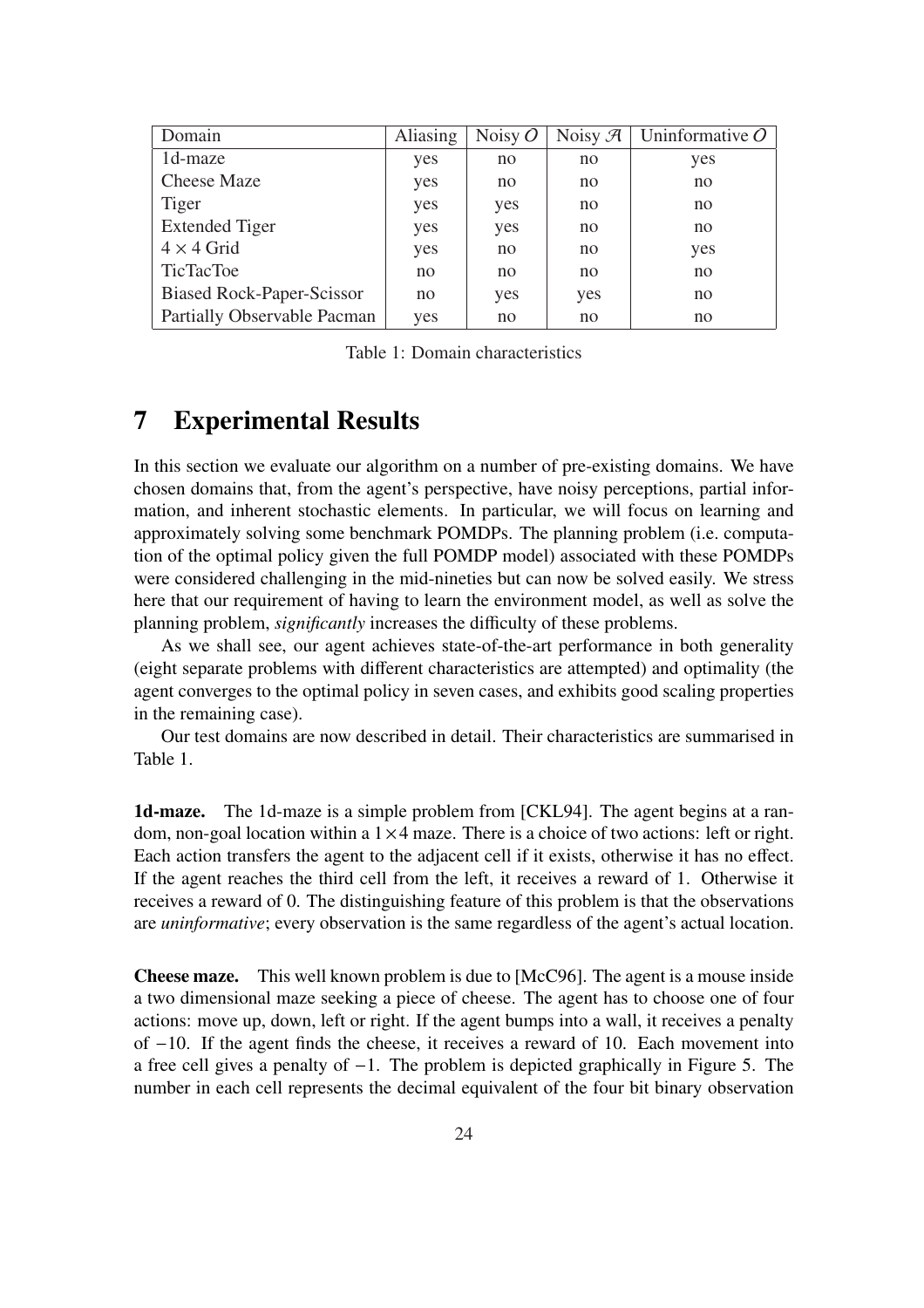the mouse receives in each cell. The problem exhibits perceptual aliasing in that a single observation is potentially ambiguous.

| 9 | 10 | 8 | 10 | 12 |  |
|---|----|---|----|----|--|
| 5 |    | 5 |    | 5  |  |
| 7 |    |   |    | 7  |  |
|   |    |   |    |    |  |

Figure 5: The cheese maze

Tiger. This is another familiar domain from [KLC95]. The environment dynamics are as follows: a tiger and a pot of gold are hidden behind one of two doors. Initially the agent starts facing both doors. The agent has a choice of one of three actions: listen, open the left door, or open the right door. If the agent opens the door hiding the tiger, it suffers a -100 penalty. If it opens the door with the pot of gold, it receives a reward of 10. If the agent performs the listen action, it receives a penalty of −1 and an observation that correctly describes where the tiger is with 0.85 probability.

Extended Tiger. The problem setting is similar to Tiger, except that now the agent begins sitting down on a chair. The actions available to the agent are: stand, listen, open the left door, and open the right door. Before an agent can successfully open one of the two doors, it must stand up. However, the listen action only provides information about the tiger's whereabouts when the agent is sitting down. Thus it is necessary for the agent to plan a more intricate series of actions before it sees the optimal solution. The reward structure is slightly modified from the simple Tiger problem, as now the agent gets a reward of 30 when finding the pot of gold.

 $4 \times 4$  Grid. The agent is restricted to a  $4 \times 4$  grid world. It can move either up, down, right or left. If the agent moves into the bottom right corner, it receives a reward of 1, and it is randomly teleported to one of the remaining 15 cells. If it moves into any cell other than the bottom right corner cell, it receives a reward of 0. If the agent attempts to move into a non-existent cell, it remains in the same location. Like the 1d-maze, this problem is also uninformative but on a much larger scale. Although this domain is simple, it does require some subtlety on the part of the agent. The correct action depends on what the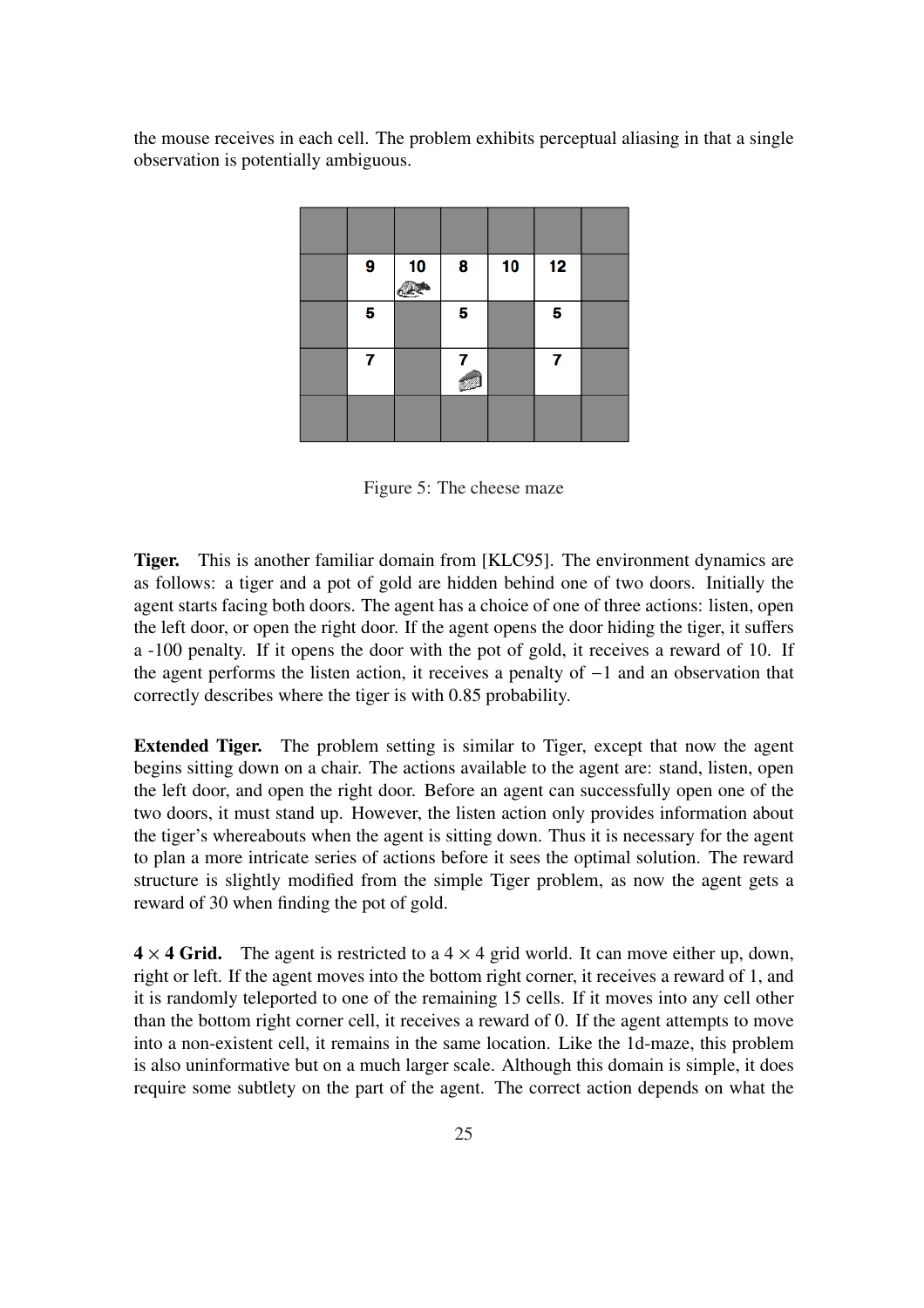agent has tried before at previous time steps. For example, if the agent has repeatedly moved right and not received a positive reward, then the chances of it receiving a positive reward by moving down are increased.

TicTacToe. In this domain, the agent plays repeated games of TicTacToe against an opponent who moves randomly. If the agent wins the game, it receives a reward of 2. If there is a draw, the agent receives a reward of 1. A loss penalises the agent by −2. If the agent makes an illegal move, by moving on top of an already filled square, then it receives a reward of −3. A legal move that does not end the game earns no reward.

Biased Rock-Paper-Scissor. This domain is taken from [FMRW09]. The agent repeatedly plays Rock-Paper-Scissor against an opponent that has a slight, predictable bias in its strategy. If the opponent has won a round by playing rock on the previous cycle, it will always play rock at the next timestep; otherwise it will pick an action uniformly at random. The agent's observation is the most recently chosen action of the opponent. It receives a reward of 1 for a win, 0 for a draw and −1 for a loss.

Partially Observable PacMan. This domain is a partially observable version of the classic PacMan game. The agent must navigate a  $17 \times 17$  maze and eat the food pellets that are distributed across the maze. Four ghosts roam the maze. They move initially at random, until there is a Manhattan distance of 5 between them and PacMan, whereupon they will aggressively pursue PacMan for a short duration. The maze structure and game are the same as the original arcade game, however the PacMan agent is hampered by partial observability. PacMan is unaware of the maze structure and only receives a 4-bit observation describing the wall configuration at its current location. It also does not know the exact location of the ghosts, receiving only 4-bit observations indicating whether a ghost is visible (via direct line of sight) in each of the four cardinal directions. In addition, the location of the food pellets is unknown except for a 3-bit observation that indicates whether food can be smelt within a Manhattan distance of 2, 3 or 4 from PacMan's location, and another 4-bit observation indicating whether there is food in its direct line of sight. A final single bit indicates whether PacMan is under the effects of a power pill. At the start of each episode, a food pellet is placed down with probability 0.5 at every empty location on the grid. The agent receives a penalty of 1 for each movement action, a penalty of 10 for running into a wall, a reward of 10 for each food pellet eaten, a penalty of 50 if it is caught by a ghost, and a reward of 100 for collecting all the food. If multiple such events occur, then the total reward is cumulative, i.e. running into a wall and being caught would give a penalty of 60. The episode resets if the agent is caught or if it collects all the food.

Figure 6 shows a graphical representation of the partially observable PacMan domain. This problem is the largest domain we consider, with an unknown optimal policy. The main purpose of this domain is to show the scaling properties of our agent with respect to a challenging problem.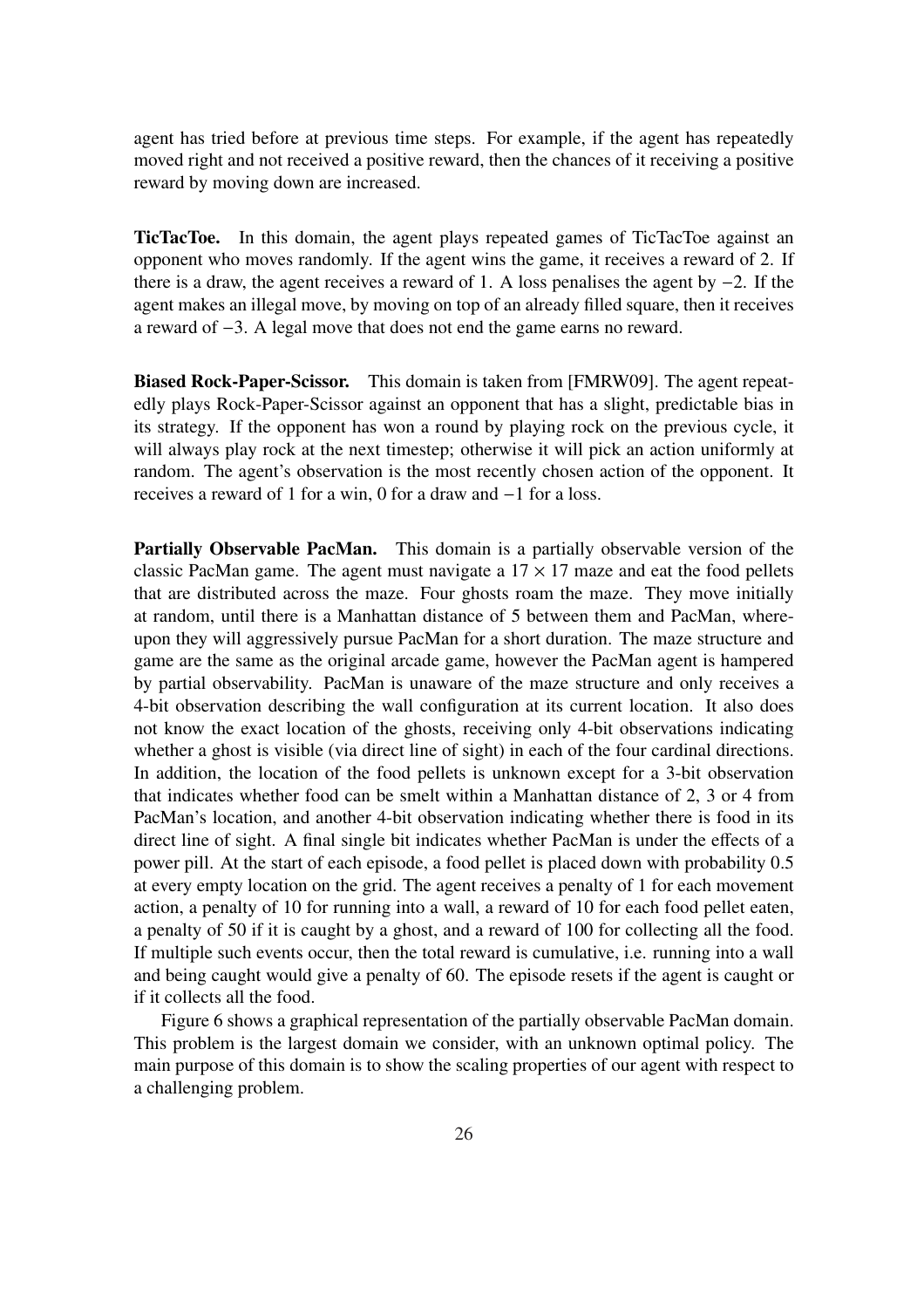

Figure 6: A screenshot (converted to b&w) of the partially observable PacMan domain

Experimental setup. Table 2 outlines the parameters used in each experiment. The sizes of the action and observation spaces are given. The  $\mathcal A$  bits,  $\mathcal O$  bits and  $\mathcal R$  bits parameters specify the number of bits used to encode the action, observation and reward spaces. The context depth parameter *D* specifies the maximum number of most recent bits used by the action-conditional CTW prediction scheme. The search horizon is specified by the parameter *m*.

The experimental results are presented in terms of average reward per time step. The key factors of interest are the performance of the agent as it accumulates more real world experience, and the performance of the agent as it is given more thinking time per decision.

All experiments were performed on a dual quad-core Intel 2.53Ghz Xeon. If computational concerns could be ignored, it would be natural to make *D* as large as possible since CTW is robust against overfitting due to its strong bias towards simple PSTs. There are similar issues with the choice of horizon; ideally the horizon would be as large as possible if we could ignore computational concerns. In practice however, these parameters must be made much smaller for our agent to be tractable on our modest hardware. Section 7 discusses the asymptotic properties of our algorithms. Although the asymptotic behaviour is excellent (essentially linear in *D* and *m* in terms of both time and space), our prototype implementation is still pushing the boundaries of what can be done on a present day workstation. There are obvious problems if these parameters are set too small. For example, if the problem is *n*-Markov but we only use a  $D < n$ , or if the optimal policy requires planning ahead more than *m* steps, then we cannot expect the agent to perform optimally.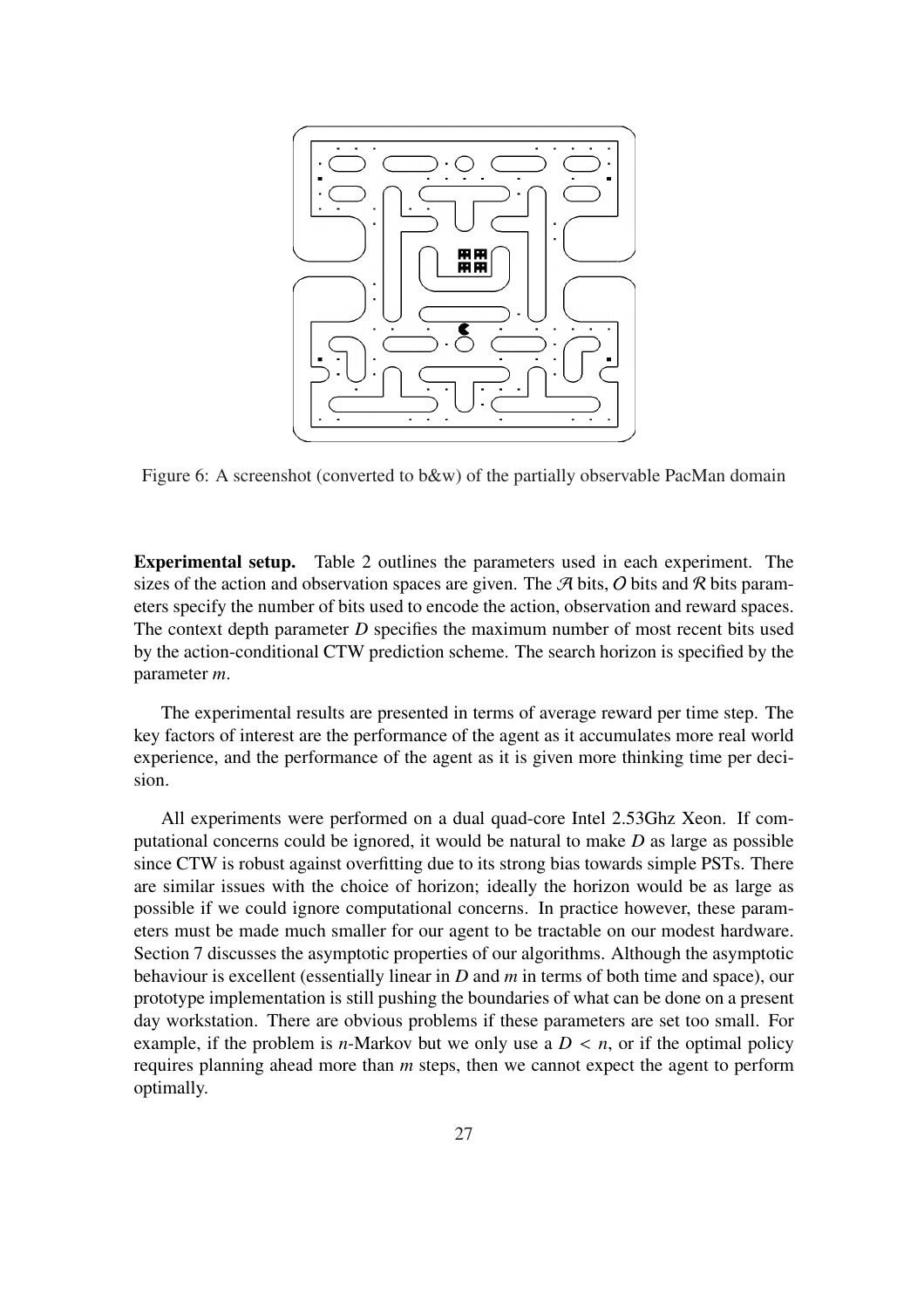| Domain                           | $ \mathcal{A} $ |          | $\mathcal{A}$ bits          | $O \text{ bits}$ | $\mathcal{R}$ bits | D  | m  |
|----------------------------------|-----------------|----------|-----------------------------|------------------|--------------------|----|----|
| 1d-maze                          | 2               |          |                             |                  |                    | 32 | 10 |
| <b>Cheese Maze</b>               | 4               | 16       | $\mathcal{D}_{\mathcal{A}}$ | 4                | 5                  | 96 | 8  |
| Tiger                            | 3               | 3        | $\overline{2}$              | $\overline{2}$   |                    | 96 |    |
| <b>Extended Tiger</b>            | 4               | 3        | $\overline{2}$              | 3                | 8                  | 96 |    |
| $4 \times 4$ Grid                | 4               |          | $\mathcal{D}_{\mathcal{L}}$ |                  |                    | 96 | 12 |
| <b>TicTacToe</b>                 | 9               | 19683    |                             | 18               | 3                  | 64 | 9  |
| <b>Biased Rock-Paper-Scissor</b> | 3               | 3        |                             | 2                | 2                  | 32 | 4  |
| Partial Observable Pacman        | 4               | $2^{16}$ |                             | 16               | 8                  | 64 |    |

Table 2: Parameter Configuration

Scaling properties. Our agent has both limited thinking time and a limited amount of time to gather experience in the real world. Potentially, both of these dimensions will affect the agent's performance. This section explores what the agent's performance on different problem domains as we vary the two parameters.

Figure 7 shows the performance of the agent as it accumulates more experience. Two seconds of search time per decision was used for each experiment. The label Age for the horizontal axis refers to the number of cycles that has transpired.

Figure 8 shows the performance of the agent on each problem domain by running it with varying amounts of search. The environment model used for each experiment was learned by the agent from randomly interacting with the environment for  $50'000$ timesteps, with the exception of TicTacToe which used a model built from 500'000 timesteps. Random action selection was used for computational reasons; it allowed large amounts of experience to be gathered quickly. For each data point, the agent is run for 2000 timesteps, using the best action chosen greedily by Predictive UCT. The average reward is then calculated from the performance across these 2000 timesteps.

General discussion. In all cases, given sufficient thinking time and experience, the performance of our agent approaches optimality. Generally speaking, the agent's performance gets better as it acquires more experience and is given more search time per decision. The agent's performance on the tiger domains warrants some discussion.

The behaviour of the agent in the Tiger domain varies as the amount of interaction with the environment increases. Initially, the agent avoids selecting a door, as it is too uncertain about the environment dynamics. However, as it gathers more experience, more sophisticated behaviour emerges; the agent correctly acquires multiple pieces of information before picking a door. If some of the information is contradictory, the agent gathers more information before making its decision.

The performance of the agent in the Extended Tiger domain is sensitive to the number of simulations used by Predictive UCT. As can be seen in Figure 7, two seconds of thinking time were insufficient to act optimally. As indicated by figure 8, optimal behaviour is only achieved when using a minimum of approximately  $10'000$  simulations per decision.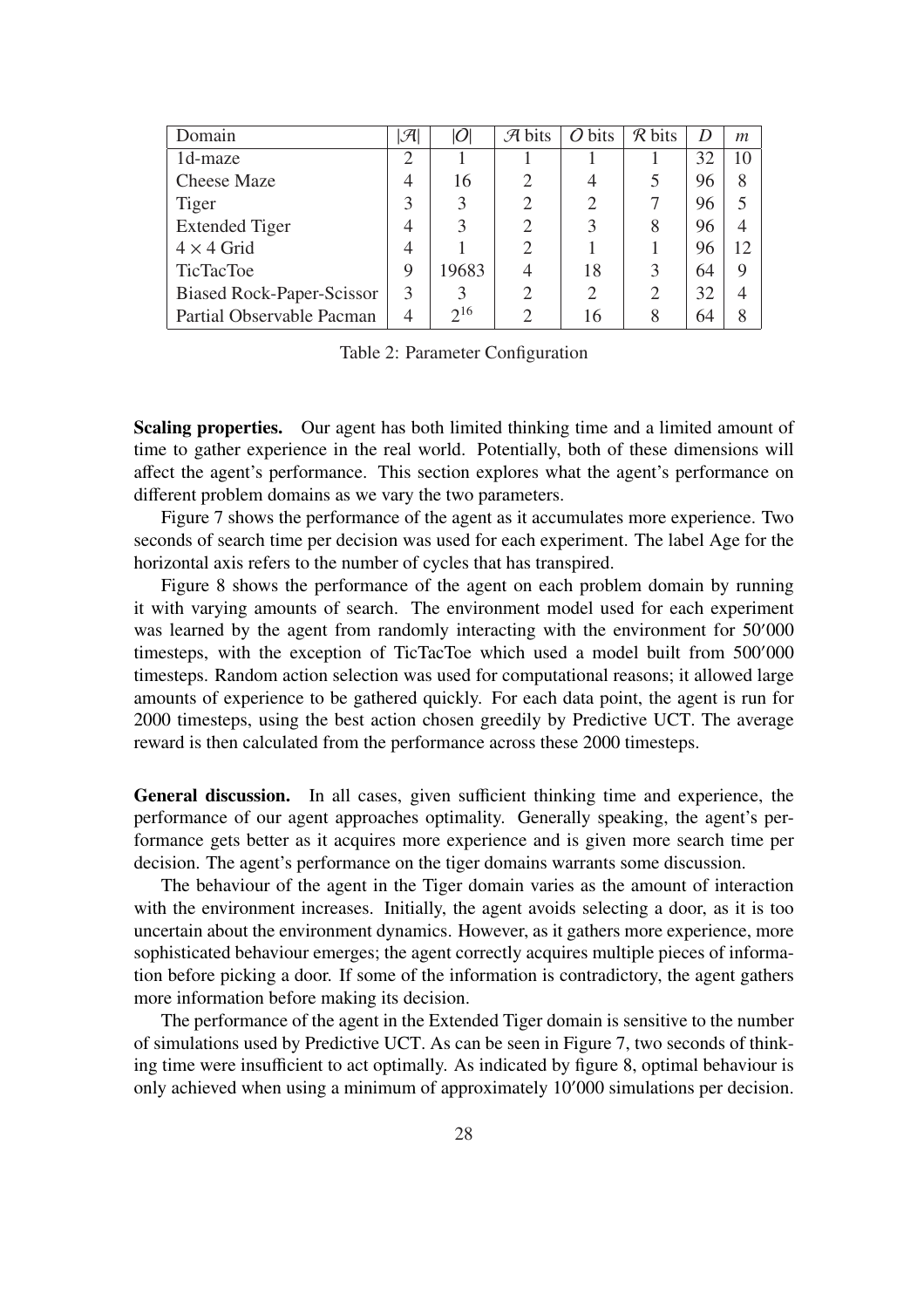

Figure 7: Average reward vs age (measured in number of cycles). Two seconds of search were used for each action.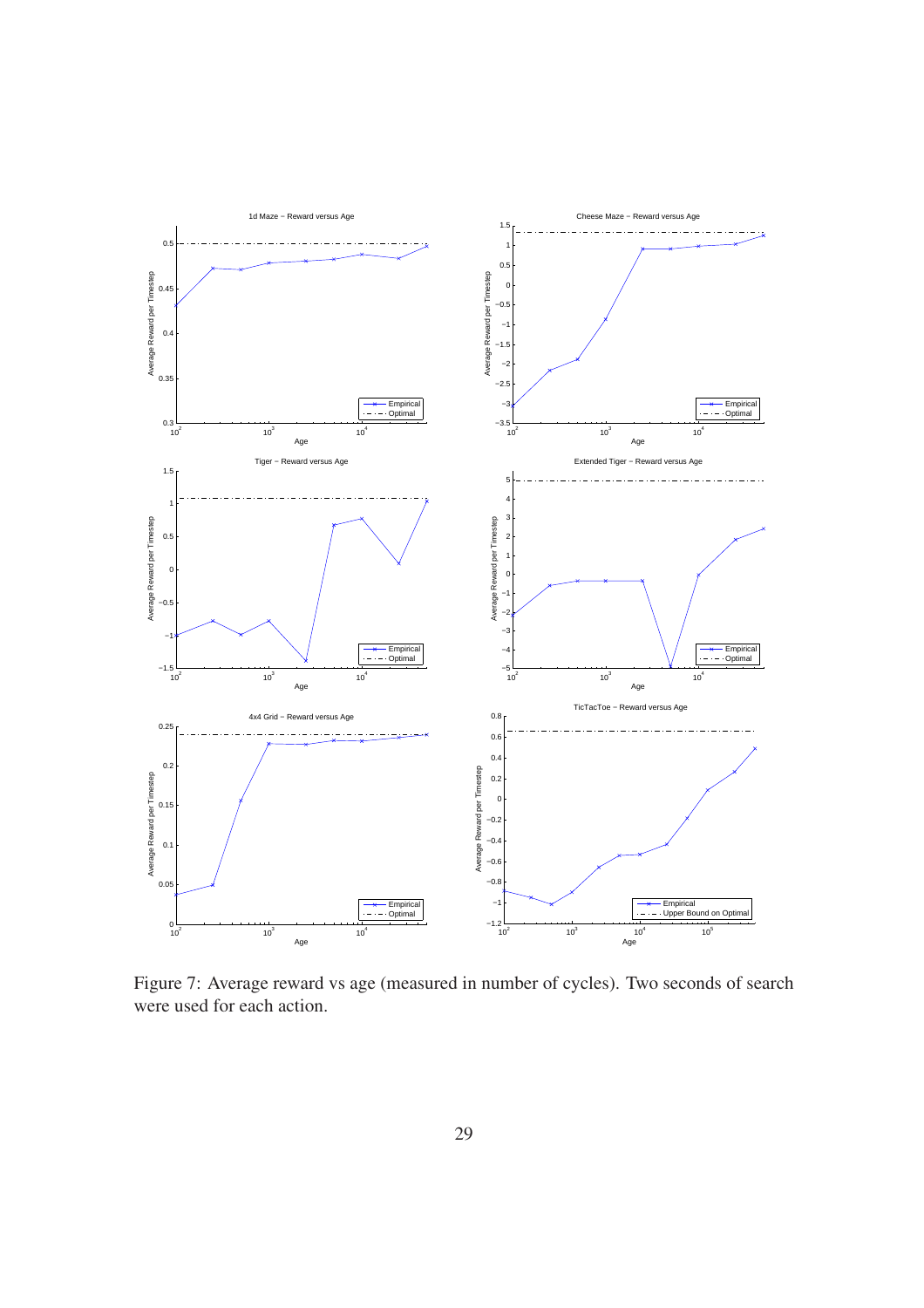

Figure 8: Average reward vs search effort (measured in terms of the number of simulations used for picking each action).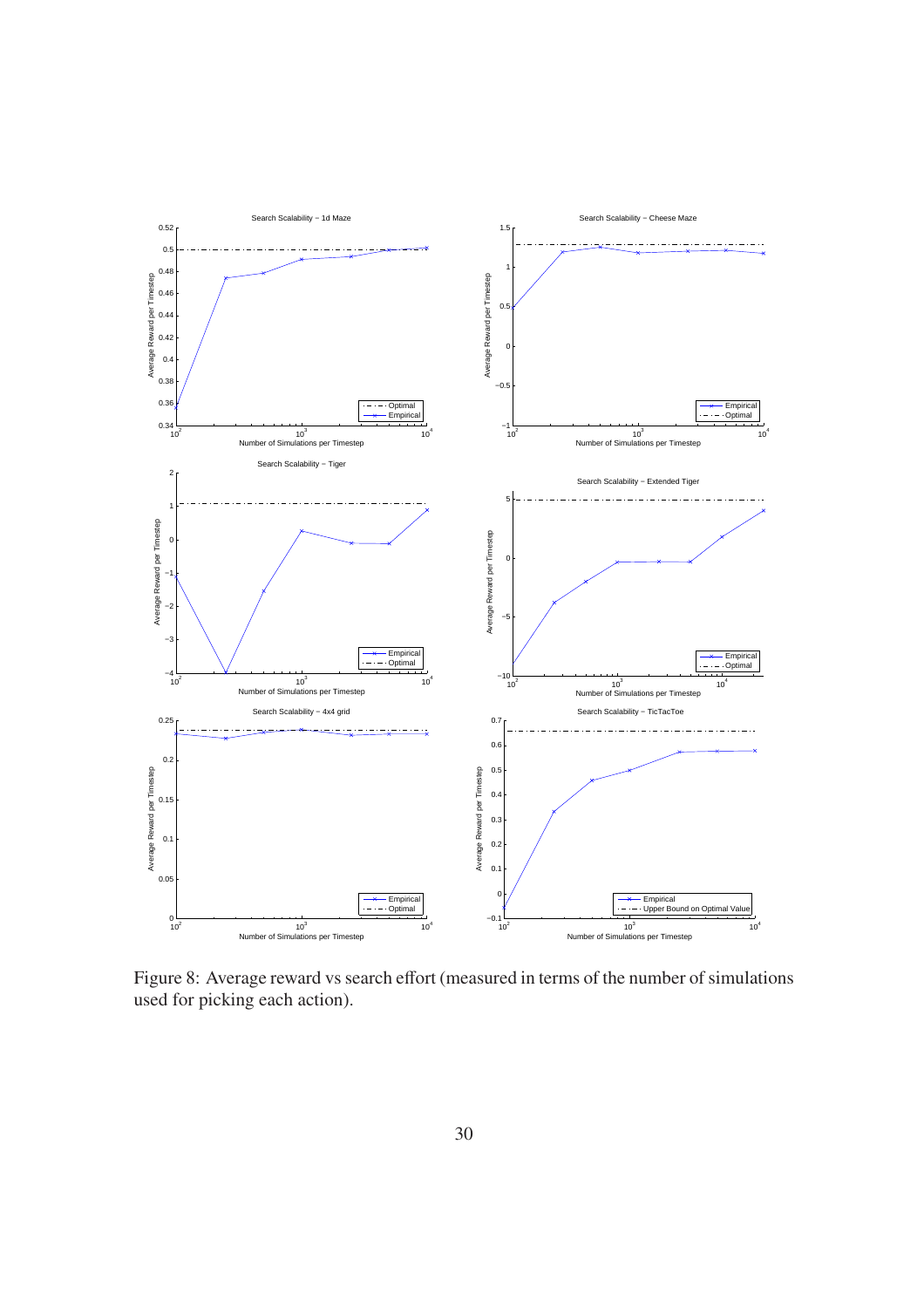

Figure 9: Scaling properties on Partially Observable Pacman

Only then does agent to understand that it is worth listening initially, then standing up, and then finally choosing the correct door according to the information it gathered whilst sitting down. With less simulations, the agent avoids picking a door. Interestingly, the performance of the agent drops after it has interacted with the world 5000 times, yet then sharply increases. At 5000 steps, the agent has overcome its aversion towards picking a door, without fully understanding the environment dynamics. This causes the agent to sometimes pick the wrong door. Further interaction refines the environment model and subsequently allows the agent to improve its performance.

Performance on a challenging domain. Above we introduced the partially observable Pacman domain. In contrast to our other domains, this is an enormous problem. Even if the underlying state space were known, the learning and planning problems would still be hard because there are more than  $2^{50}$  states.

Figure 9 shows the scaling properties of our agent. Again, random exploration was used to build the model for computational reasons. The average reward at each data point was gathered by running the agent for 4000 timesteps, with each action being determined by Predictive UCT.

Visually, the performance of the agent was non-optimal. However, after 2.5 million cycles of interaction, the agent had managed to learn a number of important concepts. It knows not to run into walls. It knows how to seek out food from the limited information provided by its sensors. It knows how to run away and avoid chasing ghosts. The main subtlety that it hasn't learnt (after 2.5 million timesteps) is to aggressively chase down ghosts when it has eaten a red power pill. Also, its behaviour can sometimes become temporarily erratic when stuck in a long corridor with no nearby food or visible ghosts. Still, the ability to perform reasonably in a large domain, and exhibit consistent increases in performance with additional resources (experience or search time) makes us optimistic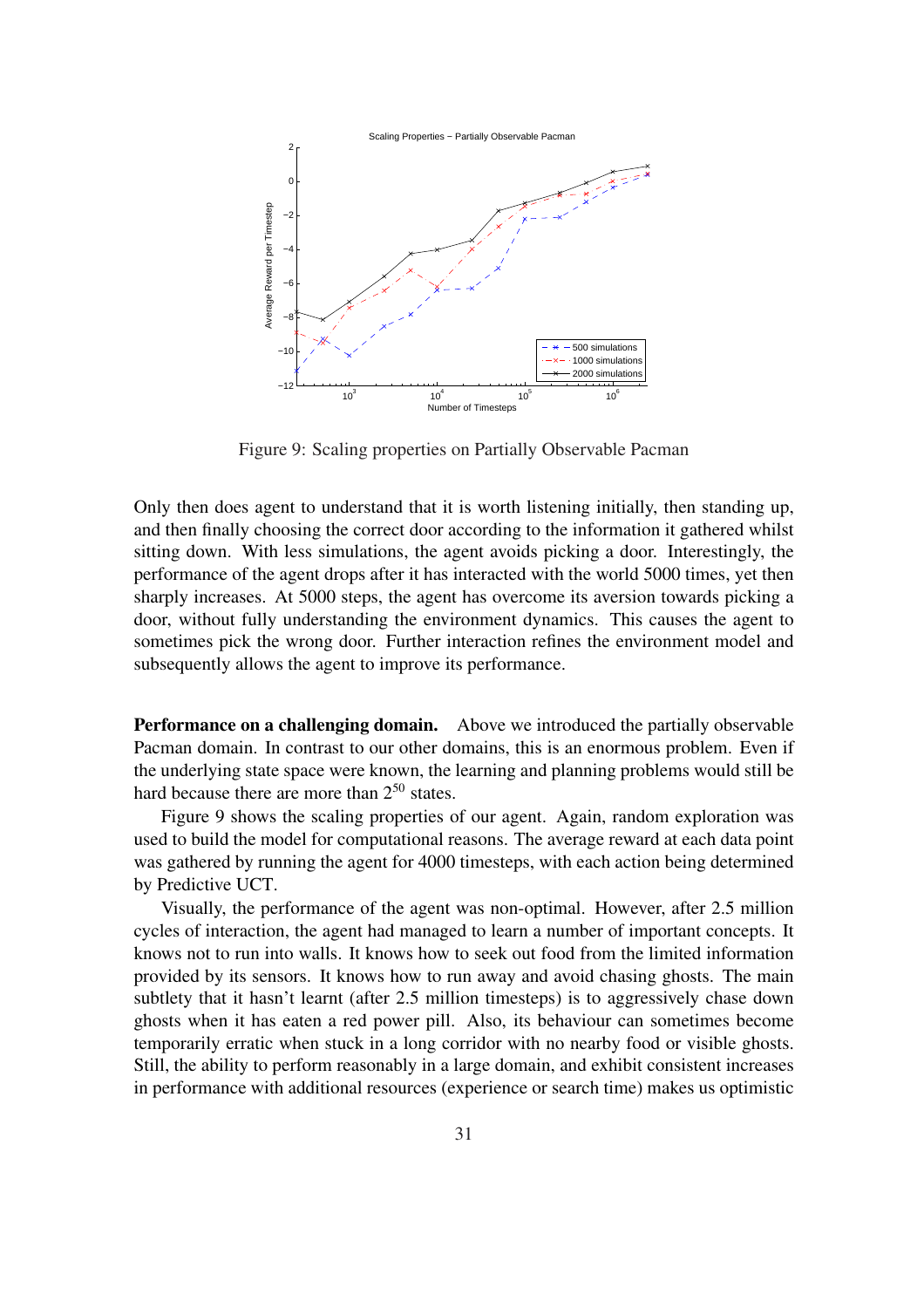about the long-term potential of our work.

Heuristic playout function. An important parameter in Predictive UCT is the choice of the playout function. In MCTS-based methods for playing Computer Go, it is well known that adding knowledge to the playout function can dramatically improve performance [GWMT06]. One of the benefits of MCTS methods is that if the domain is known, the playout function presents a natural way to incorporate domain knowledge. In the general agent setting, it would be desirable to automatically gain some of the benefits of expert design through online learning.

If the domain is unknown, a natural baseline playout policy is one that selects between each action uniformly at random. Although this playout policy is obviously quite poor, it does make some heuristic sense: the playouts end up guiding the search toward areas that give off larger rewards without requiring a carefully planned action sequence. In Section 3, we described an intuitive method to incrementally learn a playout policy by attempting to model the real-world actions chosen by Predictive UCT. The aim of this section is to show that our heuristic approach, using a CTW-based action predictor as a playout function, can give significant improvements to Predictive UCT over the naive, uniformly random policy.

Figure 10 shows the impact of using the learned playout function on the cheese maze. (The other domains we tested exhibit similar behaviour.) Two versions of the same agent were run for  $120'000$  cycles. Actions were selected using an  $\epsilon$ -greedy policy: i.e. with probability  $\epsilon$  the agent moved randomly, otherwise the best action according to Predictive UCT was chosen. The initial  $\epsilon$  of 0.9 was decayed by multiplying by 0.999 at each timestep. A small (100 or 500) Predictive UCT simulations were used to decide on each action, to maximise the impact of the playout policy on the overall agent performance. The agent that used the self-improving playout policy learned faster and obtained a higher maximum average reward than the agent using uniform random playouts. Although the difference in average reward is small numerically, there is a qualitative difference in the performance of the agent. For example, the uniform playout policy when using 100 simulations averages approximately -1 per timestep. This is equivalent to a policy that simply runs around the maze, never finding the cheese, without ever bumping into a wall. When using 100 learned playouts however, the average reward ends up greater than zero. To achieve this, the agent must be finding the cheese, on average, in less than 11 steps every instance.

Our results demonstrate that it is both reasonable and practical for a MCTS-based general reinforcement learning agent to attempt to learn a playout function online. Our results are by no means exhaustive. The ideal action predictor may not resemble the observation/reward predictor, or it may be designed with different speed/accuracy tradeoffs in mind. Online learning of playout functions for MCTS-based agents is a promising direction for future research. Building on this idea, one could also look at ways to modify the UCB policy used in Predictive UCT to automatically take advantage of learnt playout knowledge, similar to the heuristic techniques used in Computer Go [GS07].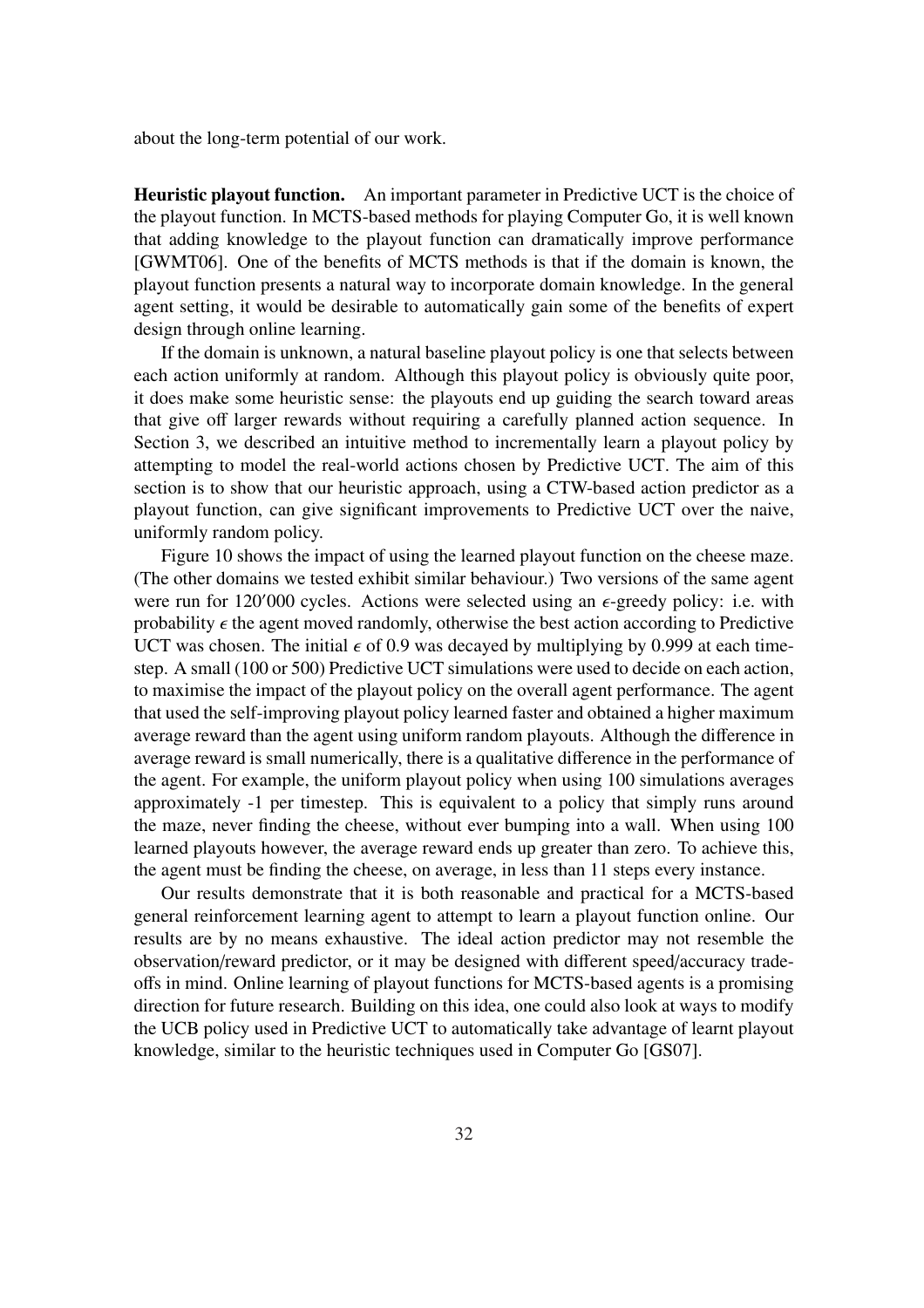

Figure 10: Impact of learned playout function on performance

Computational considerations. If an agent has interacted with the world for *t* cycles, using a context tree with depth *D*, there is at most  $O(tD \log(|O||R|))$  nodes in the context tree. In practice, unless the environment is very noisy, only a subset of the 2*<sup>D</sup>* possible contexts will be created. In our experiments, no more than a gigabyte of memory was required to store the entire environment model. The time complexity of CTW is also impressive:  $O(D)$  to generate a single bit, and  $O(Dm \log(|O||R|))$  to generate the *m* observation/reward pairs needed to perform a single Predictive UCT simulation.

**Predicate CTW.** This section gives an example of how Predicate CTW can be used to incorporate domain knowledge that drastically simplifies the agent's learning task. We saw earlier in Figure 7 that the dynamics of TicTacToe required a large amount of training examples for CTW to correctly predict the environment dynamics. Essentially, the main difficulty for the first hundred thousand steps was avoiding making illegal moves. In this experiment, the set of predicates that define CTW was augmented with a predicate that indicated whether the last move by the agent was legal. As one would expect, the agent using this augmented predicate set quickly learnt to play according to the game rules. Figure 11 shows how a small but carefully chosen piece of domain knowledge can have a significant impact on the agent's performance.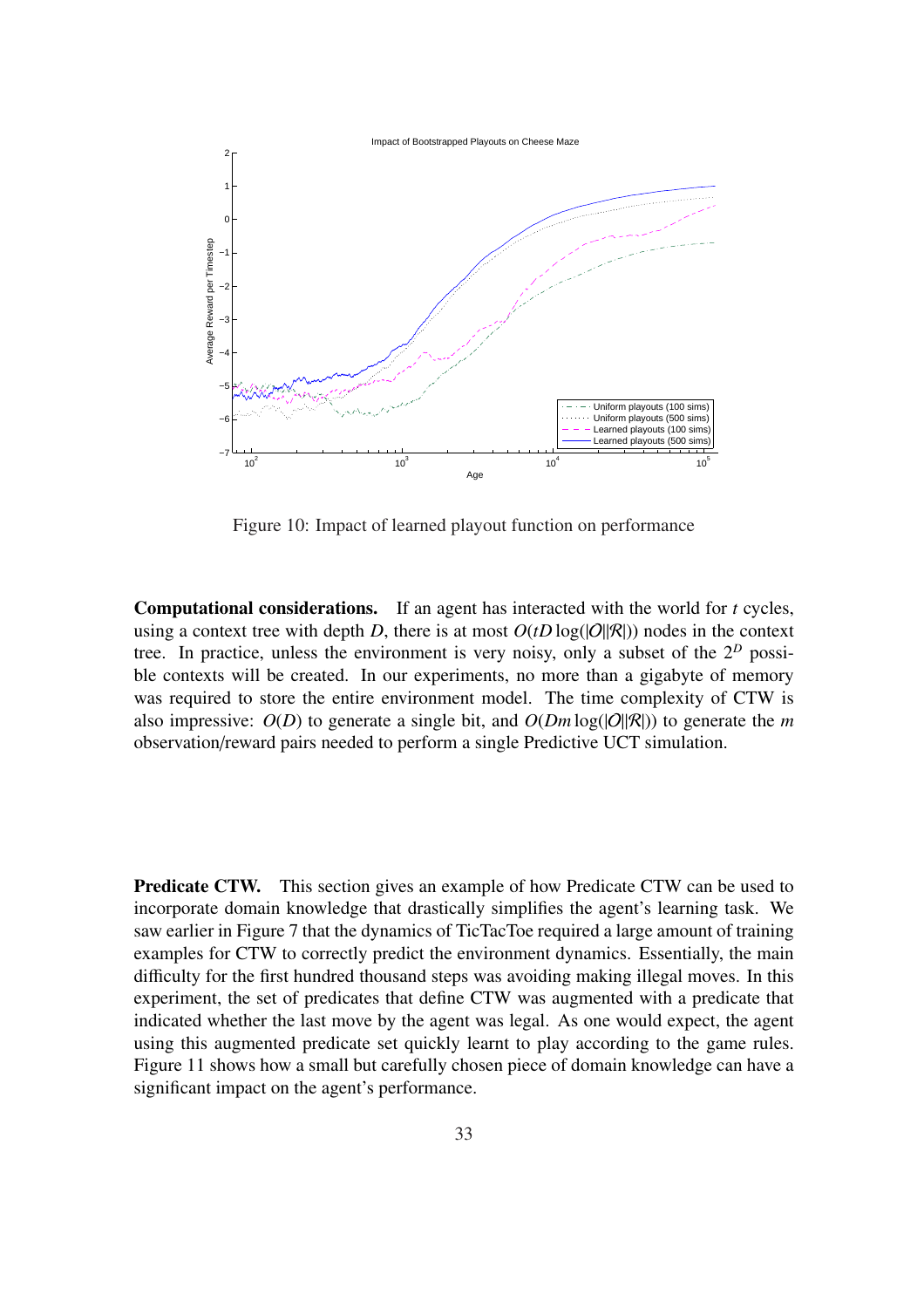

Figure 11: Impact of domain knowledge, using 1000 Predictive UCT simulations.

## 8 Discussion

We discuss some related and future work in this section. The headings reflect the general area of the literature in which those work can be found.

Algorithmic Information Theory. There have been several attempts at studying the computational properties of AIXI. In [Hut02], an asymptotically optimal algorithm is proposed that, in parallel, picks and runs the fastest program from an enumeration of provably correct programs for any given well-defined problem. A similar construction that runs all programs of length less than *l* and time less than *t* per cycle and picks the best output (in the sense of maximizing a provable lower bound for the true value) results in the optimal time bounded AIXI*tl* agent [Hut05, Chp.7]. Like Levin search [Lev73], such algorithms are not practical in general but can in some cases be applied successfully; see e.g. [Sch97, SZW97, Sch03, Sch04].

In tiny domains, universal learning is computationally feasible with brute-force search. In [PH06] the behaviour of AIXI is compared with a universal predicting-withexpert-advice algorithm [PH05] in repeated  $2 \times 2$  matrix games and shows they exhibit different behaviour.

A Monte Carlo algorithm is proposed in [Pan08] that samples programs according to their algorithmic probability as a way of approximating Solomonoff's universal prior. A closely related algorithm is that of speed prior sampling [Sch02]. It remains an open question whether algorithms that sample from the space of general Turing machines can be made to work in practical problems.

General Reinforcement Learning. We move on next to a discussion of related work in the general RL literature. An early and influential work is the Utile Suffix Memory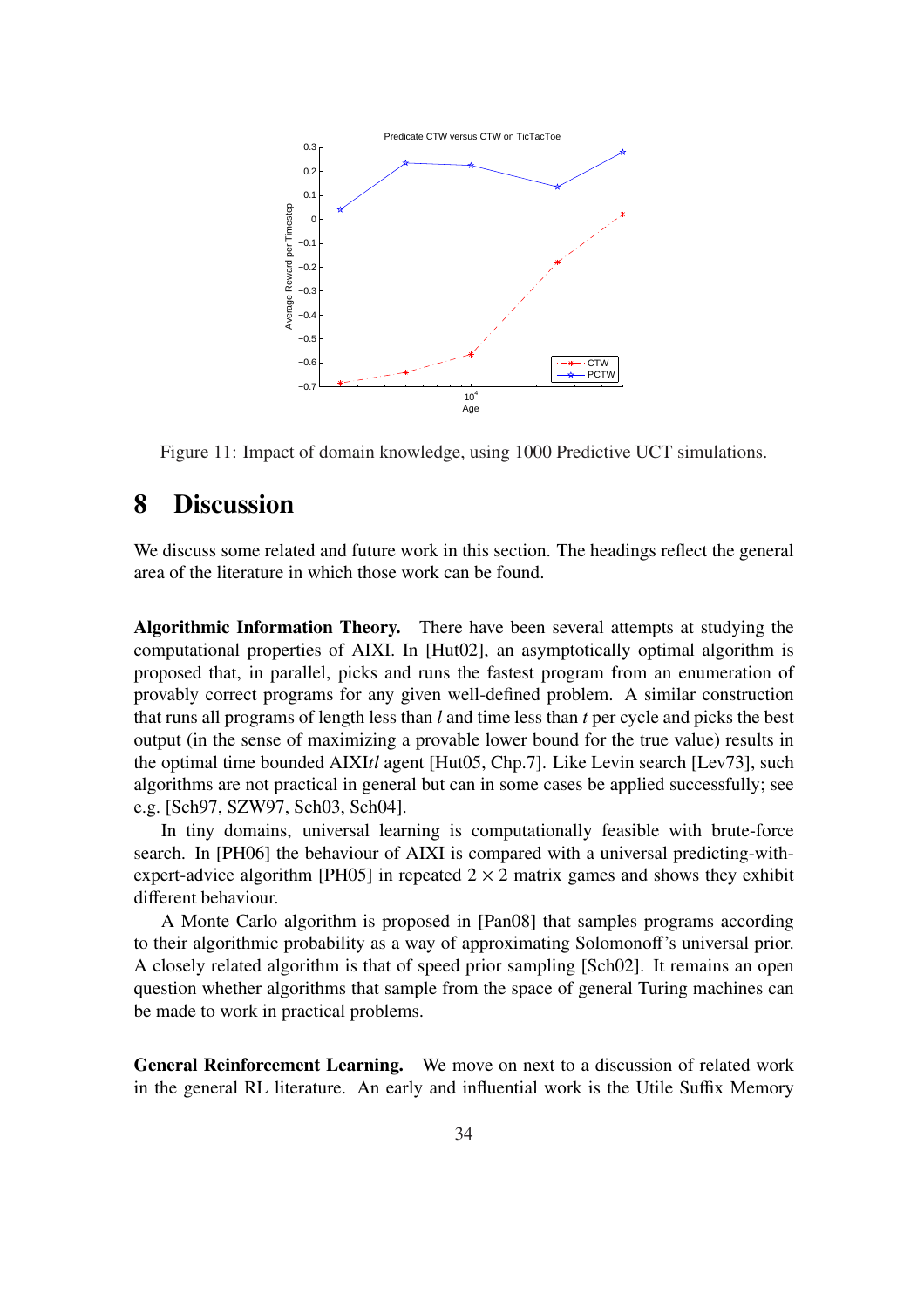(USM) algorithm by McCallum [McC96]. USM uses a suffix tree to partition the agent's history space into distinct states, one for each leaf in the suffix tree. Associated with each state/leaf is a Q-value, which is updated incrementally from experience like in Q-learning [WD92]. The history-partitioning suffix tree is grown in an incremental fashion, starting from a single leaf node in the beginning. A leaf in the suffix tree is split when the history sequences that fall into the leaf are shown to exhibit statistically different Q-values. The USM algorithm works well for a number of tasks but could not deal effectively with noisy environments. Several extensions of USM to deal with noisy environments are investigated in [SB04, Sha07]. USM and their extensions are usually well-motivated but lack formal performance guarantees.

The work closest to ours in the general RL literature is the BLHT algorithm described in [SHL97, SH99]. As in the present work, Suematsu et al. use prediction suffix trees as the model class but their suffix trees are defined at the symbol level (like in USM) as opposed to the bit level at which we operate. Another difference is that BLHT uses the maximum a posteriori (MAP) model to predict the future at any one time whereas we use a mixture of models. Having said that, the actual data structure and algorithm used in [SHL97, SH99] to efficiently compute the MAP model bears close resemblance to CTW, and their algorithm may indeed be a general form of the context tree maximising algorithm [VW95]. In their experiments, Suematsu et al. chose to use a uniform prior over the tree models even though their algorithm would work with an Ockham prior like that given in Equation (20). It is also worth noting that our use of a Bayesian mixture admits a much stronger convergence result compared to what can be proved for BLHT. For control, BLHT uses an (unspecified) dynamic programming based algorithm.

The active LZ algorithm [FMRW09] is also similar in spirit to our work. It combines a Lempel-Ziv [ZL77] based prediction scheme with dynamic programming for control to produce an agent that is provably optimal if the environment is *n*-Markov, for some arbitrary *n*. They introduced and evaluated the performance of their agent on the (*n*-Markov) biased Rock-Paper-Scissor domain. We ran our agent on the same domain, using action-conditional CTW, 10000 Predictive UCT simulations and a uniform playout policy. Figure 12 shows our results overlayed with their reported results. Though it is difficult to compare implementations, it is clear that our agent has reached optimal performance using vastly less (at least two orders of magnitude) experience.

Predictive state representations (PSRs) [LSS02, SJR04] maintain predictions of future experience. Formally, a PSR is a probability distribution over the agents future experience, given its past experience. A subset of these predictions, the core tests, provide a sufficient statistic for all future experience. PSRs provide a Markov state representation, can represent and track the agents state in partially observable environments, and provide a complete model of the worlds dynamics. Unfortunately, exact representations of state are impractical in large domains, and some form of approximation is typically required. There is considerable interest in PSRs but there are at present still no satisfactory learning and discovery algorithms for PSRs.

Temporal-difference networks [ST04] are a form of predictive state representation in which the agent's state is approximated by abstract predictions. These can be predic-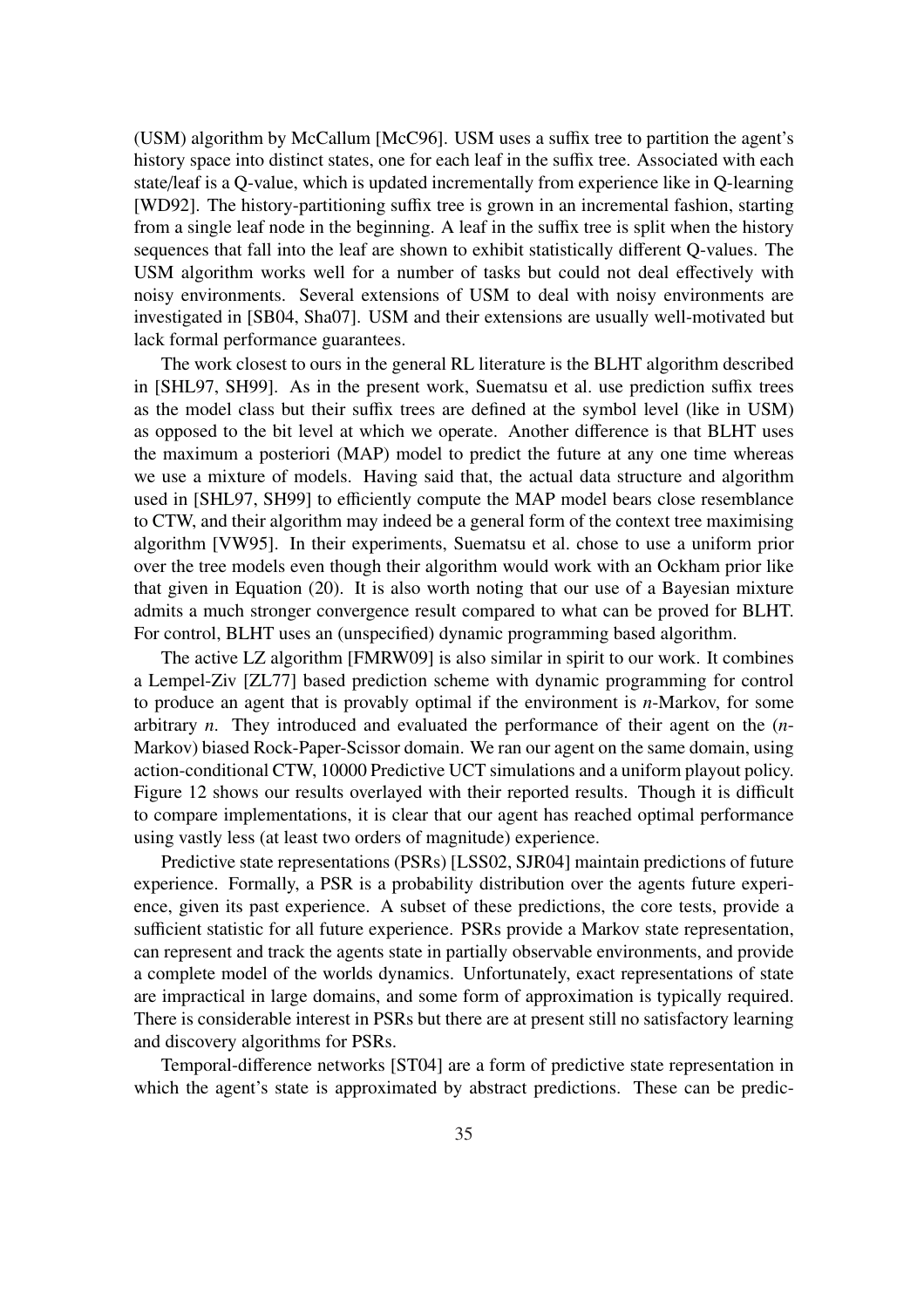

Figure 12: Comparison between AIXI-MC (using action-conditional CTW, 10k Predictive UCT simulations and uniform playouts) and the Active-LZ algorithm.

tions about future observations, but also predictions about future predictions. This set of interconnected predictions is known as the *question network*. Temporal-difference networks learn an approximate model of the worlds dynamics: given the current predictions, the agents action, and an observation vector, they provide new predictions for the next time-step. The parameters of the model, known as the *answer network*, are updated after each time-step by temporal-difference learning. Some promising recent results applying TD-Networks for prediction (but not control) to small POMDPs have been reported in [Mak09].

Model Learning and CTW. Bayesian model averaging is a well-studied technique in statistics and machine learning [HMRV99, Bun92, OH95, CGM98]. There is a nice connection between CTW, Buntine's tree-smoothing algorithm [Bun92], Winnow-style online learning [Lit88, LW94], and boosting [FS97]. The key idea behind Lemma 1 appears in [Bun92, Lemma 6.5.1]. The same technique is used in [HS97] to implement an efficient version of the  $P(\beta)$  online learning algorithm [CBFH<sup>+93]</sup> as a way of avoiding the problematic post-pruning step in decision-tree induction [BFOS84]. [PS99] then builds on that work to implement an efficient version of the Hedge algorithm [FS97] for constructing mixtures of the larger class of edge-based (as opposed to node-based) prunings of a tree. The algorithm in [PS99] can be used in conjunction with the predicate CTW idea to enlarge our agent's model class.

There are several noteworthy ways the basic CTW algorithm can be extended. The finite depth limit on the context tree can be removed [Wil94] without increasing the asymptotic space overhead of the algorithm. We chose to avoid this extension however due to the asymptotic time complexity increase of generating a symbol from linear in the context depth to linear in the number of observed symbols. CTW has also been extended to general non-binary alphabets, and the state-of-the-art seems to be the DE-CTW algorithm [BEYY04, BEY06]. We opted not to use DE-CTW for several reasons. Firstly, DE-CTW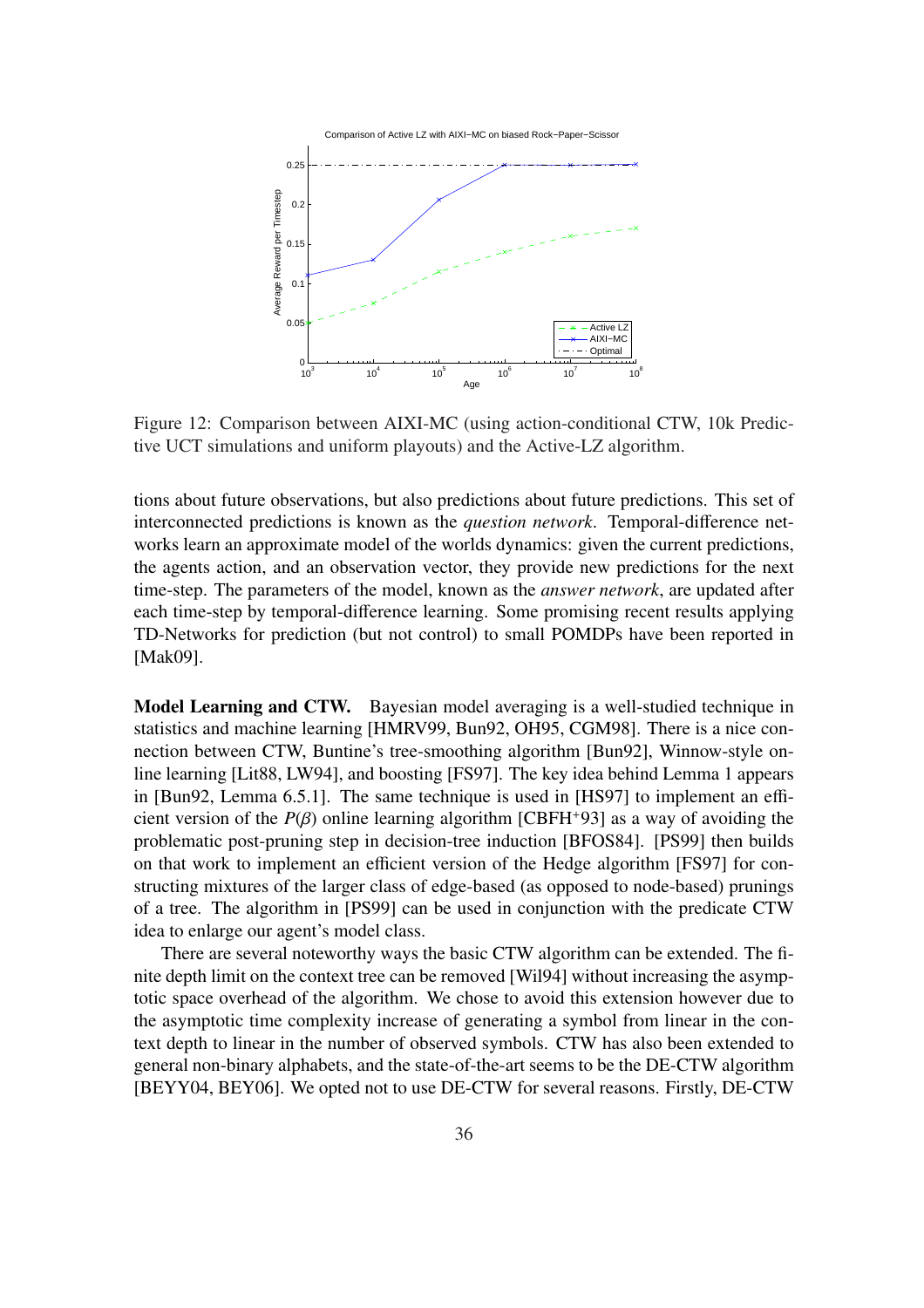is not a strictly online algorithm: a preprocessing phase is required to compute a way of decomposing the alphabets. Secondly, what is computed by DE-CTW isn't really a Bayesian mixture and this is an unnecessary deviation from the theory of AIXI. Lastly, most of the effects of decomposing alphabets can in fact be realised using the predicate CTW extension.

Future work. Our experimental results have been restricted to problems of modest size. Future work will attempt to apply the algorithms presented here to more challenging domains.

The biggest limitation of our current agent is the restricted model class. Prediction suffix trees are simplistic models, inadequate to compactly represent something as simple as the rules of TicTacToe. Furthermore, the strong emphasis placed by CTW on temporally recent symbols is appropriate for only a subset of interesting real-world problems. The aim of the Predicate CTW extension is to relax this restriction somewhat, yet keep the desirable computational properties of CTW. As these predicates are arbitrary boolean functions on the agent's history, they have the power to represent more complicated pieces of information that are useful to an agent in terms of making sensible predictions. Domain knowledge can be encoded in the form of user-supplied predicates, which seems essential for our agent to have any realistic chance of scaling to problems with real-world visual or audio data. Given a large model class  $P$ , the main learning problem in predicate CTW is in the identification of a small subset  $P'$  of  $P$  that is relevant to the current environment. This is a major unsolved problem in our setup and we think a suitable application of the Minimum Message Length principle [Wal05] along the lines of [Hut09b] would shed much light on the key issues.

Furthermore, the performance of our agent is dependent on the amount of thinking time allowed at each time step. A crucial property of Predictive UCT is that it is naturally parallel. A prototype parallel implementation of Predictive UCT has been completed, with promising scaling results using between 4 and 8 processing cores. We are confident that further improvements to our prototype implementation will allow us to solve problems where the amount of search, rather than the agent's predictive power, is the main performance bottleneck. Continuing advances in computer hardware will no doubt help address this issue as well.

## 9 Conclusion

The main contribution of the paper is the extension and synthesis of two key results from online MDP planning (UCT) and information theory/machine learning (CTW) in the design of an agent that directly and scalably approximates the AIXI ideal. This is an important result. Although well established theoretically, it has previously been unclear whether AIXI could motivate the design of practical, yet theoretically well-founded algorithms. Our work answers this question strongly in the affirmative: empirically, our AIXI approximation achieves state-of-the-art performance and theoretically, we can provide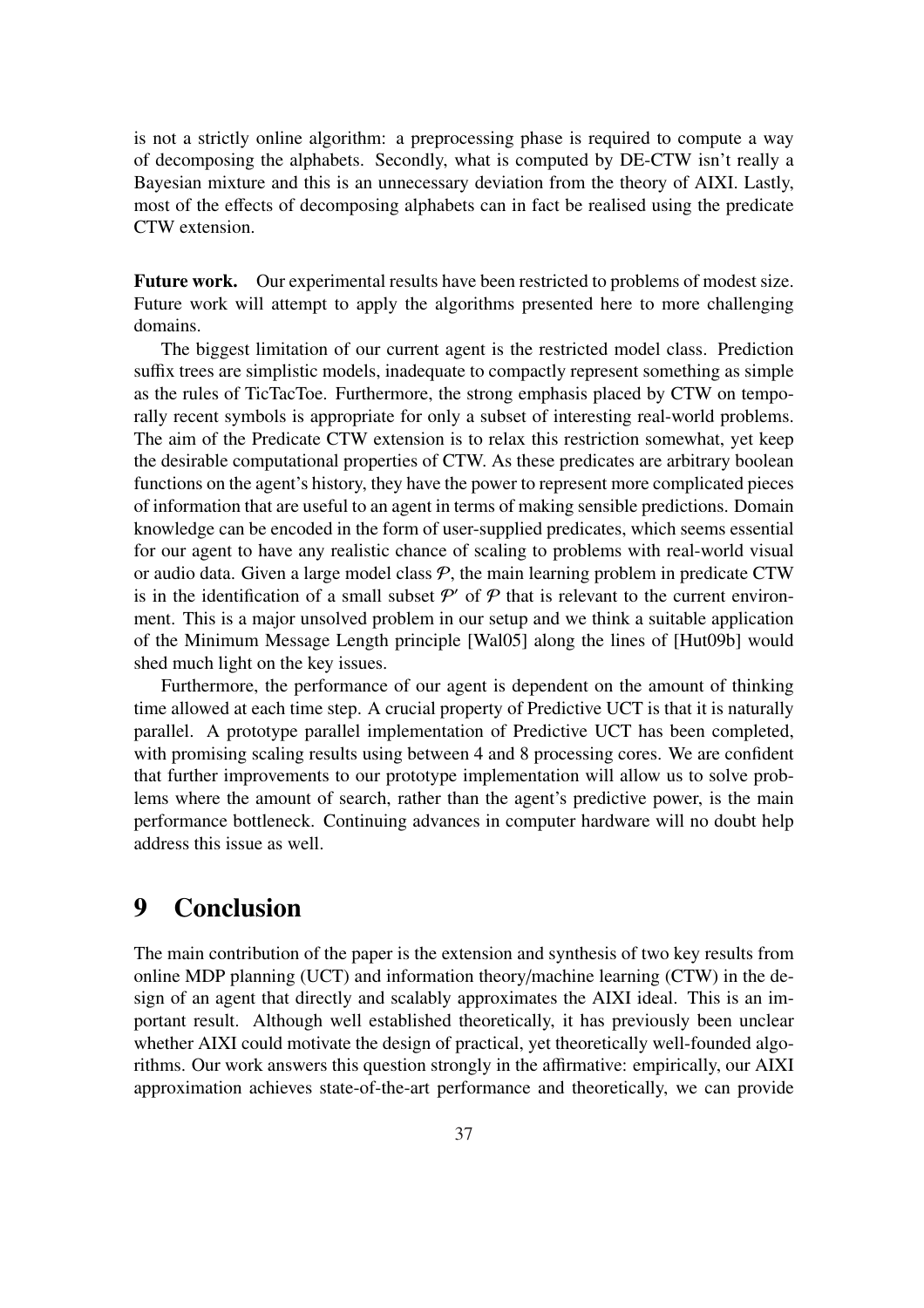some characterisation of the type of environments we expect our agent to handle.

To develop this approximation, we introduced two key algorithms:

- Predictive UCT- a histories-as-states expectimax approximation algorithm;
- action-conditional CTW an agent-specific generalisation of the CTW algorithm.

Furthermore, we demonstrated that our approach opens a number of future research areas:

- incorporating background knowledge through the predicate CTW extension;
- the possibility of constructing self-improving heuristic playout policies.

Although we are a long way away from being able to construct a truly powerful general agent, the future looks promising. We hope this work generates further interest from the broader artificial intelligence community in both AIXI and general reinforcement learning agents.

Acknowledgements. The authors thank Alan Blair, Bernhard Hengst, John Lloyd, Hassan Mahmud, Malcolm Ryan, Scott Sanner, and William Uther for many helpful discussions. NICTA is funded by the Australian Government's Department of Communications, Information Technology, and the Arts and the Australian Research Council through Backing Australia's Ability and the ICT Research Centre of Excellence programs.

## References

- [Aue02] Peter Auer. Using confidence bounds for exploitation-exploration trade-offs. *Journal of Machine Learning Research*, 3:397–422, 2002.
- [BD98] Hendrik Blockeel and Luc De Raedt. Top-down induction of first-order logical decision trees. *Artificial Intelligence*, 101(1-2):285–297, 1998.
- [BEY06] Ron Begleiter and Ran El-Yaniv. Superior guarantees for sequential prediction and lossless compression via alphabet decomposition. *Journal of Machine Learning Research*, 7:379–411, 2006.
- [BEYY04] Ron Begleiter, Ran El-Yaniv, and Golan Yona. On prediction using variable order markov models. *Journal of Artificial Intelligence Research*, 22:385–421, 2004.
- [BFOS84] Leo Breiman, Jerome Friedman, Richard Olshen, and Charles Stone. *Classification and Regression Trees*. Chapman & Hall, 1984.
- [Bun92] Wray L. Buntine. *A Theory of Learning Classification Rules*. PhD thesis, University of Technology Sydney, 1992.
- [CBFH+93] Nicolò Cesa-Bianchi, Yoav Freund, David P. Helmbold, David Haussler, Robert E. Schapire, and Manfred K. Warmuth. How to use expert advice. In *Proc. 25th Annual ACM Symposium on the Theory of Computing*, pages 382–391, 1993.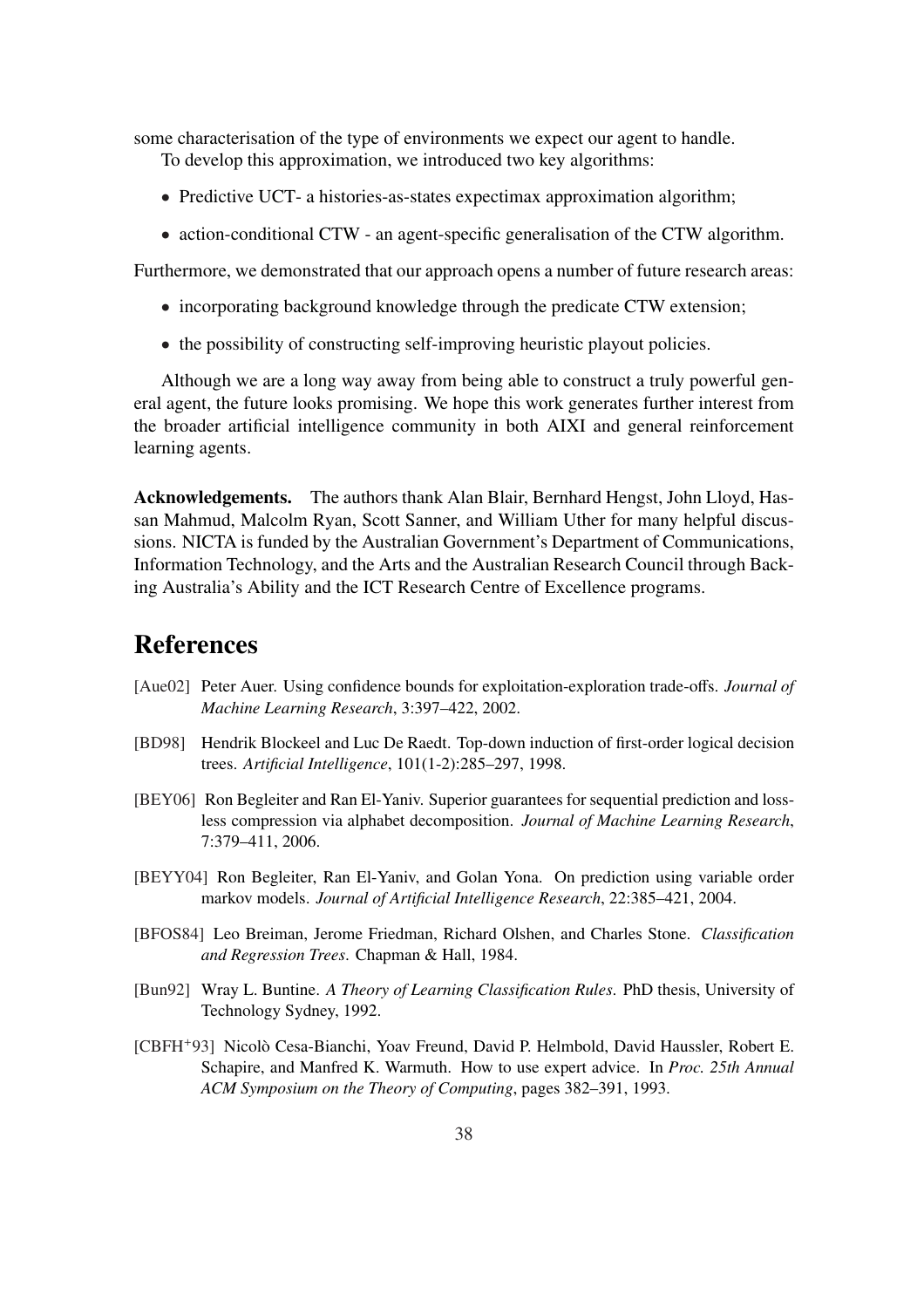- [CGM98] Hugh A. Chipman, Edward I. George, and Robert E. McCulloch. Bayesian CART model search. *Journal of the American Statistical Association*, 93:935–960, 1998.
- [Chr92] Lonnie Chrisman. Reinforcement learning with perceptual aliasing: The perceptual distinctions approach. In *Proceedings of the Tenth National Conference on Artificial Intelligence*, pages 183–188, 1992.
- [CKL94] Anthony R. Cassandra, Leslie Pack Kaelbling, and Michael L. Littman. Acting optimally in partially observable stochastic domains. In *AAAI*, pages 1023–1028, 1994.
- [CWH08] Guillaume M. Chaslot, Mark H. Winands, and H. Jaap Herik. Parallel monte-carlo tree search. In *Proceedings of the 6th International Conference on Computers and Games*, pages 60–71, Berlin, Heidelberg, 2008. Springer-Verlag.
- [CWU+08] G.M.J-B. Chaslot, M.H.M. Winands, J.W.H.M. Uiterwijk, H.J. van den Herik, and B. Bouzy. Progressive strategies for Monte-Carlo Tree Search. *New Mathematics and Natural Computation*, 4(3), 2008.
- [FB08] Hilmar Finnsson and Yngvi Björnsson. Simulation-based approach to general game playing. In *AAAI*, pages 259–264, 2008.
- [FMRW09] Vivek F. Farias, Ciamac C. Moallemi, Benjamin Van Roy, and Tsachy Weissman. Universal reinforcement learning. *IEEE Transactions on Information Theory*, 2009. To appear.
- [FS97] Yoav Freund and Robert E. Schapire. A decision-theoretic generalization of on-line learning and an application to boosting. *Journal of Computer and System Sciences*, 55(1):119–139, 1997.
- [GS07] S. Gelly and D. Silver. Combining online and offline learning in UCT. In *Proceedings of the 17th International Conference on Machine Learning*, pages 273–280, 2007.
- [GW06] Sylvain Gelly and Yizao Wang. Exploration exploitation in Go: UCT for Monte-Carlo Go. In *NIPS Workshop on On-line trading of Exploration and Exploitation*, 2006.
- [GWMT06] Sylvain Gelly, Yizao Wang, Remi Munos, and Olivier Teytaud. Modification of UCT ´ with patterns in Monte-Carlo Go. Technical Report 6062, INRIA, France, November 2006.
- [HJ06] Michael P. Holmes and Charles Lee Isbell Jr. Looping suffix tree-based inference of partially observable hidden state. In *ICML*, pages 409–416, 2006.
- [HMRV99] Jennifer A. Hoeting, David Madigan, Adrian Raftery, and Chris T. Volinsky. Bayesian model averaging: A tutorial. *Statistical Science*, 14(4):382–417, 1999.
- [HS97] David P. Helmbold and Robert E. Schapire. Predicting nearly as well as the best pruning of a decision tree. *Machine Learning*, 27(1):51–68, 1997.
- [Hut02] Marcus Hutter. The fastest and shortest algorithm for all well-defined problems. *International Journal of Foundations of Computer Science.*, 13(3):431–443, 2002.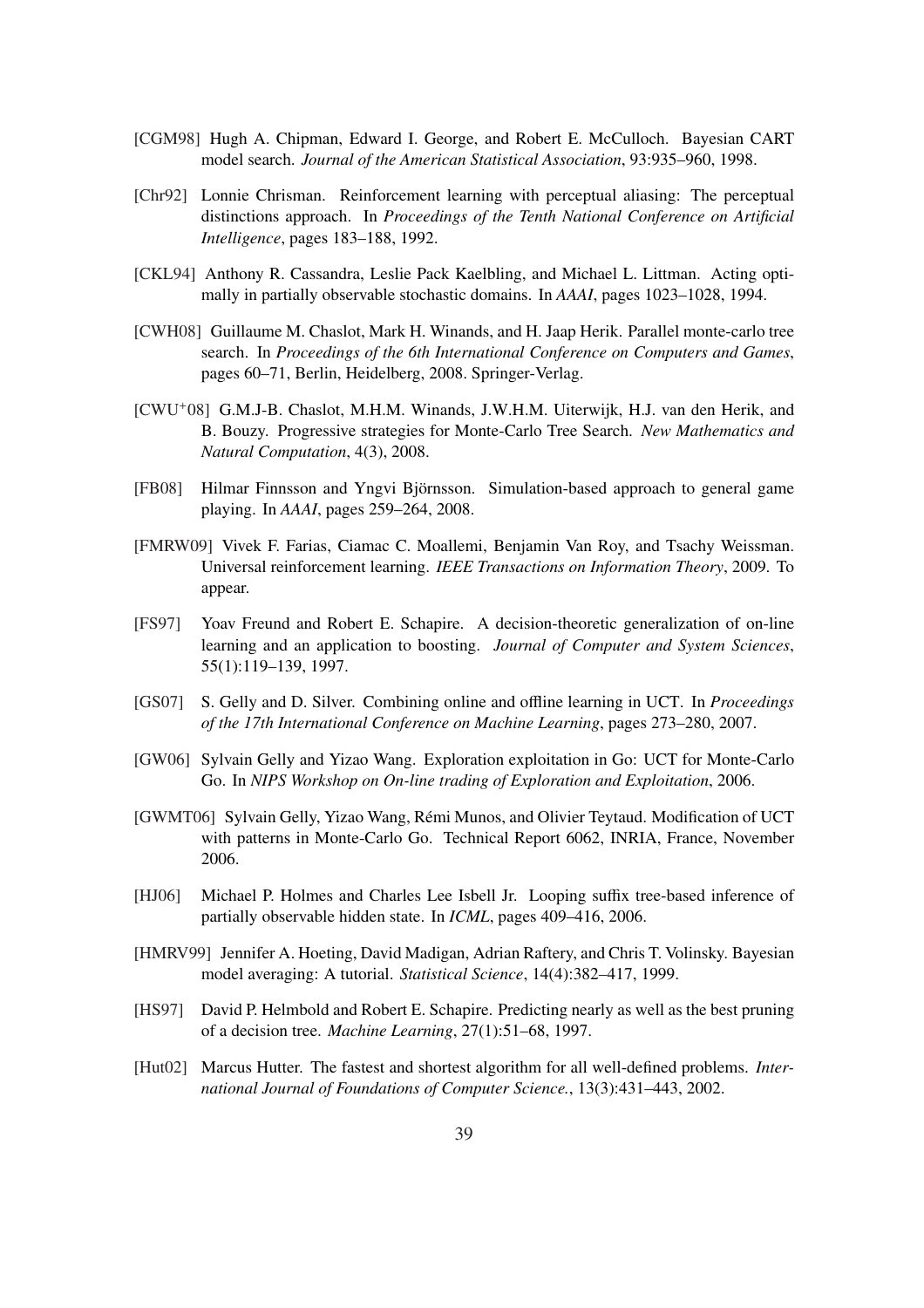- [Hut05] Marcus Hutter. *Universal Artificial Intelligence: Sequential Decisions Based on Algorithmic Probability*. Springer, 2005.
- [Hut09a] Marcus Hutter. Feature dynamic Bayesian networks. In *AGI*, pages 67–73, 2009.
- [Hut09b] Marcus Hutter. Feature Markov decision processes. In *AGI*, pages 61–66, 2009.
- [KLC95] Leslie Pack Kaelbling, Michael L. Littman, and Anthony R. Cassandra. Planning and acting in partially observable stochastic domains. *Artificial Intelligence*, 101:99–134, 1995.
- [KS06] Levente Kocsis and Csaba Szepesvári. Bandit based Monte-Carlo planning. In *ECML*, pages 282–293, 2006.
- [KT81] R.E. Krichevsky and V.K. Trofimov. The performance of universal coding. *IEEE Transactions on Information Theory*, IT-27:199–207, 1981.
- [KW01] Stefan Kramer and Gerhard Widmer. Inducing classification and regression trees in first order logic. In Sašo Džeroski and Nada Lavrač, editors, *Relational Data Mining*, chapter 6. Springer, 2001.
- [Leg08] Shane Legg. *Machine Super Intelligence*. PhD thesis, Department of Informatics, University of Lugano, 2008.
- [Lev73] Leonid A. Levin. Universal sequential search problems. *Problems of Information Transmission*, 9:265–266, 1973.
- [LH07] Shane Legg and Marcus Hutter. Universal intelligence: A definition of machine intelligence. *Minds and Machines*, 17(4):391–444, 2007.
- [Lit88] Nick Littlestone. Learning quickly when irrelevant attributes abound: A new linearthreshold algorithm. *Machine Learning*, 2:285–318, 1988.
- [Llo03] John W. Lloyd. *Logic for Learning: Learning Comprehensible Theories from Structured Data*. Springer, 2003.
- [LN07] John W. Lloyd and Kee Siong Ng. Learning modal theories. In *Proceedings of the 16th International Conference on Inductive Logic Programming*, LNAI 4455, pages 320–334, 2007.
- [LSS02] Michael Littman, Richard Sutton, and Satinder Singh. Predictive representations of state. In *NIPS*, pages 1555–1561, 2002.
- [LV08] Ming Li and Paul Vitányi. An Introduction to Kolmogorov Complexity and Its Applica*tions*. Springer, third edition, 2008.
- [LW94] Nick Littlestone and Manfred K. Warmuth. The weighted majority algorithm. *Information and Computation*, 108:212–261, 1994.
- [Mak09] Takaki Makino. Proto-predictive representation of states with simple recurrent temporaldifference networks. In *ICML '09: Proceedings of the 26th Annual International Conference on Machine Learning*, pages 697–704, New York, NY, USA, 2009. ACM.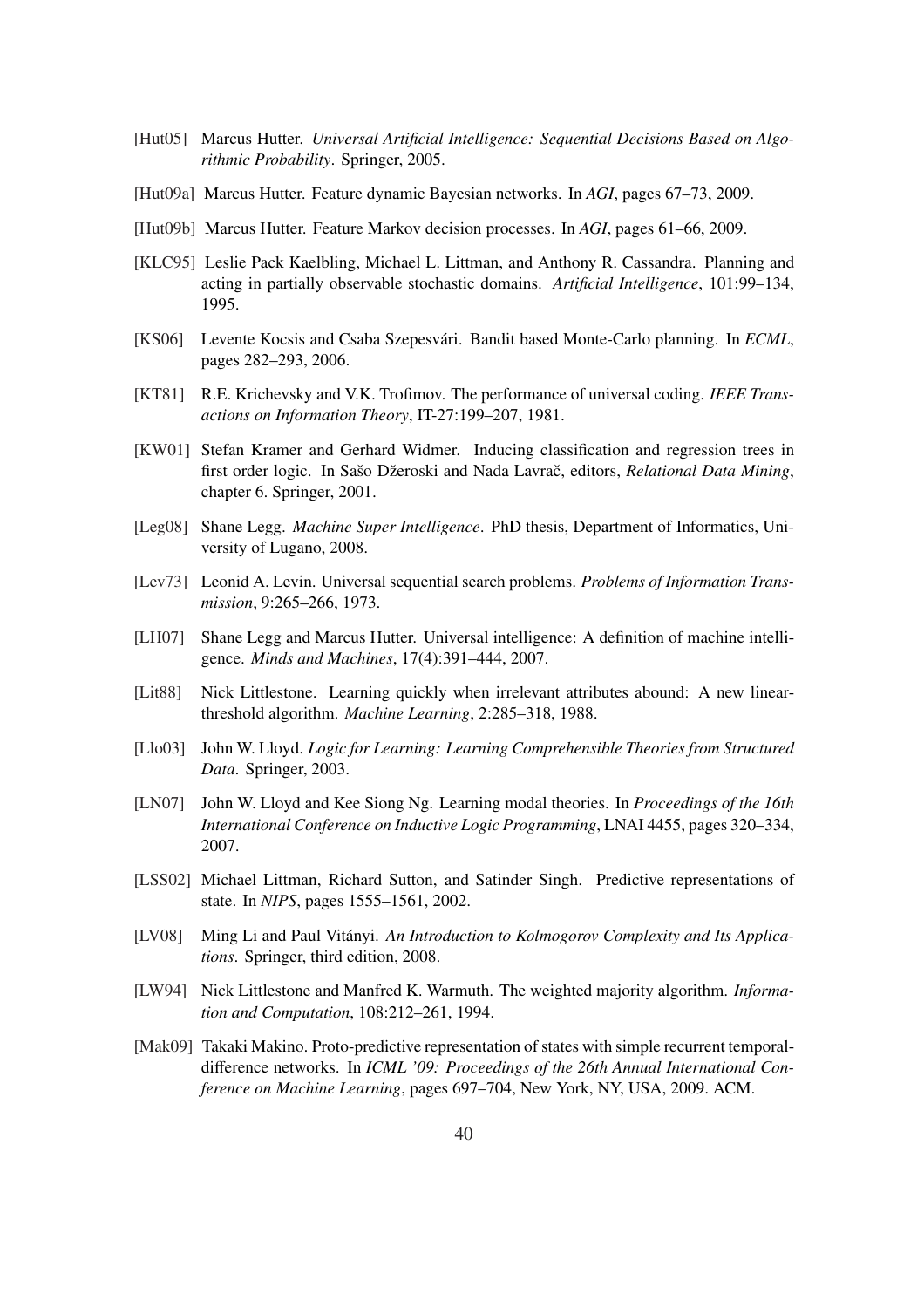- [McC96] Andrew Kachites McCallum. *Reinforcement Learning with Selective Perception and Hidden State*. PhD thesis, University of Rochester, 1996.
- [Ng05] Kee Siong Ng. *Learning Comprehensible Theories from Structured Data*. PhD thesis, The Australian National University, 2005.
- [OH95] Jonathan J. Oliver and David J. Hand. On pruning and averaging decision trees. In *ICML*, pages 231–241, 1995.
- [Pan08] Sergey Pankov. A computational approximation to the AIXI model. In *AGI*, pages 256–267, 2008.
- [PH05] Jan Poland and Marcus Hutter. Defensive universal learning with experts. In *Proc. 16th International Conf. on Algorithmic Learning Theory*, volume LNAI 3734, pages 356–370. Springer, 2005.
- [PH06] Jan Poland and Marcus Hutter. Universal learning of repeated matrix games. Technical Report 18-05, IDSIA, 2006.
- [PS99] Fernando C. Pereira and Yoram Singer. An efficient extension to mixture techniques for prediction and decision trees. *Machine Learning*, 36(3):183–199, 1999.
- [RPPCD08] Stéphane Ross, Joelle Pineau, Sébastien Paquet, and Brahim Chaib-Draa. Online planning algorithms for POMDPs. *Journal of Artificial Intelligence Research*, 32:663– 704, 2008.
- [RST96] D. Ron, Y. Singer, and N. Tishby. The power of amnesia: Learning probabilistic automata with variable memory length. *Machine Learning*, 25(2):117–150, 1996.
- [SB98] Richard S. Sutton and Andrew G. Barto. *Reinforcement Learning: An Introduction*. MIT Press, 1998.
- [SB04] Guy Shani and Ronen Brafman. Resolving perceptual aliasing in the presence of noisy sensors. In *NIPS*, 2004.
- [Sch97] Jürgen Schmidhuber. Discovering neural nets with low Kolmogorov complexity and high generalization capability. *Neural Networks*, 10(5):857–873, 1997.
- [Sch02] Jürgen Schmidhuber. The speed prior: A new simplicity measure yielding near-optimal computable predictions. In *Proc. 15th Annual Conf. on Computational Learning Theory*, pages 216–228, 2002.
- [Sch03] Jürgen Schmidhuber. Bias-optimal incremental problem solving. In *Advances in Neural Information Processing Systems 15*, pages 1571–1578. MIT Press, 2003.
- [Sch04] Jürgen Schmidhuber. Optimal ordered problem solver. *Machine Learning*, 54:211–254, 2004.
- [SH99] Nobuo Suematsu and Akira Hayashi. A reinforcement learning algorithm in partially observable environments using short-term memory. In *NIPS*, pages 1059–1065, 1999.